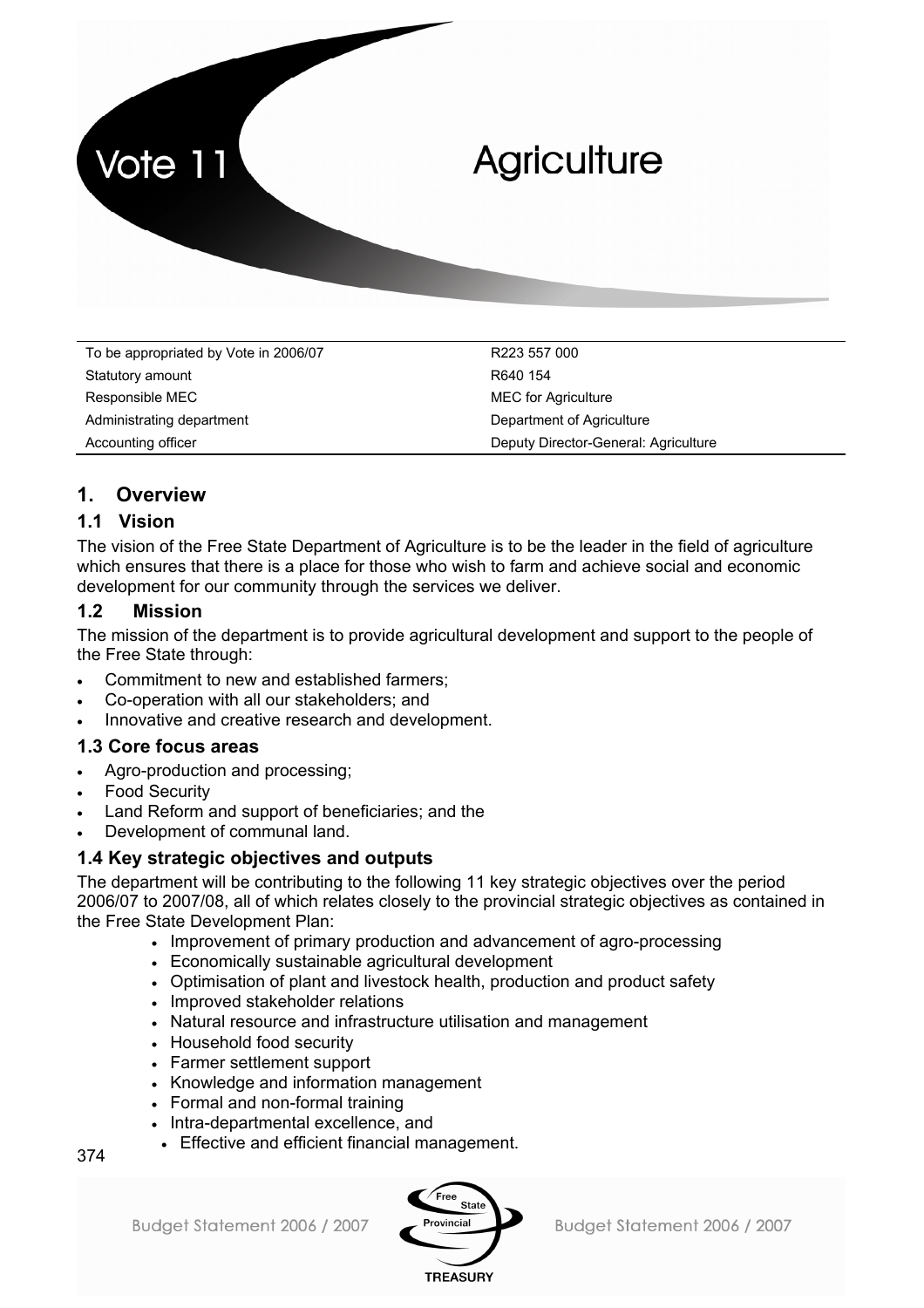## **1.5 Mandate**

The Department of Agriculture is an integral part of the South African Public Service established in terms of section 197 of the Constitution, read with section 7 (1) and 7 (2) of the Public Service Act of 1994.

As a concurrent national and provincial legislative competency listed in schedule 4 of the Constitution, the department, as part of the system of concurrent governance, derives its administrative mandate from both the national and the provincial executive authority and its legislative mandate is comprehensively documented in its Strategic Plan for 2006/2009.

## **2. Review of the current financial year**

The current financial year started out with a new Political Head assuming responsibility for the department. Unlike the previous financial year, the transition did not materially affect the performance of the department, resulting in it immediately benefiting from the project-related spending momentum attained late in the previous financial year. The under expenditure of 2004/05 gave rise to a large measure of capital funds either re-directed or rolled over to 2005/06, resulting in considerable pressure on the department to spend the funds. It also increased pressure on the working capital resources of the Department to implement these projects from own departmental sources of operating capital.

The acute shortage of specialised staff in the department was further aggravated by the prevailing drought in mainly the southern regions of the Free State. The few members of staff assigned to the agricultural engineering function of the department were called upon to implement the Emergency Water Supply Scheme financially supported by the National Department of Agriculture. So did most members of staff associated with the agricultural economics function, as well as a large contingent of field staff in extension, when it came to the implementation of the Disaster Management Scheme, this year focusing on the areas affected by drought. It can safely be said that from now on the department will have to deal with some sort of disaster every year and that a Unit to address the event should be brought into being.

The release of engineers, industrial technicians and economists to perform their normal line functions is now becoming a priority. A supplementary amount of R16 million was made available for Disaster Management in the Adjustment Budget for the 2005/06 financial year. This implies that the department will have an aggregate amount of R33, 5 million available for Disaster Management in the financial year under review. The prevailing drought has also resulted in the department spending a notable amount in its Food Security Programme.

The arena for capital investment in agriculture in the Free State is unfortunately still characterised by an alarming rate of discourse amongst the potential beneficiaries of projects. The department witnessed the delay, and in some cases even the total abandonment of otherwise sound investment proposals, as a result of internal conflict at community level. It has now become essential that broad-based political lobbying should precede the implementation of projects, unfortunately adding length and complexity to the project cycle.

Animal health in the Free State has been under constant threat from Avian Flu and Classical Swine Fever throughout most of the financial year under review. It stands to reason that a considerable measure of provincial veterinary resources is taken up by these campaigns. The province was still free of these dreaded diseases at the time of compilation of this document. A concerted effort will also be made in 2006/07 to keep these diseases at bay.

375

Budget Statement 2006 / 2007

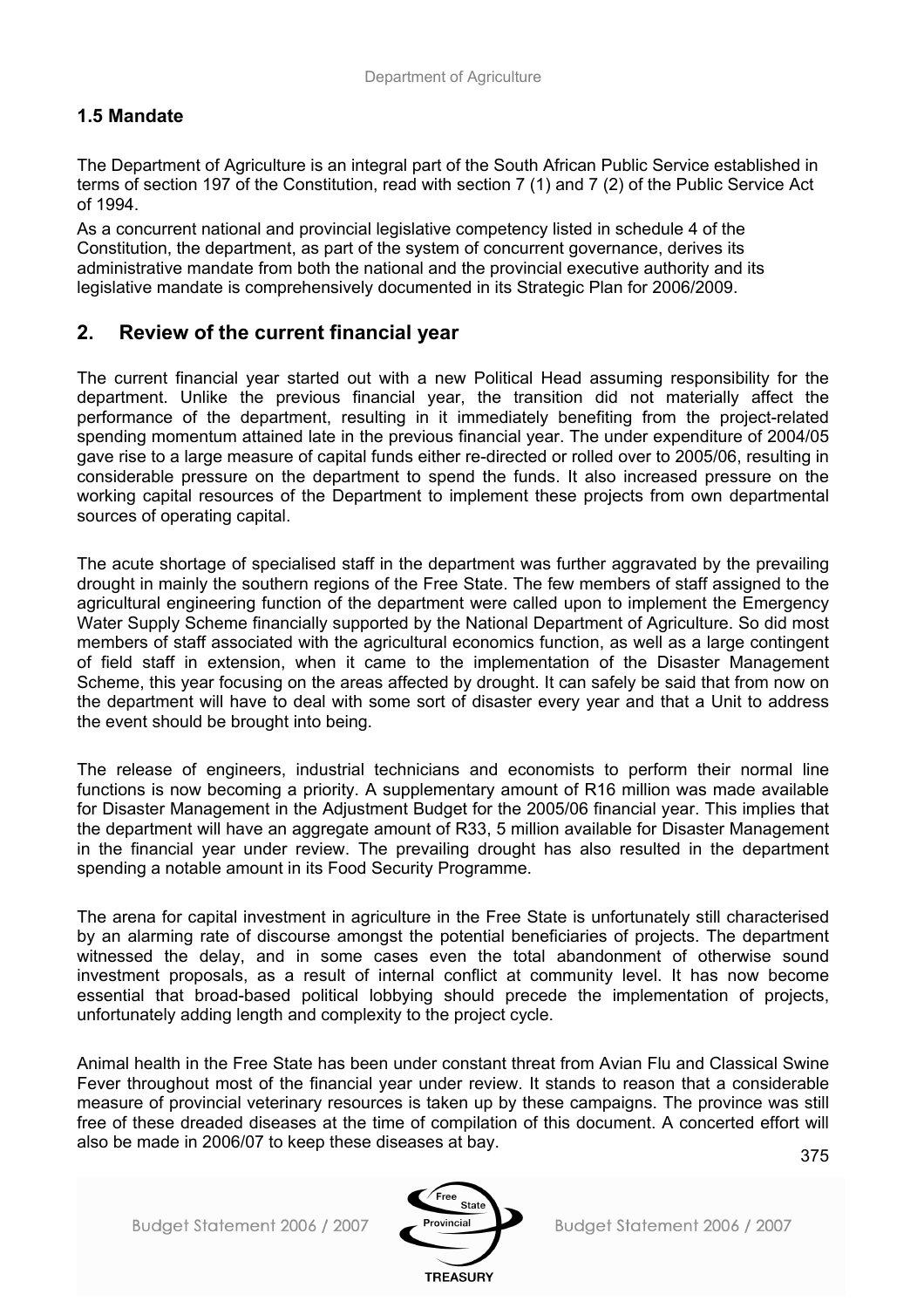## **3. Outlook for the coming financial year**

The department underwent a modest reorganisation in late 2005. These changes in streamlining the specialised and field services of the department will come into full effect in 2006/07. A permanent solution to the question of supernumerary staff of long standing is imminent and it is also foreseen that the current discourse on the Community Projects Fund Support Programme will be conclusively dealt with in the ensuing year.

In 2006/07 the department will during 2006/07 probably spend less time and resources on implementing projects under demanding circumstances and will in all probability focus more on its core functions. It is also envisaged that unrequited expenditure will on an increasing scale be resorted to under conditions of conflict among beneficiaries.

A deliberate attempt will be made in 2006/07 to recruit staff for the engineering, landcare and agricultural economic functions of the department. The initial setbacks experienced with the implementation of the Supply Chain legislation will also be addressed in an attempt to increase the spending rate of the department from conditional grants.

## **4. Receipts and financing**

## **4.1 Summary of receipts**

### **The following sources of funding are used for the Vote:**

**Table 2.1: Summary of receipts: Agriculture**

|                       |                | Outcome        |                | Main          | <b>Adiusted</b> | <b>Revised</b> |         | Medium-term estimates |         |
|-----------------------|----------------|----------------|----------------|---------------|-----------------|----------------|---------|-----------------------|---------|
|                       | <b>Audited</b> | <b>Audited</b> | <b>Audited</b> | appropriation | appropriation   | estimates      |         |                       |         |
| R thousand            | 2002/03        | 2003/04        | 2004/05        |               | 2005/06         |                | 2006/07 | 2007/08               | 2008/09 |
| Equitable share       | 144.736        | 180.541        | 171.377        | 179.278       | 203.785         | 202.894        | 188.421 | 197.842               | 211.691 |
| Conditional grants    | ,580           | 2,298          | 5,634          | 39.657        | 97.285          | 97.285         | 28.421  | 41.354                | 43.340  |
| Own Revenue           |                |                |                | 6.630         | 6,630           | 6.630          | 6.715   | 7.051                 | 8,292   |
| <b>Total receipts</b> | 146.316        | 182.839        | 177.011        | 225.565       | 307.700         | 306.809        | 223.557 | 246.247               | 263,323 |

## **4.2 Departmental receipts collection**

#### **Table 2.2: Departmental receipts:Agriculture**

|                                                          |         | Outcome |         |                       |                           |                  |         |                       |         |
|----------------------------------------------------------|---------|---------|---------|-----------------------|---------------------------|------------------|---------|-----------------------|---------|
|                                                          | Audited | Audited | Audited | Main<br>appropriation | Adjusted<br>appropriation | Revised estimate |         | Medium-term estimates |         |
| R thousand                                               | 2002/03 | 2003/04 | 2004/05 |                       | 2005/06                   |                  | 2006/07 | 2007/08               | 2008/09 |
| Tax receipts                                             |         |         |         |                       |                           |                  |         |                       |         |
| Sales of goods and services other than<br>capital assets | 1,672   | 1,760   | 2,578   | 796                   | 796                       | 1,489            | 1,461   | 1,650                 | 1,978   |
| Transfers received                                       |         |         |         |                       |                           |                  |         |                       |         |
| Fines, penalties and forfeits                            |         |         |         |                       |                           |                  |         |                       |         |
| Interest, dividends and rent on land                     | 45      | 552     |         | 400                   | 400                       | 135              | 400     | 400                   | 400     |
| Sale of capital assets                                   |         |         | 31      | 746                   | 746                       | 41               | 275     | 300                   | 325     |
| Financial transactions in assets and liabilities         |         | 1,968   | 1,247   |                       |                           | 277              |         |                       |         |
| <b>Total departmental receipts</b>                       | 1,717   | 4,280   | 3,857   | 1,942                 | 1,942                     | 1,942            | 2,136   | 2,350                 | 2,703   |

Budget Statement 2006 / 2007

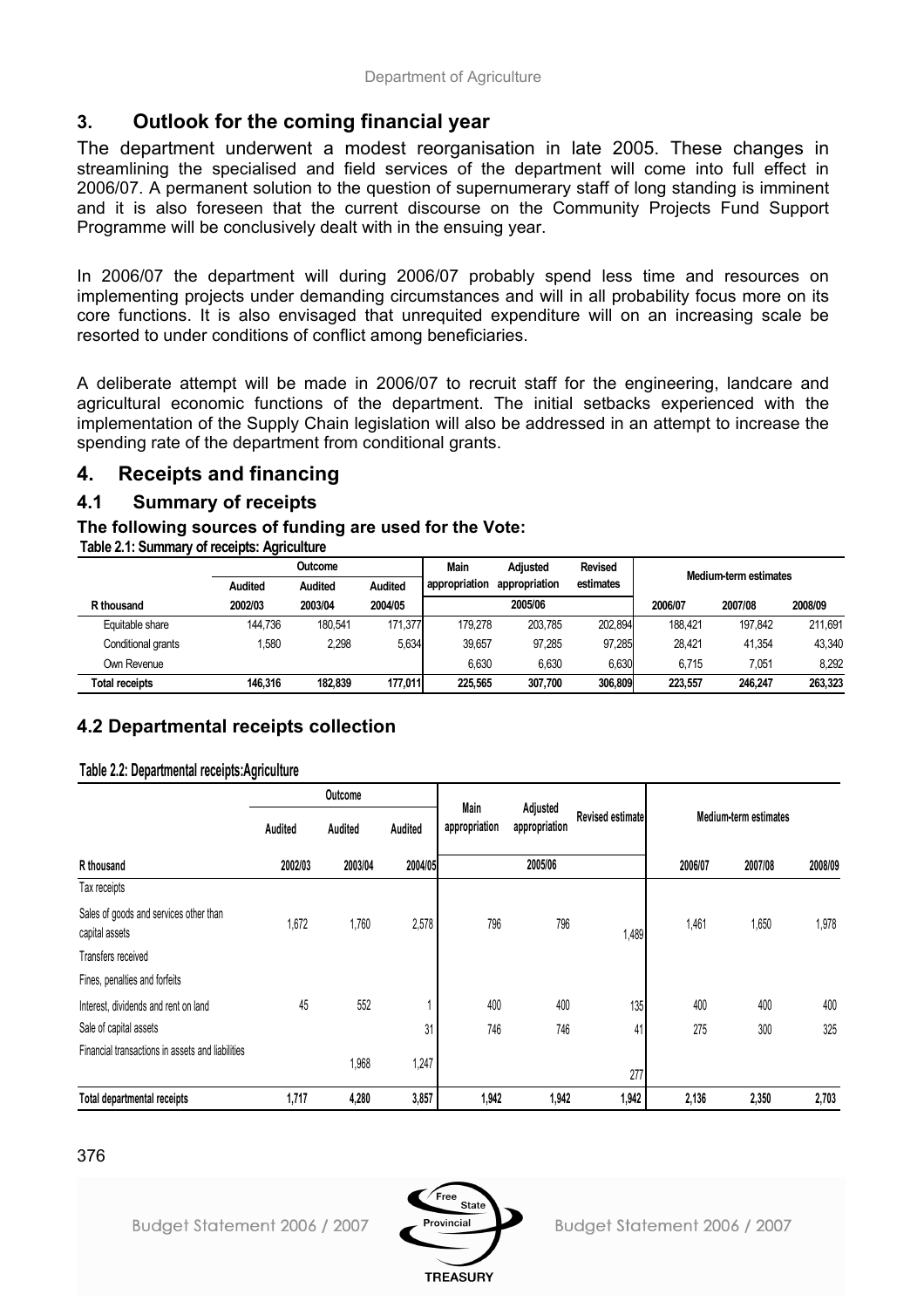## **5. Payment summary**

## **5.1 Key assumptions**

The following key assumptions inform the current budget proposals for the 2006/07 MTEF period: An anticipated inflation rate of 5, 1 per cent;

Salary adjustments of 6, 5 per cent, inclusive of 1, 0 per cent pay progression; and Increased provincial spending in the outer years of the MTEF period.

## **5.2 Programme summary**

#### **Table 2.3: Summary of payments and estimates: Agriculture**

|                                                  |         | Outcome |         |                       | Adjusted      | <b>Revised</b> |         |                       |         |
|--------------------------------------------------|---------|---------|---------|-----------------------|---------------|----------------|---------|-----------------------|---------|
|                                                  | Audited | Audited | Audited | Main<br>appropriation | appropriation | estimate       |         | Medium-term estimates |         |
| R thousand                                       | 2002/03 | 2003/04 | 2004/05 |                       | 2005/06       |                | 2006/07 | 2007/08               | 2008/09 |
| 1. Administration                                | 65,342  | 81,180  | 66,902  | 74.174                | 93,725        | 93,310         | 71.559  | 79,337                | 85,180  |
| 2. Sustainable Resource Management               | 8,073   | 11,502  | 12,196  | 28,239                | 70,201        | 69,795         | 15,988  | 16,787                | 17,942  |
| 3. Farmer Support & Development                  | 31,122  | 39,345  | 45,723  | 64,645                | 85,408        | 85,382         | 77,328  | 85,672                | 91,005  |
| 4. Veterinary Services                           | 18,810  | 20,296  | 22,075  | 24,065                | 24,063        | 24,046         | 25,153  | 27,615                | 29,649  |
| 5. Technology, Research & Development Services   | 13,207  | 16,754  | 18,398  | 20,490                | 20,345        | 20,474         | 19,935  | 21,616                | 23,207  |
| 6. Agricultural Economics                        | 1,609   | 2,010   | 1,973   | 2,530                 | 2,530         | 2,530          | 2.629   | 2.760                 | 2,963   |
| 7. Structured Agricultural Training              | 8,153   | 11,752  | 9,744   | 11,422                | 11,428        | 11,272         | 10,965  | 12,460                | 13,377  |
| <b>Total payments and estimates: Agriculture</b> | 146.316 | 182.839 | 177,011 | 225,565               | 307,700       | 306.809        | 223.557 | 246.247               | 263,323 |

## **5.3 Summary of economic classification**

**Table 2.4: Summary of payments and estimates by economic classification: Agriculture**

|                                                  |         | Outcome |         | Main          | Adjusted      | <b>Revised</b> |         |                       |         |
|--------------------------------------------------|---------|---------|---------|---------------|---------------|----------------|---------|-----------------------|---------|
|                                                  | Audited | Audited | Audited | appropriation | appropriation | estimate       |         | Medium-term estimates |         |
| R thousand                                       | 2002/03 | 2003/04 | 2004/05 |               | 2005/06       |                | 2006/07 | 2007/08               | 2008/09 |
| <b>Current payments</b>                          | 131,197 | 152,534 | 166,948 | 196,567       | 204,796       | 204,673        | 198,371 | 210,376               | 226,760 |
| Compensation of employees                        | 95.598  | 115.500 | 123.858 | 139.860       | 139.578       | 138.501        | 145.107 | 153.097               | 161,120 |
| Goods and services                               | 34,045  | 35,432  | 43,013  | 56,707        | 65,218        | 66,110         | 53,264  | 57,279                | 65,640  |
| Interest and rent on land                        |         |         |         |               |               |                |         |                       |         |
| Financial transactions in assets and liabilities |         | 1.602   | 77      |               |               | 62             |         |                       |         |
| Unauthorised expenditure                         | 1,554   |         |         |               |               |                |         |                       |         |
| <b>Transfers and subsidies</b>                   | 6,717   | 19,535  | 1,260   | 2,698         | 45,815        | 44,935         | 2,071   | 2,601                 | 3,135   |
| Provinces and municipalities                     | 291     | 347     | 375     | 558           | 558           | 455            | 426     | 448                   | 474     |
| Departmental agencies and accounts               |         | 117     | 123     | 140           | 140           | 130            | 145     | 153                   | 161     |
| Public corporations and private enterprises      | 3.500   | 6,500   |         |               |               |                |         |                       |         |
| Non-profit institutions                          | 2,926   | 11.021  |         |               | 10.117        | 10,117         |         |                       |         |
| Households                                       |         | 1,550   | 762     | 2.000         | 35.000        | 34,233         | 1.500   | 2,000                 | 2,500   |
| Payments for capital assets                      | 8,402   | 10,770  | 8,803   | 26,300        | 57,089        | 57,201         | 23,115  | 33,270                | 33,428  |
| Buildings and other fixed structures             | 2,859   | 5,215   | 5,992   | 20,000        | 47.637        | 43.836         | 23.115  | 33,270                | 33,428  |
| Machinery and equipment                          | 5,543   | 5.418   | 2,666   | 1.150         | 3.663         | 11.186         |         |                       |         |
| Cultivated assets                                |         | 137     |         | 5,000         | 5,579         | 2,006          |         |                       |         |
| Software and other intangible assets             |         |         | 145     | 150           | 210           | 173            |         |                       |         |
| Land and subsoil assets                          |         |         |         |               |               |                |         |                       |         |
|                                                  |         |         |         |               |               |                |         |                       |         |
| Total economic classification:                   | 146.316 | 182.839 | 177.011 | 225,565       | 307.700       | 306.809        | 223.557 | 246,247               | 263.323 |

377

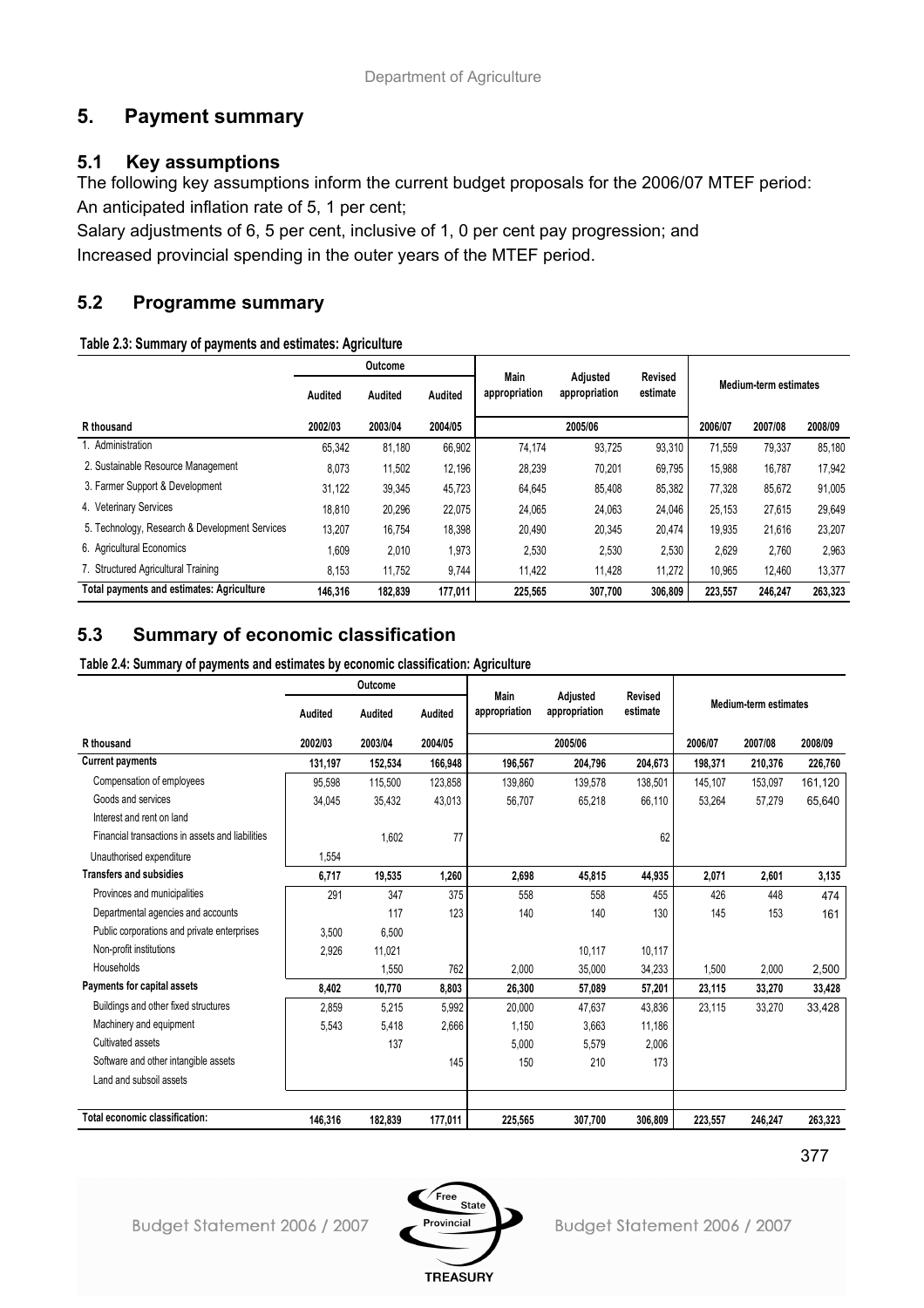## **5.4 Transfers 5.4.1 Transfers to other entities**

**Table 2.5: Summary of departmental transfers to public entities**

|                                     | Outcome                  |         |         |                       |                           |                            |                       |         |         |  |
|-------------------------------------|--------------------------|---------|---------|-----------------------|---------------------------|----------------------------|-----------------------|---------|---------|--|
|                                     | Audited                  | Audited | Audited | Main<br>appropriation | Adjusted<br>appropriation | <b>Revised</b><br>estimate | Medium-term estimates |         |         |  |
| R thousand                          | 2002/03                  | 2003/04 | 2004/05 |                       | 2005/06                   |                            | 2006/07               | 2007/08 | 2008/09 |  |
| <b>EU/Department of Agriculture</b> |                          |         |         |                       | 10.117                    | 10,117                     |                       |         |         |  |
| Agri-Eco                            | 3,500                    | 6,500   |         |                       |                           |                            |                       |         |         |  |
| <b>PAETA</b>                        | $\overline{\phantom{a}}$ | 117     | 123     | 130                   | 130                       | 130                        | 145                   | 153     | 161     |  |
| Total                               | 3,500                    | 6,617   | 123     | 130                   | 10.247                    | 10,247                     | 145                   | 153     | 161     |  |

The investment capital of the Community Projects Fund Support Programme has over the past four years been funded from rollover funds after the department had been contributing to the capitalisation of the programme since 1998/99 financial year. These funds are now depleted and the programme will be concluded in the latter part of 2006/07.

The department meets its mandatory contribution to the Sectoral Training Authority from voted funds. A levy of 0, 1 per cent of the total budget of compensation is paid to the Primary Agriculture Education and Training Authority annually.

### **5.4.2 Transfers to local government**

**Table 2.6: Summary of departmental transfers to local government by category: Agriculture**

|                                     |         | Outcome |         | Main          | Adjusted      | Revised  |         |                       |         |
|-------------------------------------|---------|---------|---------|---------------|---------------|----------|---------|-----------------------|---------|
|                                     | Audited | Audited | Audited | appropriation | appropriation | estimate |         | Medium-term estimates |         |
| R thousand                          | 2002/03 | 2003/04 | 2004/05 |               | 2005/06       |          | 2006/07 | 2007/08               | 2008/09 |
| Category A                          |         |         |         |               |               |          |         |                       |         |
| Category B                          |         |         |         |               |               |          |         |                       |         |
| Category C                          | 291     | 347     | 375     | 558           | 558           | 455      | 426     | 448                   | 474     |
| <b>Total departmental transfers</b> | 291     | 347     | 375     | 558           | 558           | 455      | 426     | 448                   | 474     |

These transfer payments to local government represent the department's payment of Regional Service Council levies.

### **6. Programme description**

### **6.1. Programme 1: Administration**

### **Description and objectives**

Administration is structured to manage and formulate policy directives and priorities and to ensure that there are appropriate support services to all other programmes with regard to finance, personnel, information, communication, logistics and procurement. The programme comprises of the Offices of the Executive Authority, Senior Management including Internal Audit, Communication, Legal Services, Special Programmes and Monitoring and Evaluation. Three other supportive sub-programmes viz. Corporate Services, Financial Management and the Community Projects Fund Support Programme also form part of the programme. The budget formerly assigned to multi-disciplinary managers now forms part of the budget of other operational subprogrammes.

The budget assigned to this programme is disproportionate to its direct contribution to the core services of the department as a result of it hosting a number of centralised internal administrative and financial functions on behalf of the whole department. Supernumerary staff and all gratuities are also paid from this Programme. It is anticipated that a permanent solution to the question of

supernumerary staff will be reached soon, releasing an amount of approximately R7 million.

378



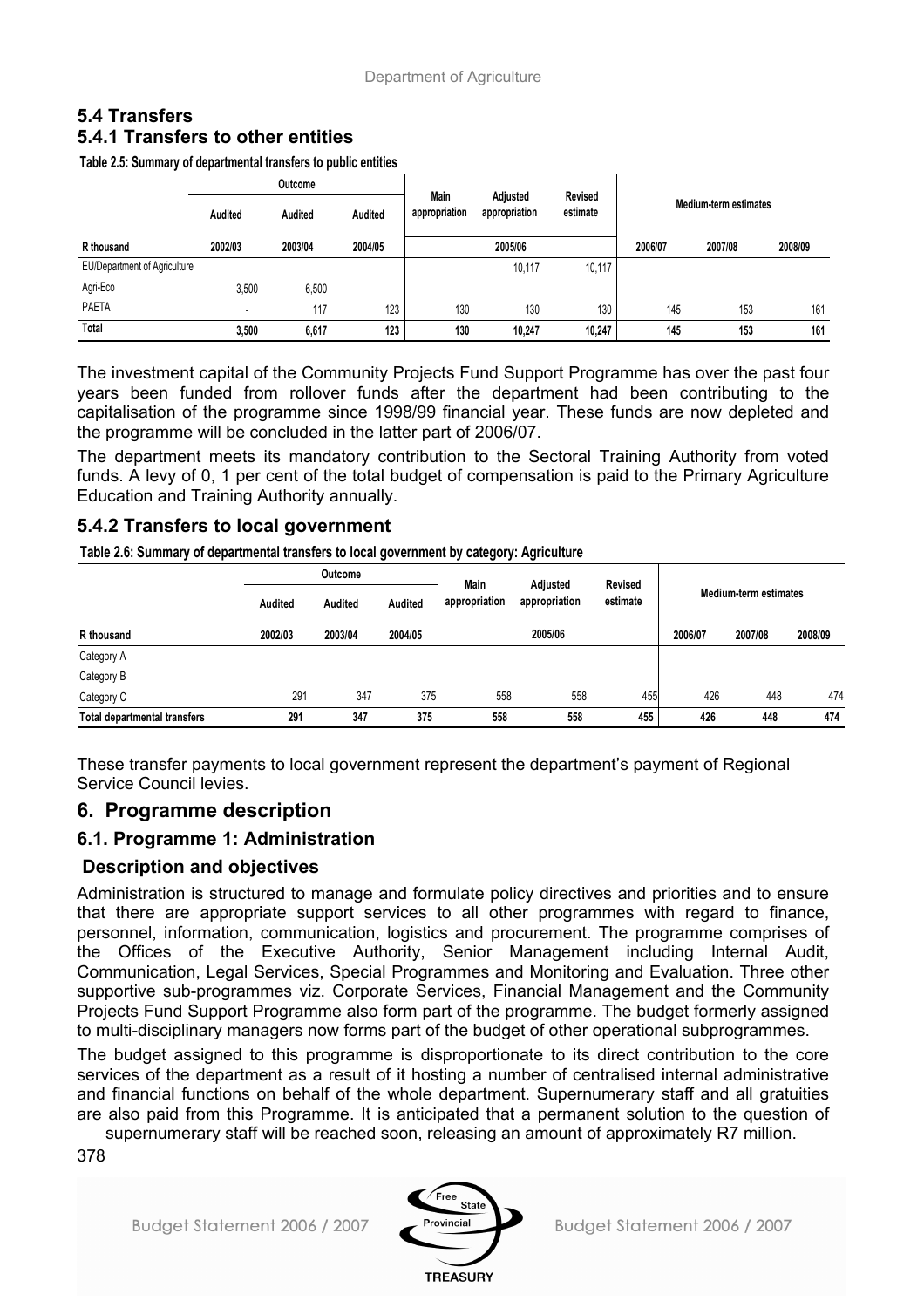The Community Projects Fund Support Programme (CPF-SP) will for 2006/07 still be a consolidated unit with responsibility for management and compliance, project implementation and financial administration.

#### **Table 2.7: Summary of payments and estimates:Programme 1: Administration**

|                                                 |                | <b>Outcome</b> |                | <b>Main</b>   | Adjusted      | <b>Revised</b> |         |                       |         |
|-------------------------------------------------|----------------|----------------|----------------|---------------|---------------|----------------|---------|-----------------------|---------|
|                                                 | <b>Audited</b> | Audited        | <b>Audited</b> | appropriation | appropriation | estimates      |         | Medium-term estimates |         |
| R <sub>thousand</sub>                           | 2002/03        | 2003/04        | 2004/05        |               | 2005/06       |                | 2006/07 | 2007/08               | 2008/09 |
| 1. Office of the MEC                            | 1,370          | 2,197          | 2,874          | 3,860         | 3,852         | 4,027          | 3.710   | 3,896                 | 4,183   |
| 2. Senior Management                            | 7,399          | 10,657         | 4,639          | 7.112         | 16,858        | 17,328         | 7,089   | 7,443                 | 7,991   |
| 3. Corporate Services                           | 45,659         | 41.546         | 40.674         | 43.224        | 43,050        | 42,893         | 41.405  | 47,675                | 51,186  |
| 4. Financial Management                         | 7.988          | 15.161         | 17,856         | 13.507        | 13.379        | 13.219         | 13,832  | 14.524                | 15,594  |
| 5. Community Projects Fund Support<br>Programme | 2,926          | 11.619         | 859            | 6.471         | 16,586        | 15.843         | 5,523   | 5,799                 | 6,226   |
| Total payments and estimates:                   | 65.342         | 81.180         | 66,902         | 74,174        | 93.725        | 93.310         | 71,559  | 79,337                | 85,180  |

#### **Table 2.8: Summary of payments and estimates by economic classification:Programme 1: Administration**

|                                                  |         | Outcome |         |                       |                           |                     |         |                              |         |
|--------------------------------------------------|---------|---------|---------|-----------------------|---------------------------|---------------------|---------|------------------------------|---------|
|                                                  | Audited | Audited | Audited | Main<br>appropriation | Adjusted<br>appropriation | Revised<br>estimate |         | <b>Medium-term estimates</b> |         |
| R thousand                                       | 2002/03 | 2003/04 | 2004/05 |                       | 2005/06                   |                     | 2006/07 | 2007/08                      | 2008/09 |
| <b>Current payments</b>                          | 56,595  | 59,908  | 65,451  | 71,631                | 75,779                    | 75,778              | 70,266  | 77,529                       | 82,854  |
| Compensation of employees                        | 42,661  | 44,413  | 43,738  | 51,298                | 51,241                    | 51,231              | 50,105  | 52,946                       | 55,797  |
| Goods and services                               | 12,380  | 13,893  | 21,636  | 20,333                | 24,538                    | 24,485              | 20,161  | 24,583                       | 27,057  |
| Financial transactions in assets and liabilities |         | 1,602   | 77      |                       |                           | 62                  |         |                              |         |
| Unauthorised expenditure                         | 1,554   |         |         |                       |                           |                     |         |                              |         |
| <b>Transfers and subsidies</b>                   | 6,557   | 18,761  | 796     | 1,843                 | 11,960                    | 11,546              | 1,293   | 1,808                        | 2,326   |
| Provinces and municipalities                     | 131     | 136     | 133     | 203                   | 203                       | 166                 | 148     | 155                          | 165     |
| Departmental agencies and accounts               |         | 117     | 123     | 140                   | 140                       | 130                 | 145     | 153                          | 161     |
| Public corporations and private enterprises      | 3,500   | 6,500   |         |                       |                           |                     |         |                              |         |
| Non-profit institutions                          | 2,926   | 11,021  |         |                       | 10,117                    | 10,117              |         |                              |         |
| Households                                       |         | 987     | 540     | 1,500                 | 1,500                     | 1,133               | 1,000   | 1,500                        | 2,000   |
| Payments for capital assets                      | 2,190   | 2,511   | 655     | 700                   | 5,986                     | 5,986               |         | $\blacksquare$               |         |
| Buildings and other fixed structures             | 597     | 512     |         |                       | 3,433                     | 3,433               |         |                              |         |
| Machinery and equipment                          | 1,593   | 1,999   | 586     | 600                   | 2,393                     | 2,393               |         |                              |         |
| Software and other intangible assets             |         |         | 69      | 100                   | 160                       | 160                 |         |                              |         |
|                                                  |         |         |         |                       |                           |                     |         |                              |         |
| Total economic classification:                   | 65,342  | 81,180  | 66,902  | 74,174                | 93,725                    | 93,310              | 71,559  | 79,337                       | 85,180  |

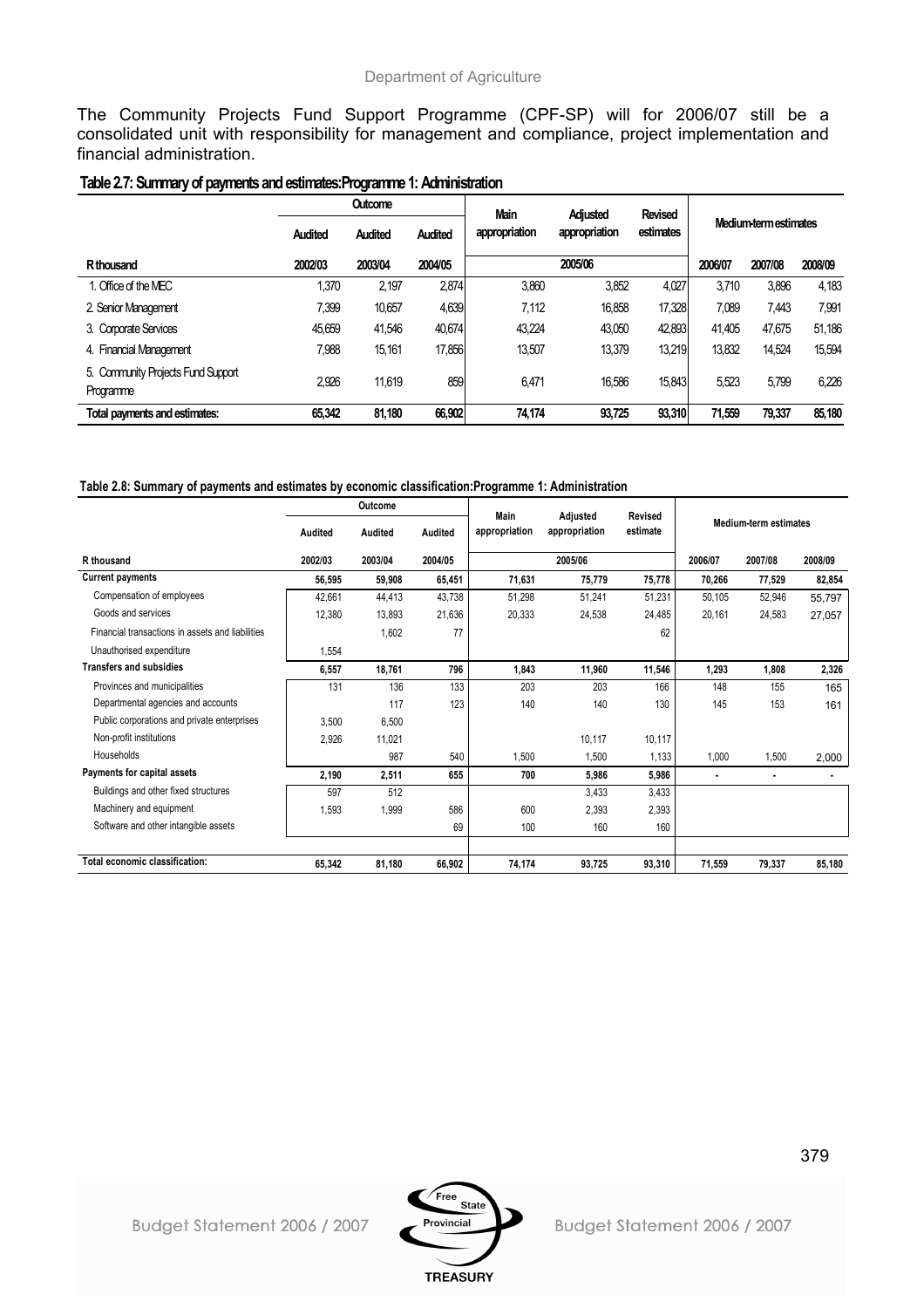## **6.2 Programme 2: Sustainable Resource Management**

## **Description and objectives**

This budget programme is structured to provide agricultural support services to farmers in order to ensure that there is sustainable management of agricultural resources. The key services to be performed are those in respect of agricultural engineering, soil conservation and Land Care. The department will not participate in implementation of the Provincial Infrastructure Grant in 2006/07.

|                                                    | <b>Outcome</b> |         |         | Main          | Adjusted      | <b>Revised</b> |                       |         |         |
|----------------------------------------------------|----------------|---------|---------|---------------|---------------|----------------|-----------------------|---------|---------|
|                                                    | Audited        | Audited | Audited | appropriation | appropriation | estimate       | Medium-term estimates |         |         |
| R thousand                                         | 2002/03        | 2003/04 | 2004/05 |               | 2005/06       |                | 2006/07               | 2007/08 | 2008/09 |
| 1. Engineering Services                            | 1.361          | 2.211   | .528    | 2.169         | 2.008         | .752           | 4.303                 | 4.518   | 4.851   |
| 2. Landcare                                        | 6.712          | 9.291   | 8.460   | 9,501         | 43.885        | 43.735         | 11.685                | 12.269  | 13,091  |
| 3. Resource Planning & Management of Communal Land |                |         | 2.208   | 16.569        | 24.308        | 24.308         |                       |         |         |
| Total payments and estimates                       | 8.073          | 11.502  | 12.196  | 28,239        | 70.201        | 69.795         | 15.988                | 16.787  | 17.942  |

#### **Table 2.9: Summary of payments and estimates:Programme 2: Sustainable Resource Management**

#### **Table 2.10: Summary of payments and estimates by economic classification:Programme 2: Sustainable Resource Management**

|                                      |         | Outcome |         |                       |                           |                            |         |                       |         |  |
|--------------------------------------|---------|---------|---------|-----------------------|---------------------------|----------------------------|---------|-----------------------|---------|--|
|                                      | Audited | Audited | Audited | Main<br>appropriation | Adjusted<br>appropriation | <b>Revised</b><br>estimate |         | Medium-term estimates |         |  |
| R thousand                           | 2002/03 | 2003/04 | 2004/05 |                       | 2005/06                   |                            | 2006/07 | 2007/08               | 2008/09 |  |
| <b>Current payments</b>              | 5,934   | 8,075   | 8,542   | 17,661                | 17,370                    | 17,370                     | 12,344  | 12,987                | 13,982  |  |
| Compensation of employees            | 4,791   | 6,840   | 6,661   | 7,188                 | 7,188                     | 7,188                      | 9,862   | 10,359                | 10,858  |  |
| Goods and services                   | 1,143   | 1,235   | 1,881   | 10,473                | 10,182                    | 10,182                     | 2,482   | 2,628                 | 3,124   |  |
| Interest and rent on land            |         |         |         |                       |                           |                            |         |                       |         |  |
| <b>Transfers and subsidies</b>       | 15      | 390     | 242     | 528                   | 33,528                    | 33,122                     | 529     | 530                   | 532     |  |
| Provinces and municipalities         | 15      | 17      | 21      | 28                    | 28                        | 22                         | 29      | 30                    | 32      |  |
| Non-profit institutions              |         |         |         |                       |                           |                            |         |                       |         |  |
| Households                           |         | 373     | 221     | 500                   | 33,500                    | 33,100                     | 500     | 500                   | 500     |  |
| Payments for capital assets          | 2,124   | 3,037   | 3,412   | 10,050                | 19,303                    | 19,303                     | 3,115   | 3,270                 | 3,428   |  |
| Buildings and other fixed structures | 827     | 2,298   | 3,289   | 10,000                | 18,753                    | 18,753                     | 3,115   | 3,270                 | 3,428   |  |
| Machinery and equipment              | 1,297   | 739     | 60      |                       |                           | 37                         |         |                       |         |  |
| Cultivated assets                    |         |         |         |                       | 500                       | 500                        |         |                       |         |  |
| Software and other intangible assets |         |         | 63      | 50                    | 50                        | 13                         |         |                       |         |  |
| Total economic classification:       | 8,073   | 11,502  | 12,196  | 28,239                | 70,201                    | 69,795                     | 15,988  | 16,787                | 17,942  |  |

## **6.2.1 Engineering Services Description and objectives**

The subprogramme provides development, evaluation and research support and capacitates clients with regard to irrigation technology, on-farm mechanisation, animal housing, farm structures and maintenance of farm equipment. Project appraisal forms an important part of the task of the Section and it is also instrumental in implementing the Emergency Water Supply programme as part of the Disaster Management Scheme of the National Government. Agricultural Engineering still suffers from a shortage of qualified professional staff.

380

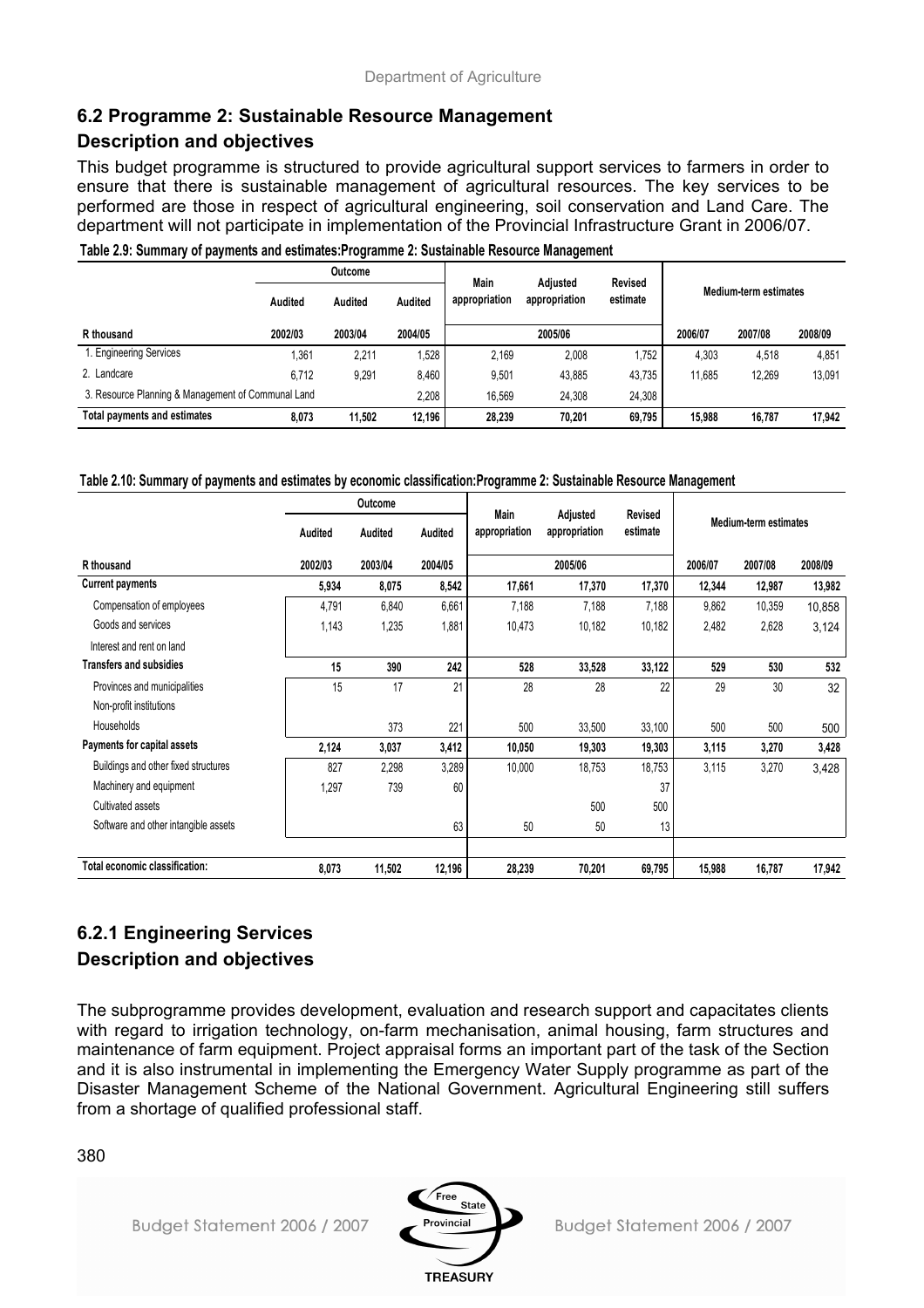| <b>Service delivery measures</b> |
|----------------------------------|
|----------------------------------|

| <b>Output type</b>                 | <b>Performance Measures</b>                                    | Performance target |                         |
|------------------------------------|----------------------------------------------------------------|--------------------|-------------------------|
|                                    |                                                                | 2005/06 Est.       | 2006/07                 |
|                                    |                                                                | Actual             | <b>Estimate</b>         |
| Promote value adding to farm       | Number of projects supported per district:                     |                    |                         |
| production.                        | Xhariep                                                        | 1                  | 6                       |
|                                    | Motheo                                                         | 2                  | 3                       |
|                                    | Lejweleputswa                                                  | 2                  | 5                       |
|                                    | Thabo Mofutsanyane                                             | 2                  | 3                       |
|                                    | Northern Free State                                            | $\overline{c}$     | 5                       |
| Promotion of hydroponics projects. | Number of projects supported :                                 |                    |                         |
|                                    | Xhariep                                                        | 3                  | 3                       |
|                                    | Motheo                                                         | 0                  | $\overline{\mathbf{c}}$ |
|                                    | Lejweleputswa                                                  | 0                  | 2                       |
|                                    | Thabo Mofutsanyane                                             | 3                  | $\mathbf{1}$            |
|                                    | Northern Free State                                            | 0                  | 2                       |
|                                    | Glen                                                           | 0                  | 1                       |
| Manage natural resource and        | Compliance with requests from Department of Water Affairs      | 100                | 100                     |
| infrastructure utilisation through | (%):                                                           |                    |                         |
| compliance and projects.           | Compliance of soil conservation works with engineering         | 100                | 100                     |
|                                    | standards.                                                     |                    |                         |
|                                    | Number of conservation projects supported.                     | 5                  | 5                       |
|                                    | Number of water source developments supported.                 | 20                 | 76                      |
|                                    | Number of water source quality tests. performed and corrective | 10                 | 80                      |
|                                    | recommendations made for utilisation.                          |                    |                         |
|                                    | Number of energy sources development supported.                | 10                 | 25                      |
|                                    | Number of projects supported with irrigation development.      | 20                 | 90                      |
|                                    | Number of farm structures supported with planning and          | 34                 | 25                      |
|                                    | designing.                                                     |                    |                         |
|                                    | Number of projects supported with the planning of              | 3                  | 25                      |
|                                    | mechanisation systems.                                         |                    |                         |
|                                    | Number of infrastructure construction supervisions done:       | 2                  | 6                       |
|                                    | Xhariep                                                        | 5                  | 4                       |
|                                    | Motheo                                                         | 0                  | 16                      |
|                                    | Lejweleputswa                                                  | 3                  | 3                       |
|                                    | Thabo Mofutsanyane                                             | 3                  | 11                      |
|                                    | Northern Free State                                            | 0                  | 5                       |
|                                    | Glen                                                           |                    |                         |
| Supply information on management   | Number of requests on technology transfers handled:            | 45                 | 120                     |
| of technical information.          | Number of cases where ARC specialised skills for technology    | 8                  | 8                       |
|                                    | transfers facilitated.                                         |                    |                         |
| Manage resources and utilisation   | No of partnerships maintained.                                 | 10                 | 20                      |
| through partnerships.              | Number of participations in technical sessions/workshops and   | 30                 | 10                      |
|                                    | summits.                                                       |                    |                         |
|                                    | Number of reports on technical investigations generated.       | 0                  | 5                       |

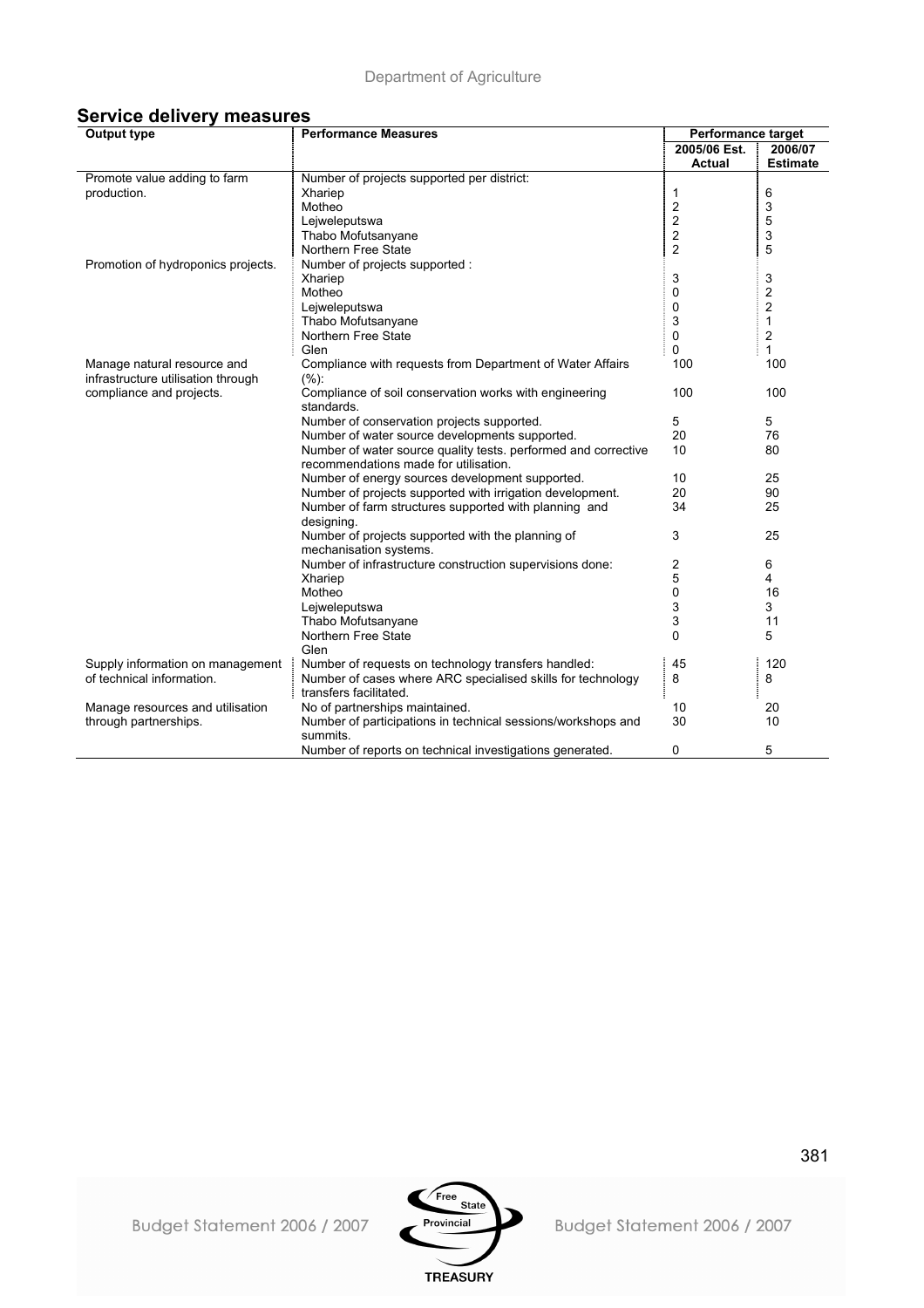## **6.2.2 Land Care**

### **Description and objectives**

Land Care co-ordinates and facilitates the planning and development of land reform projects and the implementation of Land Care projects. Soil conservation services are structured to implement Act 43 of 1983 for the Conservation of Agricultural Resources (plan, survey and design), including preparations for Disaster Management.

Land Care services have become increasingly important in the department. What started out as a modest R551 000 programme in 2000/01 has now become an ambitious investment programme of R3, 115 million in rural infrastructure, run from conditional grants by the National Department of Agriculture. The programme is still hampered by a shortage of qualified staff.

The department started with a nominal budgetary provision for Disaster Management in 2003/04. Supplementary funds were obtained from the National Department of Agriculture for the payment of Fire Damage, Cold Spell and Drought Relief in 2003/04, and Drought Relief since 2004/05. The department is of the opinion that the prevalence of natural disasters is such that permanent organisational arrangements now need to be made to manage the impact of such disasters.

| <b>Output type</b>                | <b>Performance Measures</b>                                                                  | <b>Performance target</b> |                  |
|-----------------------------------|----------------------------------------------------------------------------------------------|---------------------------|------------------|
|                                   |                                                                                              | 2005/06 Est. Actual       | 2006/07 Estimate |
| To ensure proper utilisation of   | Number of farm plans developed per district:                                                 |                           |                  |
| resources through farm planning.  | Xhariep                                                                                      | 6                         | 25               |
|                                   | Motheo                                                                                       | 5                         | 20               |
|                                   | Lejweleputswa                                                                                | 4                         | 16               |
|                                   | Thabo Mofutsanyane                                                                           | 7                         | 20               |
|                                   | Northern Free State                                                                          | 8                         | 8                |
| Compliance with principles of     | Farmers compliant with CARA (%).                                                             | 100                       | 100              |
| conservation and the Agricultural |                                                                                              |                           |                  |
| Resources Act (Act 43 of 1983).   | All applications for the ploughing of virgin soil                                            | 100                       | 100              |
|                                   | dealt with to standard (%):                                                                  |                           |                  |
| Subdivision of Agricultural       |                                                                                              |                           |                  |
| Resources Act 70 of 1970.         |                                                                                              |                           |                  |
|                                   | Applications for land zoning, subdivisions and<br>consolidations dealt with to standard (%). |                           |                  |
|                                   |                                                                                              | 100                       | 100              |
| Coordination and management of    | Number of farms planned and infrastructure                                                   | 30                        | 30               |
| the Conservation and Agricultural | evaluated.                                                                                   |                           |                  |
| Resources Act (Act 43 of 1983).   |                                                                                              |                           |                  |
|                                   |                                                                                              |                           |                  |
|                                   |                                                                                              |                           |                  |
| Coordination of the Land Care     | Number of projects planned per district:                                                     |                           |                  |
| programme.                        | Xhariep                                                                                      | $\overline{2}$            | 2                |
|                                   | Motheo                                                                                       | 10                        | 8                |
|                                   | Lejweleputswa                                                                                | 0                         | 0                |
|                                   | Thabo Mofutsanyane                                                                           | 4                         | 1                |
|                                   | Northern Free State                                                                          | $\mathbf 0$               | 0                |
|                                   | Number of projects implemented and supported                                                 |                           |                  |
|                                   | per district:                                                                                |                           |                  |
|                                   | Xhariep                                                                                      | 2                         | 2                |
|                                   | Motheo                                                                                       | 10                        | 8                |
|                                   | Lejweleputswa                                                                                | 0                         | 0                |
|                                   | Thabo Mofutsanyane                                                                           | 4                         | 1                |
|                                   | Northern Free State                                                                          | 0                         | 0                |
|                                   | Awareness campaigns and training sessions on                                                 | 5                         | 5                |
|                                   | Land Care and CARA.                                                                          |                           |                  |
|                                   |                                                                                              |                           |                  |

### **Service delivery measures**

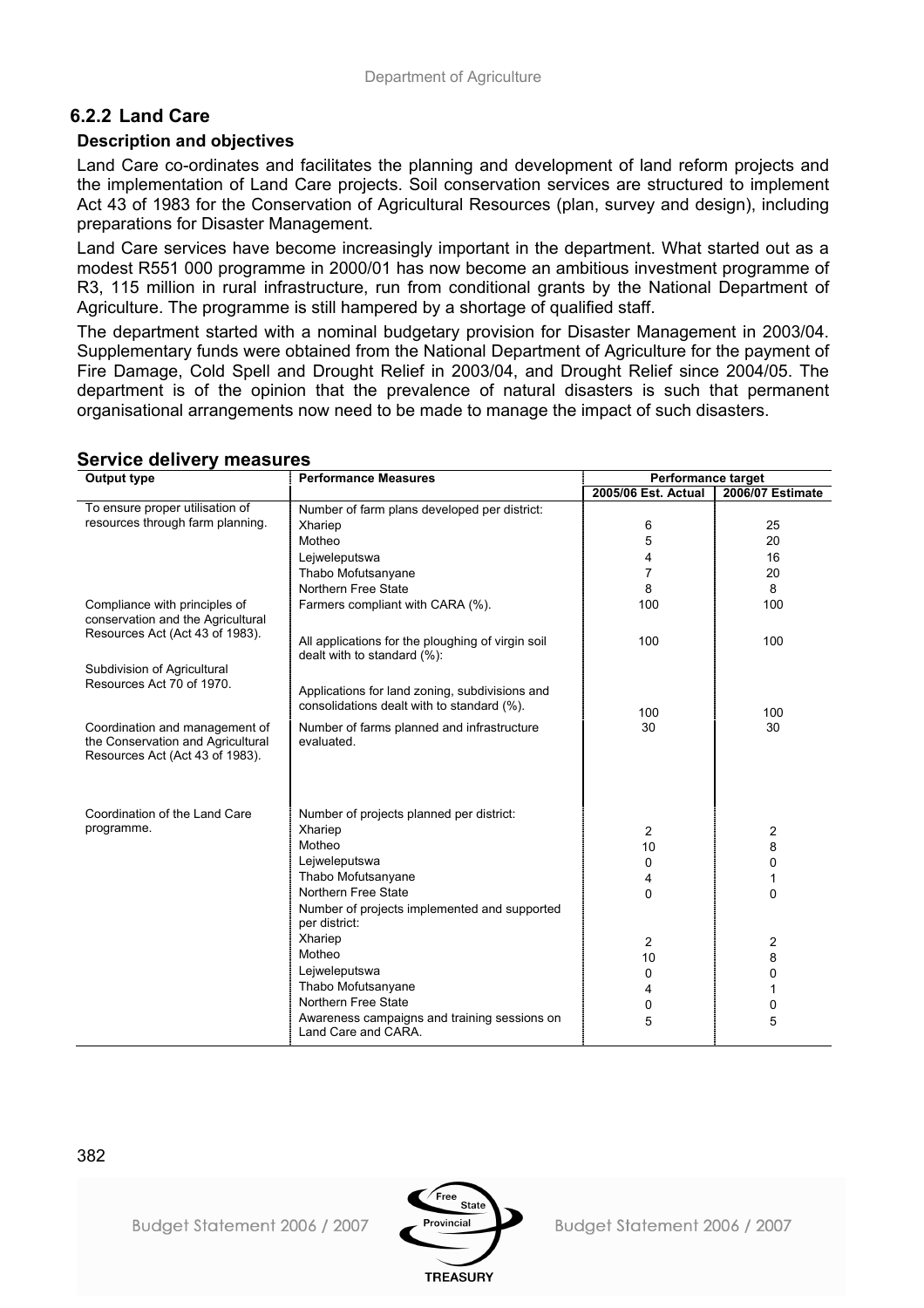## **6.2.3 Resource Planning and Management of Communal Land**

### **Description and objectives**

This subprogramme has no set definition and is directed at the planning, conservation, improvement and management of communal natural and agricultural resources in the Province. The department has structured itself to implement part of the conditional Infrastructure Development Grant between Treasuries from this sub-programme. No staff have specifically been assigned to the implementation of this programme and the Department will not participate in the implementation of the programme in 2006/07.

## **6.3 Programme 3: Farmer Support and Development**

## **Description and objectives**

To provide extension and training to farmers with special emphasis on emerging farmers, the implementation of land reform programmes and agricultural-rural developmental projects. The programme also makes provision for food security support services and assists actively with the implementation of the community projects funded from the Comprehensive Agriculture Support Programme (CASP) conditional grant.

|                            | <b>Outcome</b> |                |         | Adjusted                                        | <b>Revised</b> |        |         |                       |         |  |
|----------------------------|----------------|----------------|---------|-------------------------------------------------|----------------|--------|---------|-----------------------|---------|--|
|                            | Audited        | <b>Audited</b> | Audited | Main appropriation<br>appropriation<br>estimate |                |        |         | Medium-term estimates |         |  |
| R thousand                 | 2002/03        | 2003/04        | 2004/05 |                                                 | 2005/06        |        | 2006/07 | 2007/08               | 2008/09 |  |
| 1. Farmer Settlement       | 5.843          | 977            | 11.545  | 21.088                                          | 36.463         | 36.463 | 25.306  | 38.084                | 39.912  |  |
| 2. Farmer Support Services | 25,279         | 35.976         | 31.025  | 39.530                                          | 39.264         | 40.372 | 46.167  | 43.540                | 46.747  |  |
| 3. Food Security           |                | 2,392          | 3,153   | 4.027                                           | 9,681          | 8,547  | 5.855   | 4.048                 | 4.346   |  |

**Total payments and estimates: 31,122 39,345 45,723 64,645 85,408 85,382 77,328 85,672 91,005**

**Table 2.11: Summary of payments and estimates: Programme 3: Farmer Support and Development**

#### **Table 2.12: Summary of payments and estimates by economic classification: Programme 3: Farmer Support & Development**

|                                      | <b>Outcome</b> |                | Main<br>Adjusted | <b>Revised</b> | Medium-term estimates |           |         |         |         |
|--------------------------------------|----------------|----------------|------------------|----------------|-----------------------|-----------|---------|---------|---------|
|                                      | <b>Audited</b> | <b>Audited</b> | <b>Audited</b>   | appropriation  | appropriation         | estimates |         |         |         |
| R <sub>thousand</sub>                | 2002/03        | 2003/04        | 2004/05          |                | 2005/06               |           | 2006/07 | 2007/08 | 2008/09 |
| <b>Current payments</b>              | 29,258         | 36,893         | 42,658           | 49,254         | 54,495                | 54,485    | 57,213  | 55,551  | 60,878  |
| Compensation of employees            | 17,504         | 27,053         | 32,595           | 35,670         | 35,656                | 35,656    | 38,497  | 40,604  | 42,718  |
| Goods and services                   | 11,754         | 9,840          | 10,063           | 13,584         | 18,839                | 18,829    | 18,716  | 14,947  | 18,160  |
| Unauthorised expenditure             |                |                |                  |                |                       |           |         |         |         |
| Transfers and subsidies to:          | 52             | 132            | 95               | 141            | 141                   | 115       | 115     | 121     | 127     |
| Provinces and municipalities         | 52             | 78             | 95               | 141            | 141                   | 115       | 115     | 121     | 127     |
| Non-profit institutions              |                |                |                  |                |                       |           |         |         |         |
| <b>Households</b>                    |                | 54             |                  |                |                       |           |         |         |         |
| Payments for capital assets          | 1,812          | 2,320          | 2,970            | 15,250         | 30,772                | 30,782    | 20,000  | 30,000  | 30,000  |
| Buildings and other fixed structures | 1,158          | 2,025          | 2,493            | 10,000         | 25,375                | 21,574    | 20,000  | 30,000  | 30,000  |
| Machinery and equipment              | 654            | 169            | 477              | 250            | 397                   | 7,781     |         |         |         |
| Cultivated assets                    |                | 126            |                  | 5,000          | 5,000                 | 1,427     |         |         |         |
|                                      |                |                |                  |                |                       |           |         |         |         |
| Total                                | 31,122         | 39.345         | 45,723           | 64,645         | 85,408                | 85,382    | 77,328  | 85,672  | 91,005  |

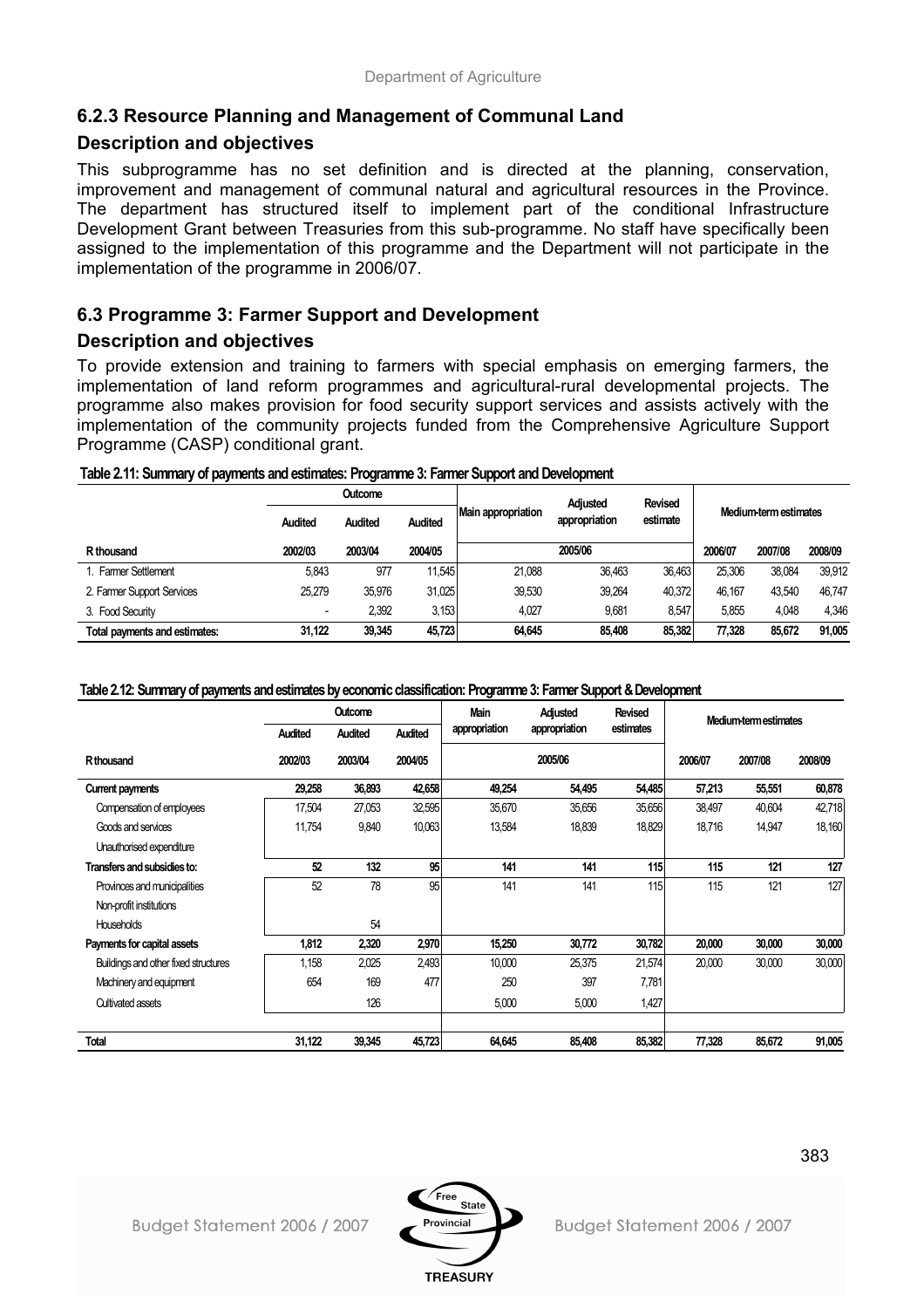## **6.3.1 Farmer Settlement**

### **Description and objectives**

To provide training, co-ordination and support with regard to the Land Restitution and Development programme. The CASP conditional grant is managed from this subprogramme. No staff is permanently and exclusively assigned to this subprogramme. The implementation of the programme is a joint departmental responsibility.

### **Service delivery measures**

| <b>Output type</b>                                                                                                       | <b>Performance Measures</b>                                                     | <b>Performance target</b> |                  |  |  |
|--------------------------------------------------------------------------------------------------------------------------|---------------------------------------------------------------------------------|---------------------------|------------------|--|--|
|                                                                                                                          |                                                                                 | 2005/06 Est. Actual       | 2006/07 Estimate |  |  |
| Actively promote and support all<br>farmer pre – and post settlement                                                     | Number of land reform projects supported per<br>district:                       |                           |                  |  |  |
| processes and their beneficiaries.                                                                                       | Xhariep                                                                         | 27                        | 51               |  |  |
| particularly identified farmers                                                                                          | Motheo                                                                          | 120                       | 47               |  |  |
| moving from commonage land to                                                                                            | Lejweleputswa                                                                   | 41                        | 177              |  |  |
| their own land.                                                                                                          | Thabo Mofutsanyane                                                              | 157                       | 177              |  |  |
|                                                                                                                          | Northern Free State                                                             | 33                        | 50               |  |  |
|                                                                                                                          | Number of training sessions held per district:                                  |                           |                  |  |  |
|                                                                                                                          | Xhariep                                                                         | 26                        | 40               |  |  |
|                                                                                                                          | Motheo                                                                          | 22                        | 47               |  |  |
|                                                                                                                          | Lejweleputswa                                                                   | 44                        | 66               |  |  |
|                                                                                                                          | Thabo Mofutsanyane                                                              | 30                        | 80               |  |  |
|                                                                                                                          | Northern Free State                                                             | 30                        | 50               |  |  |
|                                                                                                                          | Feedback to clients on issues rose to standard<br>(%).                          | 100                       | 100              |  |  |
|                                                                                                                          | Number of farmers recommended to DLA to be<br>moved from commonage to own land. | $\overline{7}$            | 25               |  |  |
|                                                                                                                          | Number of emerging farmers linked with<br>commercial farmers.                   | 11                        | 150              |  |  |
| Continuous promotion of and<br>awareness campaigns on LRAD.                                                              | Number of campaigns to be conducted per district<br>to support DLA campaigns.   | 3                         | 3                |  |  |
| Strategy to assist in the<br>management of farm evictions.                                                               | Strategy in operation (%).                                                      | 100                       | 100              |  |  |
| Liaison with local government to<br>influence credit control policies on<br>behalf of "indigent status" farmers          | Successful negotiations re - service<br>disconnections (%).                     | 10                        | 20               |  |  |
| Benchmark best practices in farmer<br>settlement processes and support<br>within the Province and across the<br>country. | Number of benchmarking exercises.                                               | 3                         | 5                |  |  |
| Review the applicability of the<br>current 'extension services'                                                          | Relevance of advice given (%).                                                  | 100                       | 100              |  |  |
| approach to the needs of emerging<br>farmers.                                                                            | Timeliness of advice given (%).                                                 | 75                        | 90               |  |  |
|                                                                                                                          |                                                                                 |                           |                  |  |  |

384



Budget Statement 2006 / 2007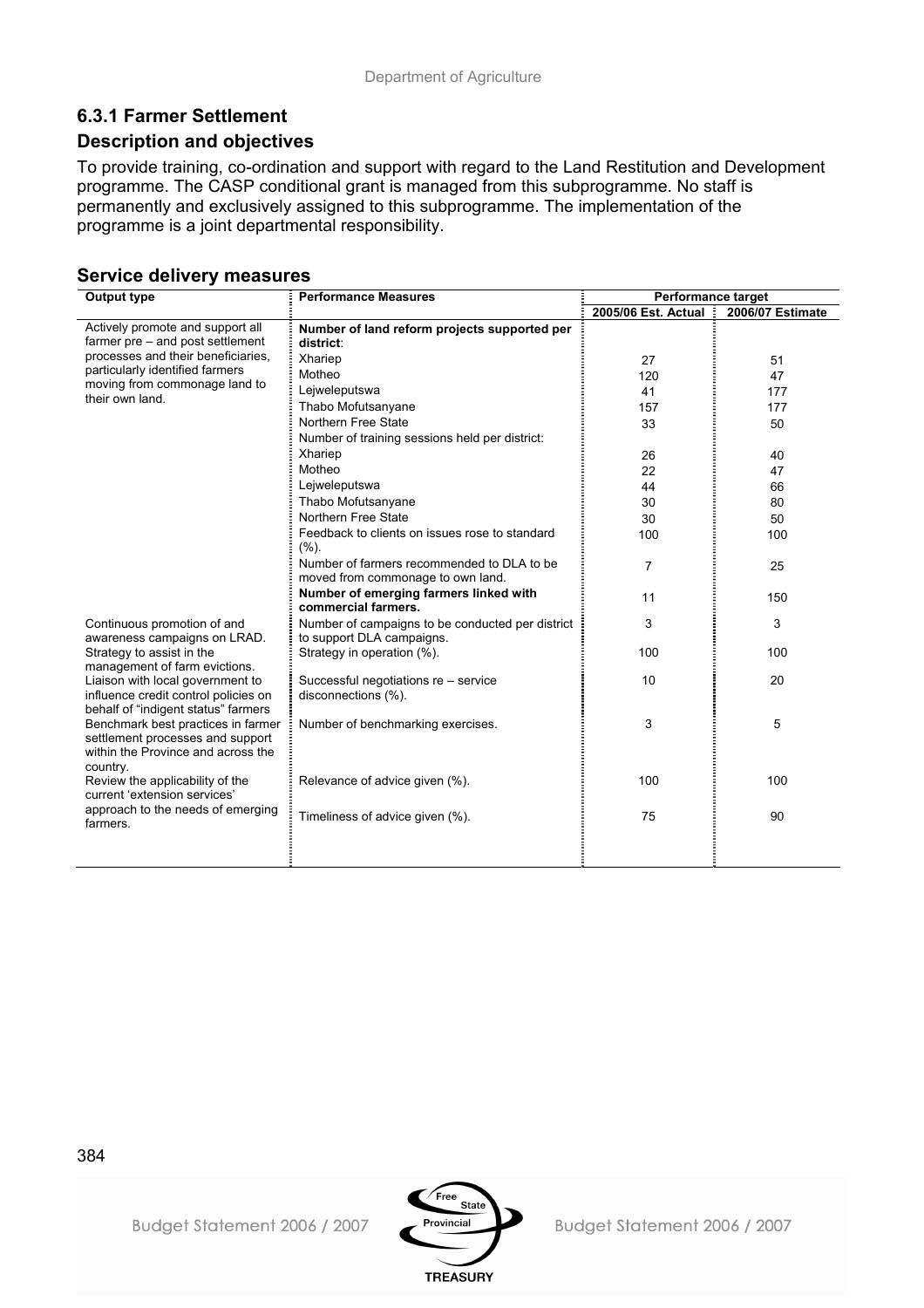## **6.3.2 Farmer Support Services**

### **Description and objectives**

To provide and facilitate training, mentorship, co-ordination, research transfer and advice to commercial and emerging farmers. Farmer Support Services, formerly Extension Services, are managed from five regional centres and the service remains one of the core functions of the department. The new structure for Farmer Support Services is now fully established.

#### **Service delivery measures**

| <b>Output type</b>                       | <b>Performance Measures</b><br><b>Performance target</b> |                    |                 |  |  |
|------------------------------------------|----------------------------------------------------------|--------------------|-----------------|--|--|
|                                          |                                                          | 2005/06            | 2006/07         |  |  |
|                                          |                                                          | <b>Est. Actual</b> | <b>Estimate</b> |  |  |
| To create and support linkages between   | Role player database established for all districts (%).  | 100                | 100             |  |  |
| the Agricultural Sector, other relevant  | Number of meetings attended with stakeholders:           |                    |                 |  |  |
| sectors and particularly local           | DC 16                                                    |                    |                 |  |  |
| government.                              | <b>DC 17</b>                                             | 5                  | 13              |  |  |
|                                          | <b>DC 18</b>                                             | 4                  | 6               |  |  |
|                                          | DC 19                                                    | $\overline{7}$     | 9               |  |  |
|                                          | <b>DC 20</b>                                             | 16                 | 25              |  |  |
|                                          | Number of WAC established                                | 8                  | 10              |  |  |
|                                          | DC 16                                                    |                    |                 |  |  |
|                                          | <b>DC 17</b>                                             | 3                  | 8               |  |  |
|                                          | <b>DC 18</b>                                             | 7                  | 6               |  |  |
|                                          | <b>DC 19</b><br><b>DC 20</b>                             | 3                  | 5               |  |  |
|                                          | Number of projects where multiple stakeholders are       | 13<br>4            | 15<br>6         |  |  |
|                                          | involved per district:                                   |                    |                 |  |  |
|                                          | Xhariep                                                  |                    |                 |  |  |
|                                          | Motheo                                                   | 31                 | 51              |  |  |
|                                          | Lejweleputswa                                            | 15                 | 16              |  |  |
|                                          | Thabo Mofutsanyane                                       | 12                 | 13              |  |  |
|                                          | Northern Free State                                      | 25                 | 20              |  |  |
|                                          | Number of other stakeholder projects where Department    | 10                 | 12              |  |  |
|                                          | provides support per district:                           |                    |                 |  |  |
|                                          | Xhariep                                                  |                    |                 |  |  |
|                                          | Motheo                                                   | 21                 | 7               |  |  |
|                                          | Lejweleputswa                                            | 21                 | 30              |  |  |
|                                          | Thabo Mofutsanyane                                       | 42                 | 43              |  |  |
|                                          | Northern Free State                                      | 35                 | 16              |  |  |
|                                          | Number of farmer days conducted per district:            | 35                 | 13              |  |  |
|                                          | Xhariep                                                  |                    |                 |  |  |
|                                          | Motheo                                                   | 10                 | $\overline{7}$  |  |  |
|                                          | Lejweleputswa                                            | 15                 | 6               |  |  |
|                                          | Thabo Mofutsanyane                                       | 10                 | 10              |  |  |
|                                          | Northern Free State                                      | 17                 | 20              |  |  |
|                                          | Number of Pitso ya Temo's conducted per district:        | 5                  | 10              |  |  |
|                                          | Xhariep                                                  |                    |                 |  |  |
|                                          | Motheo                                                   |                    | $\overline{7}$  |  |  |
|                                          | Lejweleputswa<br>Thabo Mofutsanyane                      | 7<br>17            | 6<br>15         |  |  |
|                                          | Northern Free State                                      | 15                 | 0               |  |  |
|                                          |                                                          | 17                 | 4               |  |  |
|                                          |                                                          | 10                 |                 |  |  |
| Provision of technical, financial and    | Number of new project business plans approved for CPF-   |                    |                 |  |  |
| advice services to clients, specifically | SP funding per district:                                 |                    |                 |  |  |
| designed for accessibility by new        | Xhariep                                                  | 12                 | 0               |  |  |
| entrants to the sector.                  | Motheo                                                   | 33                 | 0               |  |  |
|                                          | Lejweleputswa                                            | 10                 | 30              |  |  |
|                                          | Thabo Mofutsanyane                                       | 38                 | 48              |  |  |
|                                          | Northern Free State                                      | 20                 | 30              |  |  |
|                                          | Number of commercial farmers supported per district:     |                    |                 |  |  |
|                                          | Xhariep                                                  | 562                | 450             |  |  |
|                                          | Motheo                                                   | 600                | 300             |  |  |
|                                          | Lejweleputswa                                            | 150                | 160             |  |  |
|                                          | Thabo Mofutsanyane                                       | 1245               | 1509            |  |  |
|                                          | Northern Free State                                      | 170                | 180             |  |  |

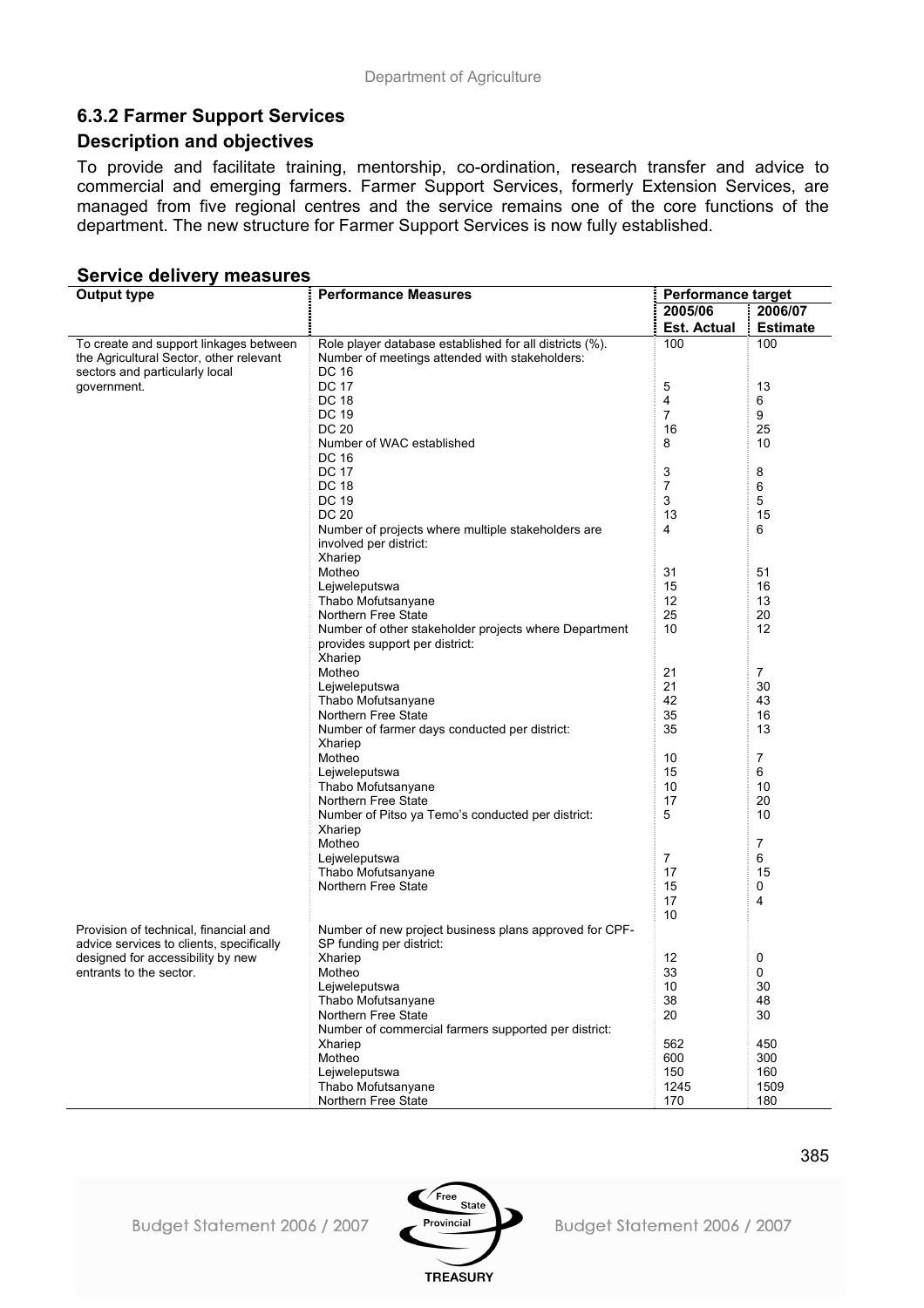| <b>Output type</b>                       | <b>Performance Measures</b>                                   | Performance target |                         |  |
|------------------------------------------|---------------------------------------------------------------|--------------------|-------------------------|--|
|                                          |                                                               | 2005/06            | 2006/07                 |  |
|                                          |                                                               | <b>Est. Actual</b> | <b>Estimate</b>         |  |
| Agricultural infrastructure development, | On farm infrastructure developed on FALA properties:          |                    |                         |  |
| specifically the provision of basic      | Xhariep                                                       |                    |                         |  |
| infrastructure requirements.             | Motheo                                                        | $\mathbf 0$        | $\mathbf 5$             |  |
|                                          | Lejweleputswa                                                 | 0                  | 3                       |  |
|                                          | Thabo Mofutsanyane                                            | 0                  | 0                       |  |
|                                          | Northern Free State                                           | 0                  | $\overline{2}$          |  |
|                                          | On farm infrastructure development on own financed            | 0                  | $\overline{c}$          |  |
|                                          | farms/plots implemented:                                      |                    |                         |  |
|                                          | <b>DC 16</b>                                                  |                    |                         |  |
|                                          | <b>DC 17</b>                                                  | 0                  | 1                       |  |
|                                          | <b>DC 18</b>                                                  | 0                  | 8                       |  |
|                                          | <b>DC 19</b>                                                  | 0                  | 6                       |  |
|                                          | <b>DC 20</b>                                                  | 0                  | 4                       |  |
|                                          | On farm infrastructure development on restitution projects:   | 0                  | 10                      |  |
|                                          | <b>DC 16</b>                                                  |                    |                         |  |
|                                          | <b>DC 17</b>                                                  | 0                  | $\overline{\mathbf{c}}$ |  |
|                                          | <b>DC 18</b>                                                  | $\Omega$           | 3                       |  |
|                                          | <b>DC 19</b>                                                  | 0                  | 1                       |  |
|                                          | <b>DC 20</b>                                                  | 0                  | 0                       |  |
|                                          | On farm infrastructure development on LRAD projects:          | 0                  | $\mathbf{1}$            |  |
|                                          | DC 16                                                         |                    |                         |  |
|                                          | <b>DC 17</b>                                                  | 0                  | 15                      |  |
|                                          | <b>DC 18</b>                                                  | 0                  | 14                      |  |
|                                          | <b>DC 19</b>                                                  | 0                  | 61                      |  |
|                                          | <b>DC 20</b>                                                  | 0                  | 33                      |  |
|                                          | On farm infrastructure development on donated land:<br>DC 20  | 0                  | 3                       |  |
|                                          | On farm infrastructure development on special projects:       |                    |                         |  |
|                                          | <b>DC 19</b>                                                  | 0                  | $\mathbf{1}$            |  |
|                                          | Off farm infrastructure support - facilitating, upgrading and |                    |                         |  |
|                                          | construction of access roads:                                 |                    |                         |  |
|                                          | <b>DC 20</b>                                                  |                    |                         |  |
|                                          |                                                               | 0                  | $\mathbf{1}$            |  |
|                                          |                                                               |                    |                         |  |
|                                          |                                                               | 0                  | $\mathbf{1}$            |  |
| Active participation in Agricultural     | Number of research information packages disseminated          |                    |                         |  |
| research processes.                      | per district:                                                 |                    |                         |  |
|                                          | <b>DC 16</b>                                                  | 0                  | 20                      |  |
|                                          | <b>DC 17</b>                                                  | 0                  | 20                      |  |
|                                          | <b>DC 18</b>                                                  | 0                  | 20                      |  |
|                                          | <b>DC 19</b>                                                  | 0                  | 20                      |  |
|                                          | <b>DC 20</b>                                                  | 0                  | 20                      |  |
|                                          | Number of consultative meetings with the Research Unit        |                    |                         |  |
|                                          | per district:                                                 | 3                  | 1                       |  |
|                                          | <b>DC 16</b>                                                  | 3                  | 4                       |  |
|                                          | <b>DC 17</b>                                                  | 3                  | 4                       |  |
|                                          | <b>DC 18</b>                                                  | 3                  | 4                       |  |
|                                          | <b>DC 19</b>                                                  | 3                  | 4                       |  |
|                                          | <b>DC 20</b>                                                  |                    |                         |  |



Budget Statement 2006 / 2007

386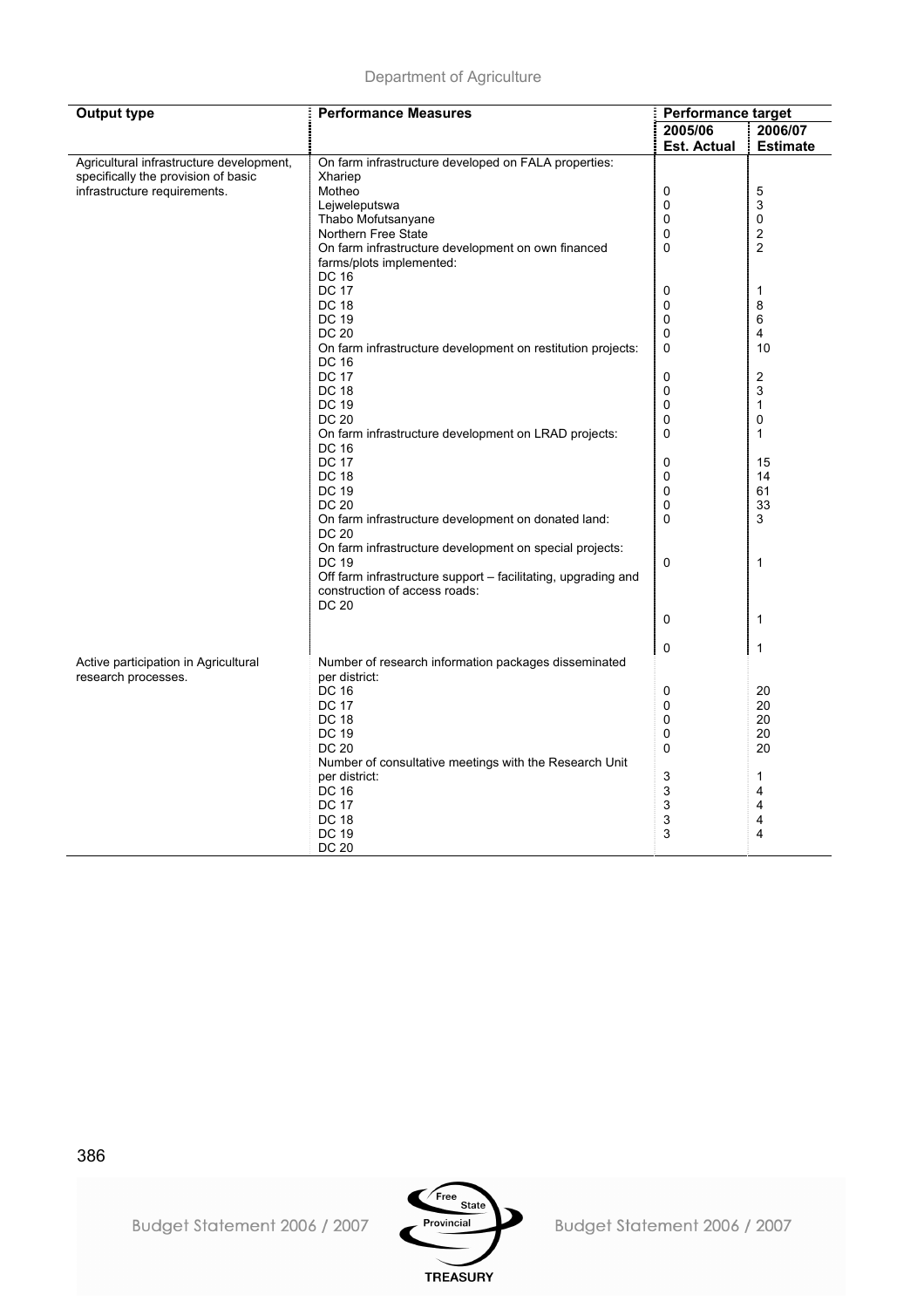# **6.3.3 Food Security**

## **Description and objectives**

The objectives of the Food Security Programme are to co-ordinate and implement various food security projects as highlighted and adopted in the Integrated Food Security Strategy of South Africa. The activity was established in 2003/04 and benefited substantially from re-directed funds in 2005/06.

#### **Service delivery measures**

| Output type                          | Performance Measures                          | Performance target      |                  |  |
|--------------------------------------|-----------------------------------------------|-------------------------|------------------|--|
|                                      |                                               | 2005/06 Est. Actual     | 2006/07 Estimate |  |
| Improved homestead food              | Number of new homestead gardens established   |                         |                  |  |
| production.                          | per district:                                 |                         |                  |  |
|                                      | Xhariep                                       | 260                     | 160              |  |
|                                      | Motheo                                        | 300                     | 500              |  |
|                                      | Lejweleputswa                                 | 490                     | 500              |  |
|                                      | Thabo Mofutsanyane                            | 500                     | 600              |  |
|                                      | Northern Free State                           | 150                     | 500              |  |
| Establish and support community      | Number of new community gardens established:  |                         |                  |  |
| gardens and poultry.                 | <b>DC 16</b>                                  |                         |                  |  |
|                                      | <b>DC 17</b>                                  | $\overline{2}$          | 10               |  |
|                                      | <b>DC 18</b>                                  | $\overline{\mathbf{c}}$ | 10               |  |
|                                      | <b>DC 19</b>                                  | $\overline{c}$          | 10               |  |
|                                      | <b>DC 20</b>                                  | 2                       | 10               |  |
|                                      | Number of new community poultry established:  | $\overline{c}$          | 10               |  |
|                                      | DC 16                                         |                         |                  |  |
|                                      | <b>DC 17</b>                                  | 20                      | 3                |  |
| Conduct an analysis of the precise   | <b>DC 18</b>                                  | 20                      | 4                |  |
| need for food security               | <b>DC 19</b>                                  | 20                      | 5                |  |
| interventions.                       | <b>DC 20</b>                                  | 20                      | 6                |  |
|                                      | Analysis completed (%)                        | 20                      | 5                |  |
|                                      | Incorporation of recommendations in programme | 85                      | 100              |  |
|                                      | (%).                                          | 0                       | 100              |  |
|                                      |                                               |                         |                  |  |
| Implementation and support of        | Number of new homestead poultry projects      |                         |                  |  |
| homestead livestock projects.        | established per district:                     |                         |                  |  |
|                                      | Xhariep                                       | 8                       | 120              |  |
|                                      | Motheo                                        | 10                      | 150              |  |
|                                      | Lejweleputswa                                 | 10                      | 150              |  |
|                                      | Thabo Mofutsanyane                            | 14                      | 180              |  |
|                                      | Northern Free State                           | 12                      | 160              |  |
|                                      | Number of small stock home stead projects     |                         |                  |  |
|                                      | established per district:                     | $\overline{2}$          | 3                |  |
|                                      | Xhariep                                       | 10                      | 6                |  |
|                                      | Motheo                                        | 2                       | 6                |  |
|                                      | Lejweleputswa                                 | 4                       | 12               |  |
|                                      | Thabo Mofutsanyane                            | $\overline{2}$          | 6                |  |
|                                      | Northern Free State                           |                         |                  |  |
|                                      | Number of hydroponics projects                | 3                       | 11               |  |
| Establishment of the technology of   | Implemented.                                  |                         |                  |  |
| hydroponics throughout the           | Number of in-field water harvesting projects  |                         |                  |  |
| Province.                            | implemented:                                  | 1                       | 2                |  |
| Establishment of the technology of   | DC 16                                         | $\mathbf{1}$            | 3                |  |
| in-field water harvesting throughout | <b>DC 17</b>                                  | 1                       | 1                |  |
| the Province.                        | <b>DC 18</b>                                  | 1                       | 1                |  |
|                                      | <b>DC 19</b>                                  | 1                       | 1                |  |
|                                      | <b>DC 20</b>                                  |                         |                  |  |
|                                      |                                               |                         |                  |  |

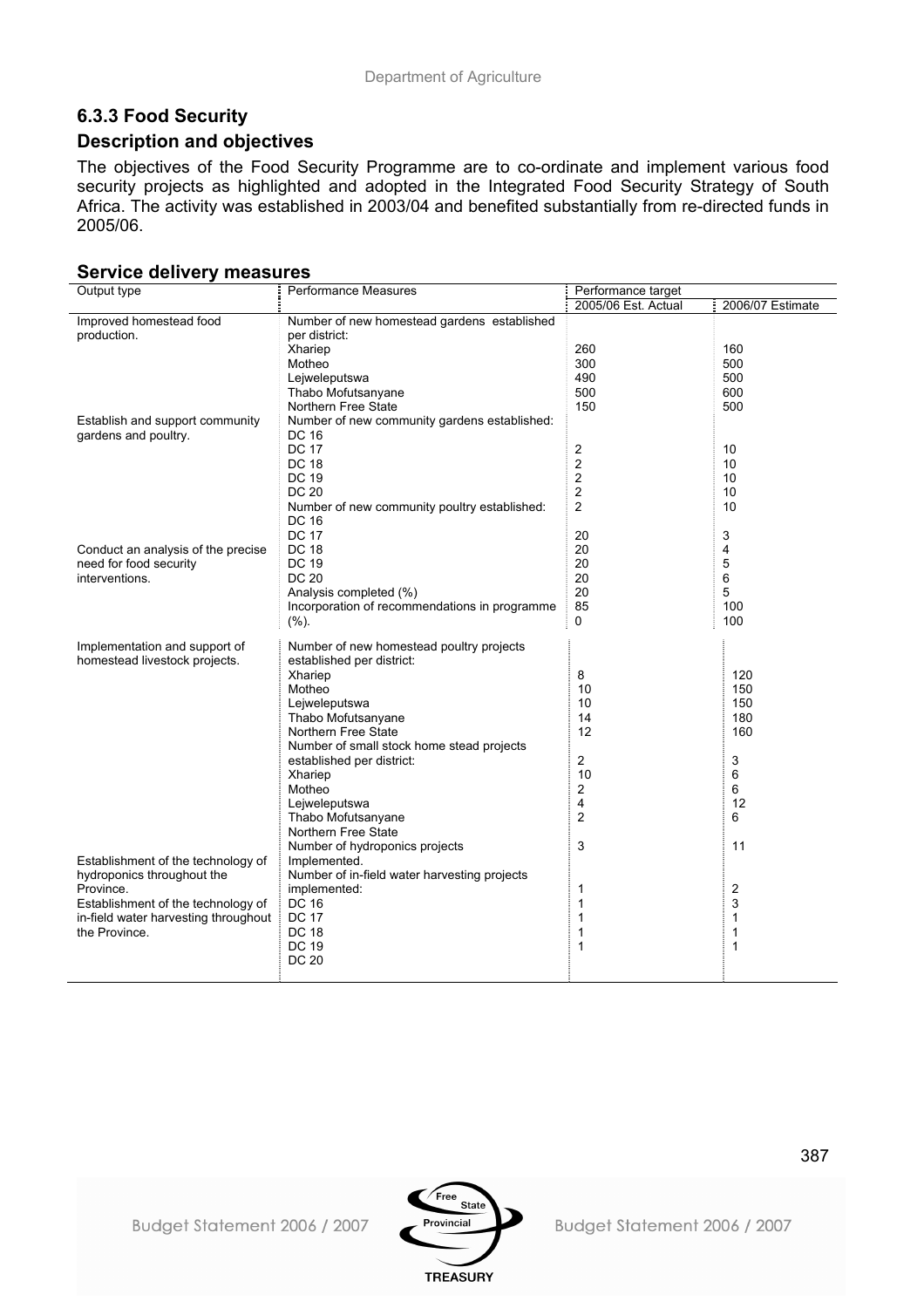## **6.4 Programme 4: Veterinary Services**

## **Description and objectives**

The objective of the programme is to provide veterinary services to clients in order to ensure healthy animals and the welfare of the people of South Africa. Export control was established in 2005/06 as a separate budget entity with budget. The entire service still experiences a critical shortage of qualified and specialised staff, aggravated by the constant threat of infection of Free State domestic livestock by carriers of disease from elsewhere in the country.

|                                      | <b>Outcome</b> |         |         | Main          | Adiusted      | <b>Revised</b> |         |                       |         |
|--------------------------------------|----------------|---------|---------|---------------|---------------|----------------|---------|-----------------------|---------|
|                                      | Audited        | Audited | Audited | appropriation | appropriation | estimate       |         | Medium-term estimates |         |
| R thousand                           | 2002/03        | 2003/04 | 2004/05 |               | 2005/06       |                | 2006/07 | 2007/08               | 2008/09 |
| . Animal Health                      | 12.518         | 14.126  | 15.976  | 17.106        | 17.134        | 17.054         | 17.915  | 20.130                | 21,613  |
| 2. Export Control                    |                |         |         | 548           | 406           | 383            | 576     | 597                   | 641     |
| 3. Veterinary Public Health          | 2.211          | 2.294   | .714    | 2.003         | 2,115         | 2.169          | 2,097   | 2.185                 | 2,346   |
| 4. Veterinary Laboratory Services    | 4,081          | 3.876   | 4,385   | 4,408         | 4.408         | 4,440          | 4,565   | 4.703                 | 5,049   |
| Total payments and estimates: Agricu | 18.810         | 20.296  | 22.075  | 24.065        | 24.063        | 24.046         | 25.153  | 27.615                | 29,649  |

#### **Table 2.14: Summary of provincial payments and estimates by economic classification: Programme 4: Veterinary Services**

|                                      |         | Outcome |         |               | Main                      |                     |         |                       |         |
|--------------------------------------|---------|---------|---------|---------------|---------------------------|---------------------|---------|-----------------------|---------|
|                                      | Audited | Audited | Audited | appropriation | Adjusted<br>appropriation | Revised<br>estimate |         | Medium-term estimates |         |
| R thousand                           | 2002/03 | 2003/04 | 2004/05 |               | 2005/06                   |                     | 2006/07 | 2007/08               | 2008/09 |
| <b>Current payments</b>              | 18,027  | 19,292  | 21,570  | 23,985        | 23,824                    | 23,824              | 25,091  | 27,548                | 29,580  |
| Compensation of employees            | 13,485  | 15,588  | 17,369  | 20,406        | 20,315                    | 19,248              | 21,512  | 22,655                | 23,807  |
| Goods and services                   | 4,542   | 3,704   | 4,201   | 3,579         | 3,509                     | 4,576               | 3,579   | 4,893                 | 5,773   |
| Unauthorised expenditure             |         |         |         |               |                           |                     |         |                       |         |
| <b>Transfers and subsidies</b>       | 41      | 93      | 55      | 80            | 80                        | 63                  | 62      | 67                    | 69      |
| Provinces and municipalities         | 41      | 48      | 55      | 80            | 80                        | 63                  | 62      | 67                    | 69      |
| Departmental agencies and accounts   |         |         |         |               |                           |                     |         |                       |         |
| Non-profit institutions              |         |         |         |               |                           |                     |         |                       |         |
| Households                           |         | 45      |         |               |                           |                     |         |                       |         |
| Payments for capital assets          | 742     | 911     | 450     |               | 159                       | 159                 |         |                       |         |
| Buildings and other fixed structures |         | 29      | 450     |               |                           |                     |         |                       |         |
| Machinery and equipment              | 741     | 882     |         |               | 159                       | 159                 |         |                       |         |
| Land and subsoil assets              |         |         |         |               |                           |                     |         |                       |         |
|                                      |         |         |         |               |                           |                     |         |                       |         |
| Total economic classification:       | 18,810  | 20,296  | 22,075  | 24,065        | 24,063                    | 24,046              | 25,153  | 27,615                | 29,649  |

388

Budget Statement 2006 / 2007

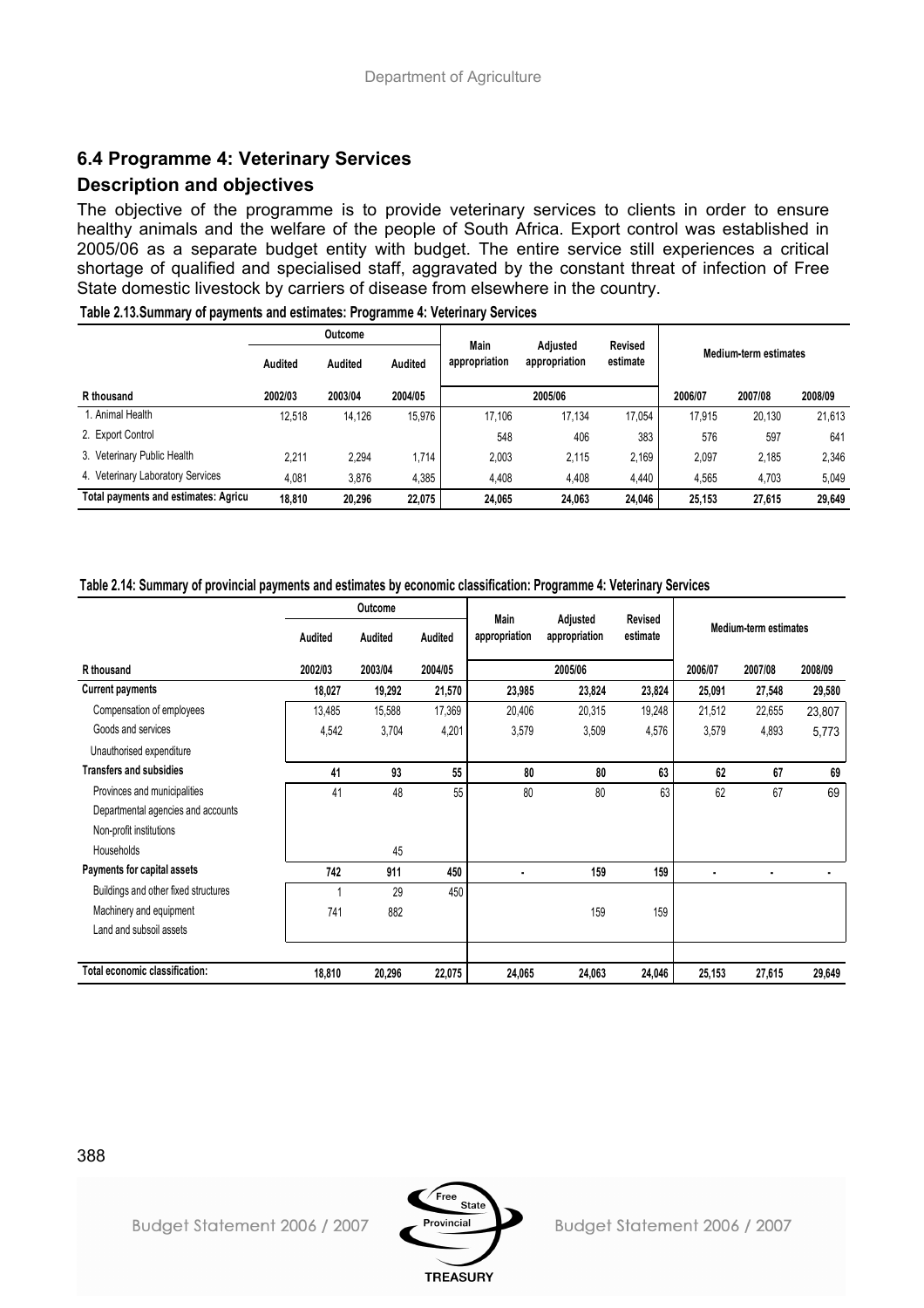## **6.4.1 Animal Health Description and objectives**

The objective of this subprogramme is to facilitate and provide animal disease control services in order to protect the animal population against highly infectious and economic diseases, through the implementation of the Animal Disease Act (Act 35 of 1984), Animal Health Act (Act 7 of 2002) and Primary Animal Health Programmes/Projects.

| <b>Output type</b>                                 | <b>Performance Measures</b>                     | <b>Performance target</b> |                  |  |  |
|----------------------------------------------------|-------------------------------------------------|---------------------------|------------------|--|--|
|                                                    |                                                 | 2005/06 Est. Actual       | 2006/07 Estimate |  |  |
| Provision of efficient Animal                      | Number of controlled disease cases attended     |                           |                  |  |  |
| Health Services.                                   | to per district:                                |                           |                  |  |  |
|                                                    | Xhariep                                         | 40                        | 5615             |  |  |
|                                                    | Motheo                                          | 90                        | 3500             |  |  |
|                                                    | Lejweleputswa                                   | 40                        | 16605            |  |  |
|                                                    | Thabo Mofutsanyane                              | 70                        | 80               |  |  |
|                                                    | Northern Free State                             | 50                        | 60               |  |  |
|                                                    |                                                 |                           |                  |  |  |
|                                                    | Number of non-controlled disease cases attended |                           |                  |  |  |
|                                                    | to per district:                                |                           |                  |  |  |
|                                                    | Xhariep                                         | 1 0 0 0                   | 1525             |  |  |
|                                                    | Motheo                                          | 2 500                     | 2 3 2 0          |  |  |
|                                                    | Lejweleputswa                                   | 1500                      | 1 1 5 0          |  |  |
|                                                    | Thabo Mofutsanyane                              | 4 0 0 0                   | 300              |  |  |
|                                                    | Northern Free State                             |                           | 600              |  |  |
|                                                    | Number of animals inspected:                    | 1500                      |                  |  |  |
|                                                    | Xhariep                                         |                           |                  |  |  |
|                                                    | Motheo                                          | 50 000                    | 21 500           |  |  |
|                                                    | Lejweleputswa                                   | 30 000                    | 40 000           |  |  |
|                                                    |                                                 | 2 0 0 0                   | 17500            |  |  |
|                                                    | Thabo Mofutsanyane<br>Northern Free State       | 18 000                    | 6 0 0 0          |  |  |
|                                                    |                                                 | 7 0 0 0                   | 35 000           |  |  |
|                                                    |                                                 |                           |                  |  |  |
|                                                    | Number of animals vaccinated:                   |                           |                  |  |  |
|                                                    | Xhariep                                         | 5 0 0 0                   | 5 0 0 0          |  |  |
|                                                    | Motheo                                          | 5 0 0 0                   | 5 0 0 0          |  |  |
|                                                    | Lejweleputswa                                   | 5 0 0 0                   | 8500             |  |  |
|                                                    | Thabo Mofutsanyane                              | 10 000                    | 12 000           |  |  |
|                                                    | Northern Free State                             | 5 0 0 0                   | 30 000           |  |  |
|                                                    |                                                 |                           |                  |  |  |
|                                                    | Number of livestock treated:                    |                           |                  |  |  |
|                                                    | Xhariep                                         | 250                       | 5 500            |  |  |
|                                                    | Motheo                                          | 500                       | 5 0 0 0          |  |  |
|                                                    | Lejweleputswa                                   | 800                       | 6010             |  |  |
|                                                    | Thabo Mofutsanyane                              | 500                       | 8 0 0 0          |  |  |
|                                                    | Northern Free State                             | 400                       | 15 000           |  |  |
|                                                    |                                                 |                           |                  |  |  |
|                                                    | Number of other animals treated:                |                           |                  |  |  |
|                                                    | Xhariep                                         | 500                       | 50               |  |  |
|                                                    | Motheo                                          | 1 0 0 0                   | 1 0 0 0          |  |  |
|                                                    |                                                 | 1 0 0 0                   | 1 0 0 0          |  |  |
|                                                    | Lejweleputswa                                   | 1 0 0 0                   | 5 0 0 0          |  |  |
|                                                    | Thabo Mofutsanyane<br>Northern Free State       | 500                       | 500              |  |  |
|                                                    |                                                 |                           |                  |  |  |
| Compliance with the Animal<br>Disease Act 35/1984. | Number of non-compliance cases reported:        |                           |                  |  |  |
|                                                    | Xhariep                                         | 4                         | 10               |  |  |
|                                                    | Motheo                                          | 4                         | 1                |  |  |
|                                                    | Lejweleputswa                                   | 4                         | 1                |  |  |
|                                                    | Thabo Mofutsanyane                              | 4                         | 3                |  |  |
|                                                    | Northern Free State                             | 4                         | 5                |  |  |

**TREASURY** 

### **Service delivery measures**

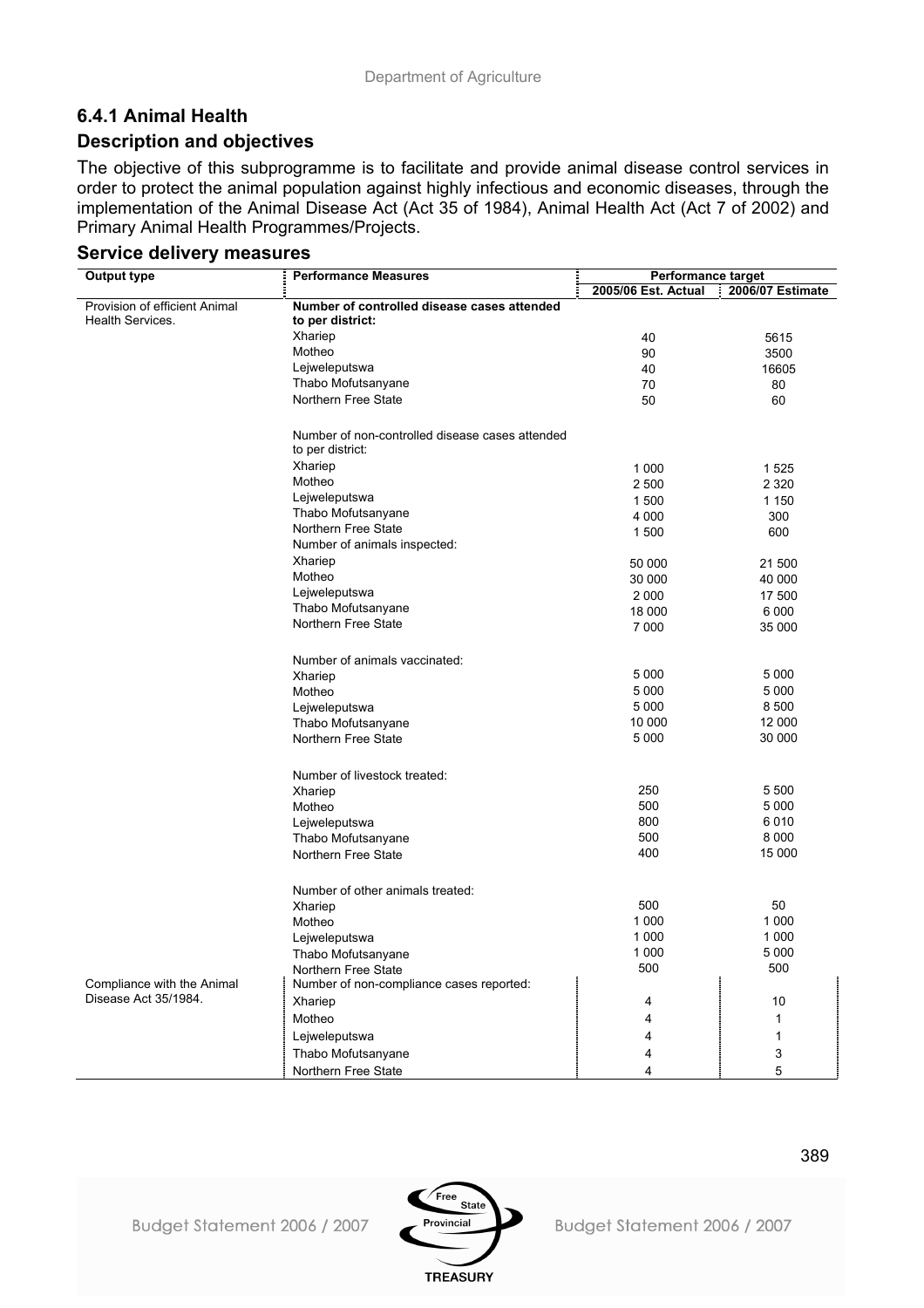| <b>Output type</b>                | <b>Performance Measures</b>                                      | <b>Performance target</b> |                  |  |  |
|-----------------------------------|------------------------------------------------------------------|---------------------------|------------------|--|--|
|                                   |                                                                  | 2005/06 Est. Actual       | 2006/07 Estimate |  |  |
| Promote livestock identification. | Number of owners registered per district:                        |                           |                  |  |  |
|                                   | Xhariep                                                          | 40                        | 20               |  |  |
|                                   | Motheo                                                           | 100                       | 100              |  |  |
|                                   | Lejweleputswa                                                    | 40                        | 15               |  |  |
|                                   | Thabo Mofutsanyane                                               | 90                        | 90               |  |  |
|                                   | Northern Free State                                              | 90                        | 300              |  |  |
|                                   | Number of animals branded/tattooed per district:                 |                           |                  |  |  |
|                                   | Xhariep                                                          |                           |                  |  |  |
|                                   | Motheo                                                           |                           |                  |  |  |
|                                   | Lejweleputswa                                                    | 2 0 0 0                   | 200              |  |  |
|                                   | Thabo Mofutsanyane                                               | 2 500                     | 2 500            |  |  |
|                                   | Northern Free State                                              | 2 0 0 0                   | 1500             |  |  |
|                                   |                                                                  | 7 0 0 0                   | 4 0 0 0          |  |  |
|                                   |                                                                  | 7 0 0 0                   | 2 500            |  |  |
| Support to PDI farmers.           | Number of training or information sessions held<br>per district: |                           |                  |  |  |
|                                   | Xhariep                                                          |                           |                  |  |  |
|                                   | Motheo                                                           |                           |                  |  |  |
|                                   | Lejweleputswa                                                    | 47<br>47                  | 20<br>30         |  |  |
|                                   | Thabo Mofutsanyane                                               | 53                        | 100              |  |  |
|                                   | Northern Free State                                              | 52                        | 50               |  |  |
|                                   |                                                                  | 43                        | 60               |  |  |
|                                   | Number of clients technically/clinically                         |                           |                  |  |  |
|                                   |                                                                  |                           |                  |  |  |
|                                   | Xhariep                                                          | 500                       | 500              |  |  |
|                                   | Motheo                                                           | 2 1 7 5                   | 2 1 7 5          |  |  |
|                                   | Lejweleputswa                                                    | 2 500                     | 3 6 5 0          |  |  |
|                                   | Thabo Mofutsanyane                                               | 2 0 0 0                   | 3 0 0 0          |  |  |
|                                   | Northern Free State                                              | 1500                      | 7 0 0 0          |  |  |
| Movement control of all animals.  | Number of movement permits issued per district:                  |                           |                  |  |  |
|                                   | Xhariep                                                          | 5                         | 5                |  |  |
|                                   | Motheo                                                           | 15                        | 15               |  |  |
|                                   | Lejweleputswa                                                    | 10                        | 35               |  |  |
|                                   | Thabo Mofutsanyane                                               | 10                        | 20               |  |  |
|                                   | Northern Free State                                              | 10                        | 5                |  |  |



Budget Statement 2006 / 2007

390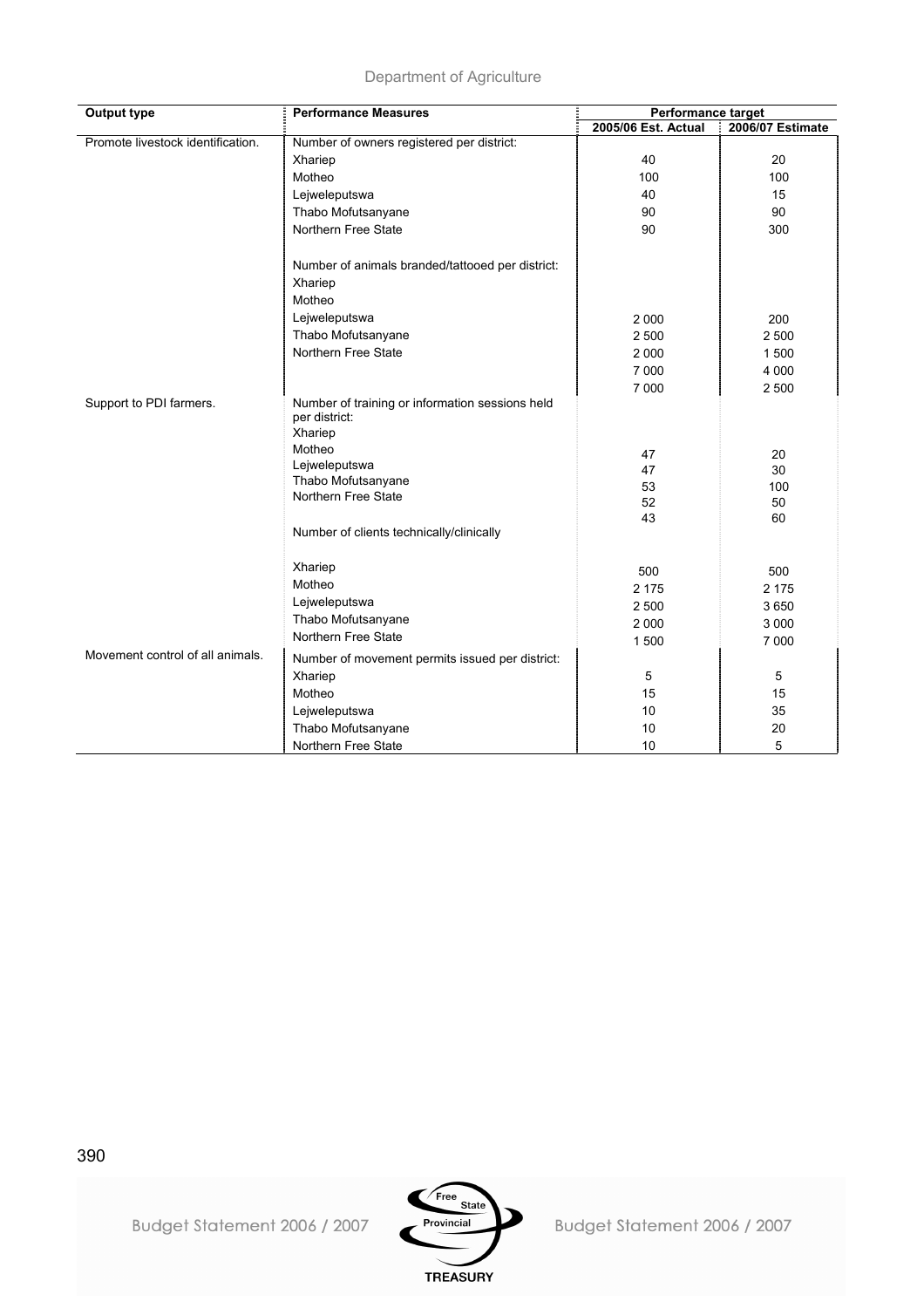## **6.4.2 Export Control**

### **Description and objectives**

To provide control measures including health certification, in order to facilitate the import and export of animals and animal products. Also, to implement risk assessment measures in order to assess the impact of various animal disease outbreaks and the risk of importing or exporting animals or animal products to / from other countries.

| Output type                                | <b>Performance Measures</b>                                          | Performance target  |                  |
|--------------------------------------------|----------------------------------------------------------------------|---------------------|------------------|
|                                            |                                                                      | 2005/06 Est. Actual | 2006/07 Estimate |
| Compliance with Meat Safety Act<br>ensured | Number of Inspections of export facilities and<br>establishments:    |                     |                  |
|                                            | <b>Dairy</b>                                                         |                     |                  |
|                                            | Motheo                                                               | 0                   | 2                |
|                                            | Lejweleputswa                                                        | 0                   | $\mathbf{1}$     |
|                                            | Thabo Mofutsanyane                                                   | 0                   | $\overline{c}$   |
|                                            | Northern Free State                                                  | 0                   | $\overline{2}$   |
|                                            | <b>Poultry</b>                                                       |                     |                  |
|                                            | Motheo                                                               | $\mathbf 0$         | 1                |
|                                            | <b>Red Meat</b>                                                      |                     |                  |
|                                            | Northern Free State                                                  | 0                   | 1                |
|                                            | <b>Processing Plants</b>                                             |                     |                  |
|                                            | Northern Free State                                                  | $\mathbf 0$         | 1                |
|                                            | <b>Cutting Plants</b>                                                |                     |                  |
|                                            | Lejweleputswa                                                        | $\mathbf 0$         | 1                |
|                                            | Number of registrations of abattoirs as source<br>for hides & skins: |                     |                  |
|                                            | Xhariep                                                              | 0                   | 5                |
|                                            | Motheo                                                               | 0                   | 8                |
|                                            | Lejweleputswa                                                        | 0                   | 9                |
|                                            | Thabo Mofutsanyane                                                   | 0                   | $\overline{7}$   |
|                                            | Northern Free State                                                  | 0                   | 5                |
|                                            | Number of insp. audits at hides & skin                               |                     |                  |
|                                            | intermediate stores:                                                 | 0                   | $\overline{2}$   |
|                                            | Xhariep                                                              | 0                   | 4                |
|                                            | Motheo                                                               | 0                   | 4                |
|                                            | Lejweleputswa                                                        | 0                   | $\overline{2}$   |
|                                            | Thabo Mofutsanyane                                                   | 0                   | $\mathbf{1}$     |
|                                            | Northern Free State                                                  |                     |                  |
|                                            | Number of hunters registered for game<br>harvesting per district:    |                     |                  |
|                                            | Xhariep                                                              | 0                   | 8                |
|                                            | Motheo                                                               | 0                   | 4                |
|                                            | Lejweleputswa                                                        | 0                   | 5                |
|                                            | Thabo Mofutsanyane                                                   | 0                   | 5                |
|                                            | Northern Free State                                                  | 0                   | 1                |

### **Service delivery measures**

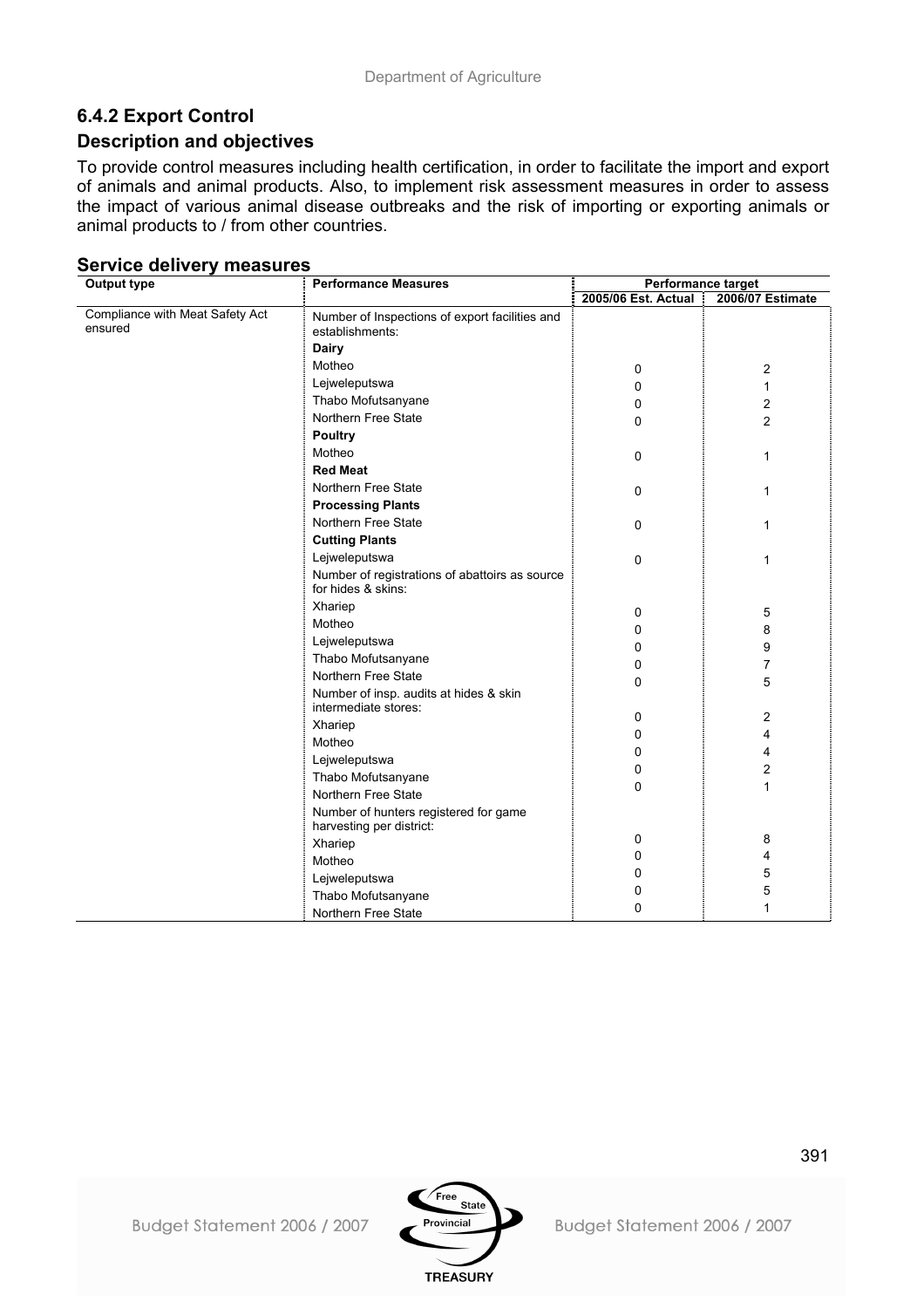| <b>Output type</b>                 | <b>Performance Measures</b>                          | Performance target    |                  |  |  |  |
|------------------------------------|------------------------------------------------------|-----------------------|------------------|--|--|--|
|                                    |                                                      | 2005/06 Est. Actual : | 2006/07 Estimate |  |  |  |
| To support and expand export.      | Number of other products exported per                |                       |                  |  |  |  |
|                                    | district:                                            |                       |                  |  |  |  |
|                                    | Xhariep                                              | 0                     | 0                |  |  |  |
|                                    | Motheo                                               | 1 0 0 0               | 1 0 0 0          |  |  |  |
|                                    | Lejweleputswa                                        | 100                   | 100              |  |  |  |
|                                    | Thabo Mofutsanyane                                   | 100                   | 100              |  |  |  |
|                                    | Northern Free State                                  | 100                   | 100              |  |  |  |
|                                    | Number of products exported per district:            |                       |                  |  |  |  |
|                                    | Xhariep                                              | 1000                  | 10 000           |  |  |  |
|                                    | Motheo                                               | 1000                  | 10 000           |  |  |  |
|                                    | Lejweleputswa                                        | 250 000               | 25 000           |  |  |  |
|                                    | Thabo Mofutsanyane                                   | 500 000               | 50 000           |  |  |  |
|                                    | Northern Free State                                  | 25 000                | 25 000           |  |  |  |
|                                    | Number of animals exported per district:             |                       |                  |  |  |  |
|                                    | Xhariep                                              | 50                    | 50               |  |  |  |
|                                    | Motheo                                               | 5 0 0 0               | 5 0 0 0          |  |  |  |
|                                    | Lejweleputswa                                        | 1 0 0 0               | 1 0 0 0          |  |  |  |
|                                    | Thabo Mofutsanyane                                   | 1 0 0 0               | 1 0 0 0          |  |  |  |
|                                    | Northern Free State                                  | 1 0 0 0               | 1 0 0 0          |  |  |  |
|                                    | Training support to exporters per district:          |                       |                  |  |  |  |
|                                    | Northern Free State                                  | 12                    | 1                |  |  |  |
| Set and monitor                    | Number of registrations of farms/export              |                       |                  |  |  |  |
|                                    | facilities per district:                             |                       |                  |  |  |  |
| standards for quality control of   | Xhariep                                              | 2                     | 50               |  |  |  |
| agricultural products in line with | Motheo                                               | 5                     | 15               |  |  |  |
| export market requirements.        | Lejweleputswa                                        | 2                     | 10               |  |  |  |
|                                    | Thabo Mofutsanyane                                   | 5                     | 5                |  |  |  |
|                                    | Northern Free State                                  | $\overline{c}$        | 5                |  |  |  |
|                                    | Number of residue samples collected per<br>district: |                       |                  |  |  |  |
|                                    | Motheo                                               | 0                     | 55               |  |  |  |
|                                    | Lejweleputswa                                        | 10                    | 105              |  |  |  |
|                                    | Number of bacteriological samples taken:             |                       |                  |  |  |  |
|                                    | Motheo                                               |                       |                  |  |  |  |
|                                    | Lejweleputswa                                        | 10                    | 30               |  |  |  |
|                                    | Thabo Mofutsanyane                                   | 0                     | 60               |  |  |  |
|                                    | Northern Free State                                  | 10                    | 30               |  |  |  |
|                                    | Dept. Programs - Number of projects served:          | 0                     | 30               |  |  |  |
|                                    | Xhariep                                              | 0                     | 4                |  |  |  |
|                                    | Motheo                                               | 0                     | 4                |  |  |  |
|                                    | Lejweleputswa                                        | 0                     | 4                |  |  |  |
|                                    | Thabo Mofutsanyane                                   | 0                     |                  |  |  |  |
|                                    | Northern Free State                                  |                       | 4                |  |  |  |
| Risk assessment.                   | Number of BSE(mad cow disease) samples               | 0                     | 4                |  |  |  |
|                                    | collected per district:                              |                       |                  |  |  |  |
|                                    | Xhariep                                              | 100                   | 160              |  |  |  |
|                                    | Motheo                                               | 200                   | 160              |  |  |  |
|                                    | Lejweleputswa<br>Thabo Mofutsanyane                  | 250                   | 160              |  |  |  |
|                                    | Northern Free State                                  | 100                   | 160              |  |  |  |
|                                    |                                                      | 150                   | 160              |  |  |  |
|                                    |                                                      |                       |                  |  |  |  |



Budget Statement 2006 / 2007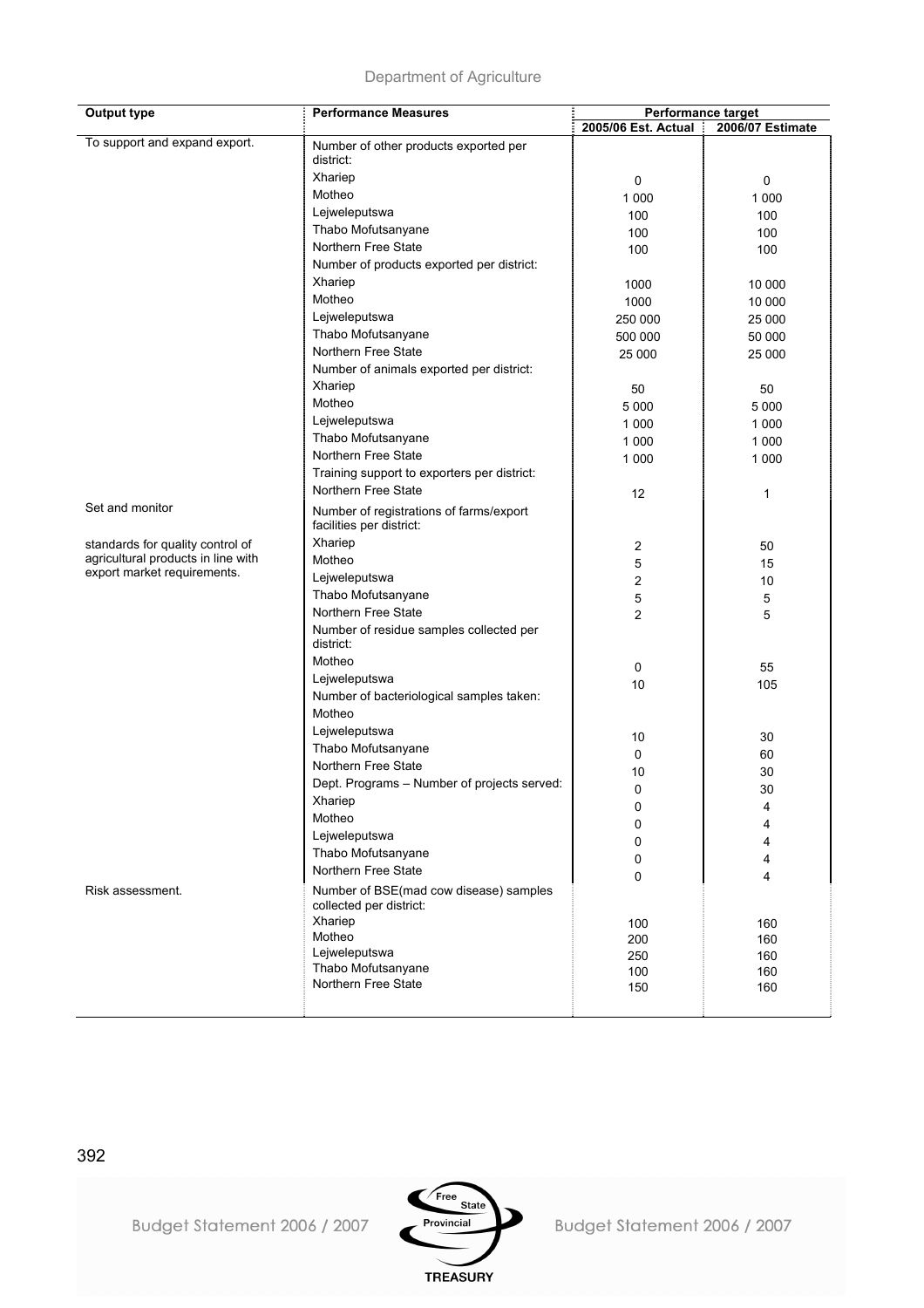## **6.4.3 Veterinary Public Health**

## **Description and objectives**

To co-ordinate and implement various Food Safety Projects, including the implementation of the Meat Safety Act (Act 40 of 2000) and prevention of zoonotic or food-borne diseases.

| <b>Output type</b>                                                                                         | <b>Performance Measures</b>                                                                                                                                                                                                                                                                                                                  | Performance target                                       |                                                                                                      |
|------------------------------------------------------------------------------------------------------------|----------------------------------------------------------------------------------------------------------------------------------------------------------------------------------------------------------------------------------------------------------------------------------------------------------------------------------------------|----------------------------------------------------------|------------------------------------------------------------------------------------------------------|
|                                                                                                            |                                                                                                                                                                                                                                                                                                                                              | 2005/06 Est. Actual                                      | 2006/07 Estimate                                                                                     |
| Information dissemination to<br>farmers and other stakeholders.<br>Compliance with the Meat Safety<br>Act. | Number of information sessions per district.<br>Number of Hygiene Assessment System<br>inspections per district:                                                                                                                                                                                                                             | 4                                                        | 5                                                                                                    |
|                                                                                                            | Xhariep<br>Motheo                                                                                                                                                                                                                                                                                                                            | 29<br>25                                                 | 29<br>25                                                                                             |
|                                                                                                            | Lejweleputswa<br>Mofutsanyane<br>North. Free State<br>Number of abattoirs, Registrations per district:                                                                                                                                                                                                                                       | 28<br>30<br>38                                           | 28<br>30<br>38                                                                                       |
|                                                                                                            | Xhariep<br>Motheo<br>Lejweleputswa<br>Thabo Mofutsanyane<br>Northern Free State<br>Number of inspections of sterilization plants<br>per district:<br>Motheo<br>Lejweleputswa<br>Northern Free State<br>Number of investigations concerning illegal<br>slaughtering per district:<br>Xhariep<br>Motheo<br>Lejweleputswa<br>Thabo Mofutsanyane | 29<br>25<br>28<br>30<br>38<br>2<br>1<br>5<br>2<br>2<br>2 | 29<br>25<br>28<br>30<br>38<br>2<br>1<br>2<br>$\overline{\mathbf{c}}$<br>2<br>$\overline{\mathbf{c}}$ |
|                                                                                                            | Northern Free State                                                                                                                                                                                                                                                                                                                          | $\overline{2}$                                           | $\overline{2}$                                                                                       |

### **Service delivery measures**

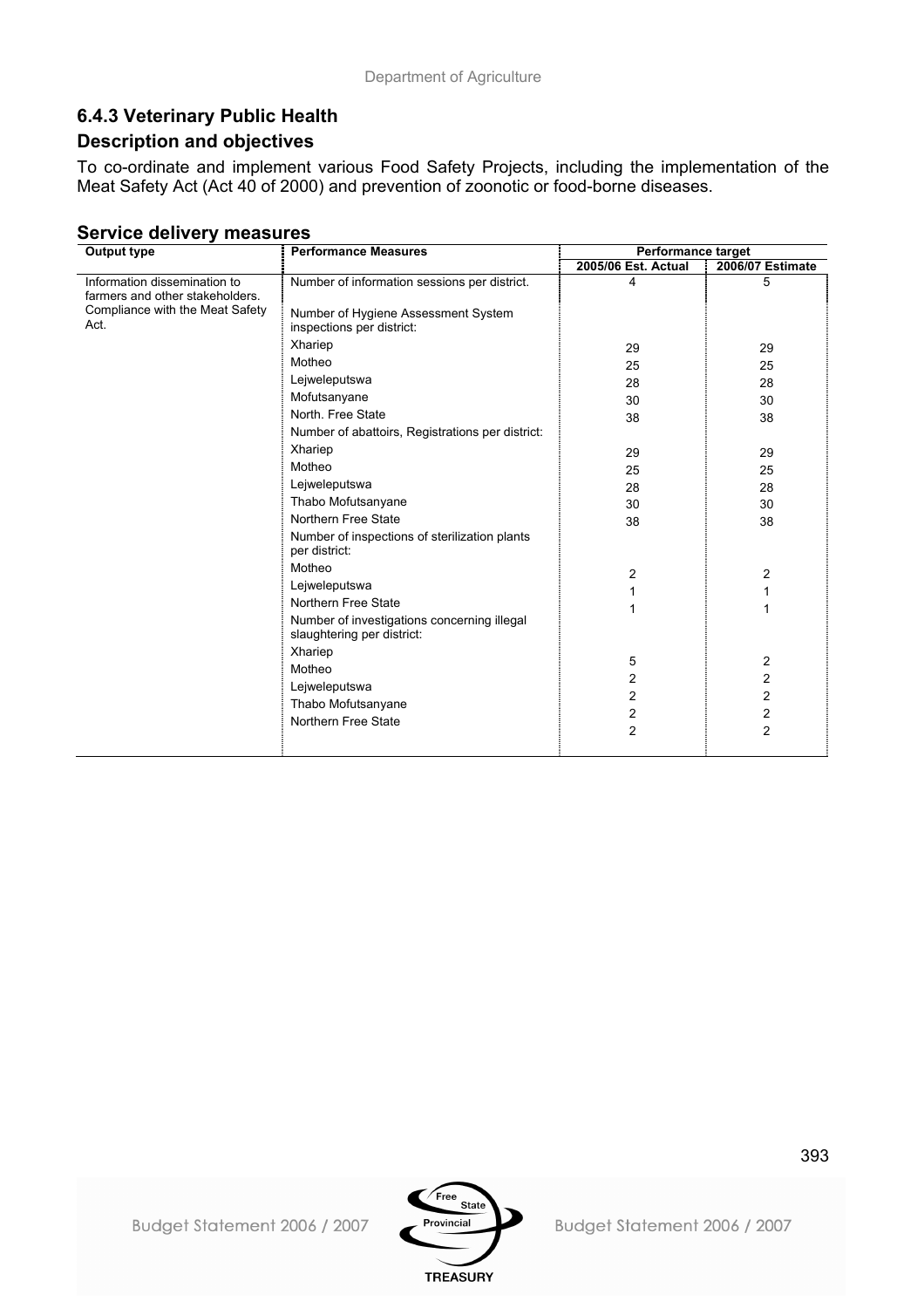## **6.6.4 Veterinary Laboratory Services**

### **Description and objectives**

To provide support services to the veterinary personnel, medical practitioners and farmers with regard to diagnostic services and epidemiological investigations of animal disease outbreaks. The laboratories at Bloemfontein and Kroonstad perform valuable services in this regard despite a shortage of technical staff.

#### **Service delivery measures**

| <b>Output type</b>                              | <b>Performance Measures</b>                               |                     | <b>Performance target</b> |
|-------------------------------------------------|-----------------------------------------------------------|---------------------|---------------------------|
|                                                 |                                                           | 2005/06 Est. Actual | 2006/07 Estimate          |
| Diagnosis and eradication<br>of diseases.       | Number of reports generated (submissions)                 | 4500                | 4 500                     |
|                                                 | Number of tests performed.                                | 218 000             | 235 000                   |
| Diagnostic laboratory                           | Number of Post mortems done.                              | 450                 | 550                       |
| services provided to<br>Provincial communities. | Number of bacteriological tests.                          | 36 000              | 18 000                    |
|                                                 | Number of serological tests.                              | 150 000             | 170 000                   |
|                                                 | Number of reproduction tests.                             | 6 3 0 0             | 6 0 0 0                   |
|                                                 | Number external /internal parasite diagnostics.           | 8 0 0 0             | 8 0 0 0                   |
|                                                 | Number of specialized Antigen detections.                 | 350                 | 1 0 0 0                   |
|                                                 | Number of mastitis tests.                                 | 13 000              | 13 000                    |
|                                                 | Number of Abattoir Monitoring tests.                      | 2 3 0 0             | 2 0 0 0                   |
|                                                 | Number of Bio-chemical tests.                             | 700                 | 1 200                     |
|                                                 | Number of other test smear examinations.                  | 130                 | 6000                      |
| Increased submissions                           | Revenue collected (R)                                     | 120 000             | 130 000                   |
| and revenue.                                    | Campaigns to promote the usage of laboratory<br>services. | 4                   | 4                         |

## **6.5 Programme 5: Technology, Research and Development Services**

### **Description and objectives**

The primary objective is to render agricultural research services and the development of information systems with regard to crop production technology, animal production technology and resource utilisation technology.

#### **Table 2.15: Summary of payments and estimates: Programme 5: Technology, Research and Development Services**

|                                    |                | <b>Outcome</b> |         | <b>Adiusted</b>    |               | <b>Revised</b> |         |                       |         |
|------------------------------------|----------------|----------------|---------|--------------------|---------------|----------------|---------|-----------------------|---------|
|                                    | <b>Audited</b> | Audited        | Audited | Main appropriation | appropriation | estimate       |         | Medium-term estimates |         |
| R thousand                         | 2002/03        | 2003/04        | 2004/05 |                    | 2005/06       |                | 2006/07 | 2007/08               | 2008/09 |
| . Research                         | 7,211          | 10.195         | 10.400  | 11.493             | 11,299        | 10.575         | 11.540  | 12.117                | 13.009  |
| 2. Information Services            | 1.108          | 1,331          | 1,373   | 1,693              | 1,593         | ,395           | 1,587   | 1.742                 | 1.870   |
| 3. Infrastructure Support Services | 4.888          | 5,228          | 6,625   | 7.304              | 7.453         | 8.504          | 6.808   | 7.757                 | 8.328   |
| Total payments and estimates:      | 13.207         | 16.754         | 18,398  | 20,490             | 20,345        | 20,474         | 19,935  | 21.616                | 23,207  |



394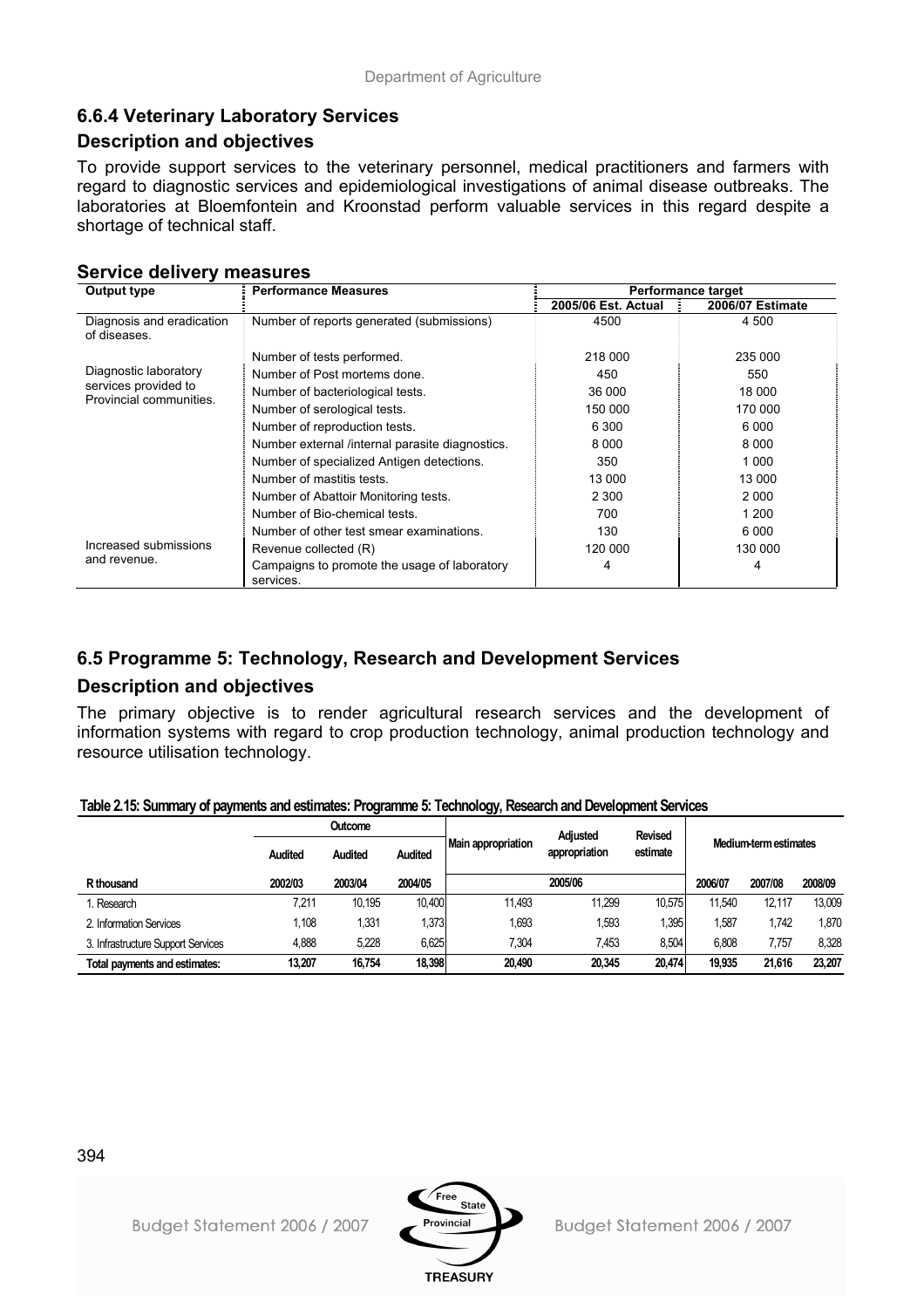|                                      |         | Outcome |         |                       |                           |                     |                       |         |         |
|--------------------------------------|---------|---------|---------|-----------------------|---------------------------|---------------------|-----------------------|---------|---------|
|                                      | Audited | Audited | Audited | Main<br>appropriation | Adjusted<br>appropriation | Revised<br>estimate | Medium-term estimates |         |         |
| R thousand                           | 2002/03 | 2003/04 | 2004/05 |                       | 2005/06                   |                     | 2006/07               | 2007/08 | 2008/09 |
| <b>Current payments</b>              | 12,194  | 15,402  | 17,406  | 20,220                | 19,622                    | 19,735              | 19,891                | 21,570  | 23,158  |
| Compensation of employees            | 9,891   | 12,605  | 14,121  | 15,443                | 15,323                    | 15,323              | 15,104                | 15,953  | 16,805  |
| Goods and services                   | 2,303   | 2,797   | 3,285   | 4,777                 | 4,299                     | 4,412               | 4,787                 | 5,617   | 6,353   |
| Unauthorised expenditure             |         |         |         |                       |                           |                     |                       |         |         |
| <b>Transfers and subsidies</b>       | 29      | 76      | 44      | 70                    | 70                        | 51                  | 44                    | 46      | 49      |
| Provinces and municipalities         | 29      | 41      | 43      | 70                    | 70                        | 51                  | 44                    | 46      | 49      |
| Households                           |         | 35      |         |                       |                           |                     |                       |         |         |
| Payments for capital assets          | 984     | 1,276   | 948     | 200                   | 653                       | 688                 |                       |         |         |
| Buildings and other fixed structures | 263     | 109     | 160     |                       | 76                        | 76                  |                       |         |         |
| Machinery and equipment              | 721     | 1,156   | 775     | 200                   | 498                       | 533                 |                       |         |         |
| Cultivated assets                    |         | 11      |         |                       | 79                        | 79                  |                       |         |         |
| Software and other intangible assets |         |         | 13      |                       |                           |                     |                       |         |         |
| Total economic classification:       | 13,207  | 16,754  | 18,398  | 20,490                | 20,345                    | 20,474              | 19,935                | 21,616  | 23,207  |

#### **Table 2.16: Summary of payments and estimates by economic classification: Programme 5: Technology, Research and Development Services**

### **6.5.1 Research**

### **Description and objectives**

The objective of research is to facilitate, conduct and co-ordinate the identification of agricultural research needs; development/adapting or transferring appropriate technology to farmers, and to participate in multi-disciplinary agricultural development projects. Farm systems and applied research is undertaken at Glen and other provincial sites primarily in the fields of crop and animal production and pasture management. An upgraded soil and water laboratory complements the research activities and also performs analysis of soil and water samples for the farming communities at large.

#### **2. Service delivery measures**

| <b>Output type</b>                           | <b>Performance Measures</b>                                    | Performance target  |                  |  |  |
|----------------------------------------------|----------------------------------------------------------------|---------------------|------------------|--|--|
|                                              |                                                                | 2005/06 Est. Actual | 2006/07 Estimate |  |  |
| Optimisation of agricultural                 | Number of demand-led research trials in                        | 14                  | 14               |  |  |
| production.                                  | progress.                                                      |                     |                  |  |  |
|                                              | Number of demonstration farms operational.                     | 3                   | 3                |  |  |
|                                              | Number of clients that initiated technical support             | 929                 | 800              |  |  |
|                                              | contacts.                                                      |                     |                  |  |  |
|                                              | Number of soil samples analysed (current                       | 1414                | 1 200            |  |  |
|                                              | capacity can handle up to 1200).                               |                     |                  |  |  |
|                                              | Number of water samples analysed.                              | 56                  | 60               |  |  |
|                                              |                                                                |                     |                  |  |  |
| Research and development of                  | Number of alternatives investigated, tested and                | 2                   | 3                |  |  |
| alternative agricultural product             | recommendations made (products or systems).                    |                     |                  |  |  |
| ranges /systems.                             |                                                                |                     |                  |  |  |
| Research coordinated to ensure               | Agricultural research coordinating forum                       | 3                   | 100              |  |  |
| relevance, efficiency and                    | functional (%).                                                |                     |                  |  |  |
| effectiveness and transfer of<br>technology. | Number of meetings with districts to coordinate<br>activities. | 0                   | 20               |  |  |
| Optimisation of natural resource             | Number of research trials in operation.                        | 70                  | 8                |  |  |
| utilisation and management.                  | Number of resource surveys conducted.                          | 0                   | 20               |  |  |
| Customised, specialised                      | Number of research findings published.                         |                     | 7                |  |  |
| information provided.                        | Number of farmer information days organized                    | 26                  | 5                |  |  |
|                                              | and/or participated in.                                        |                     |                  |  |  |
|                                              | Number of information packages developed                       | 0                   | 15               |  |  |
|                                              | and/or updated.                                                |                     |                  |  |  |
|                                              | Updating field services on the current situation in            | 0                   | $\overline{2}$   |  |  |
|                                              | terms of info packages (reports).                              |                     |                  |  |  |
| Non-formal training provided.                | Number of short courses provided.                              | 4                   | 2                |  |  |

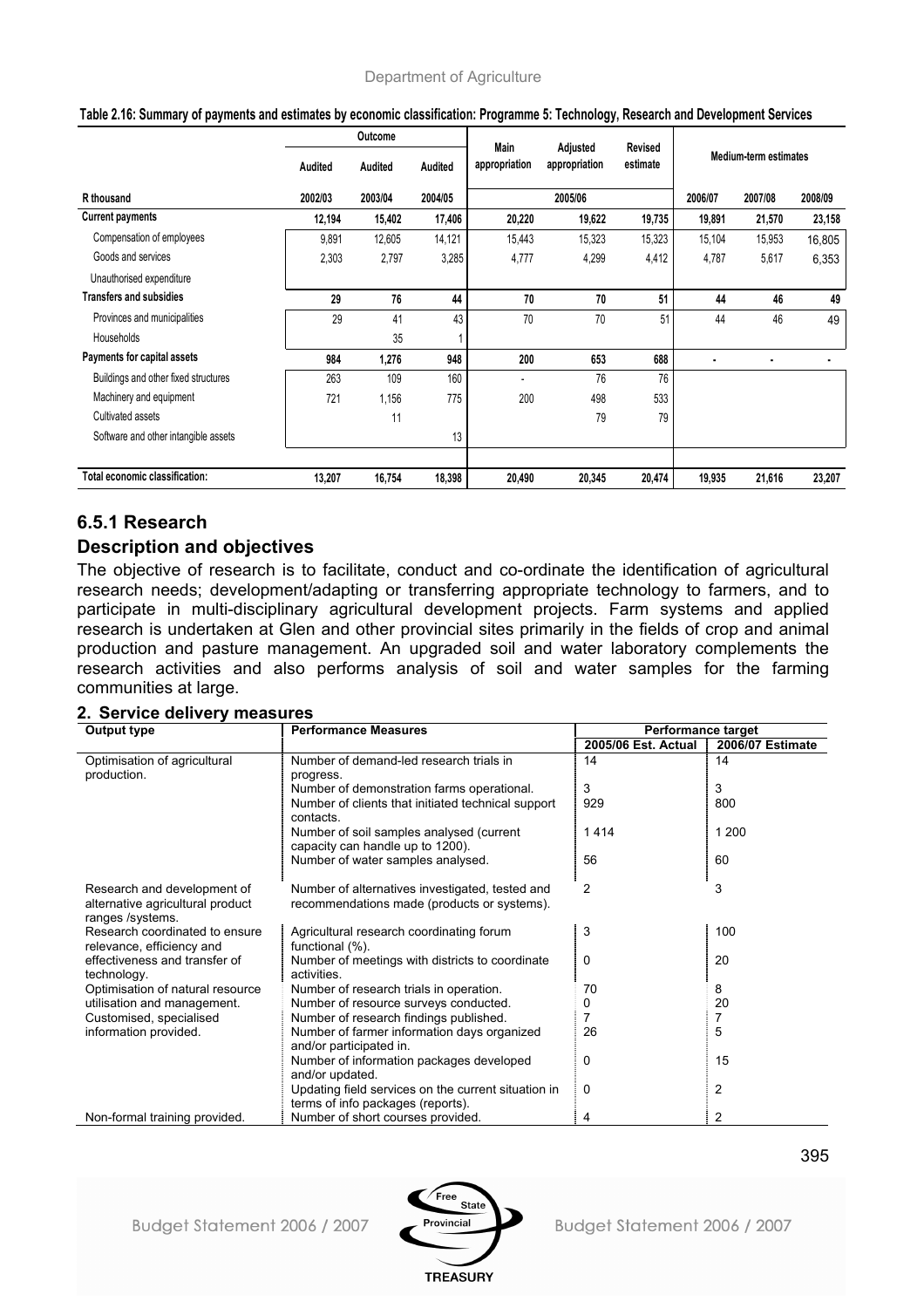## **6.5.2 Information Services**

### **Description and objectives**

To co-ordinate the development and dissemination of information to clients, including the development and utilisation of various information systems (e.g. GIS). The professional work performed by this section forms a crucial part of the management of natural conditions and disasters in the Province.

#### **Service delivery measures**

| <b>Output type</b>                                | <b>Performance Measures</b>                                       | Performance target  |                         |  |  |
|---------------------------------------------------|-------------------------------------------------------------------|---------------------|-------------------------|--|--|
|                                                   |                                                                   | 2005/06 Est. Actual | <b>2006/07 Estimate</b> |  |  |
| Distribute information packages.                  | Number of information packages distributed and<br>updated.        | 1575                | 1500                    |  |  |
| GI system operational and                         | Number of new datasets developed or acquired.                     | 2                   | 2                       |  |  |
| maintained.                                       | Number of existing datasets updated.                              | 10                  | 11                      |  |  |
|                                                   | Number of maps developed.                                         | 55                  | 60                      |  |  |
|                                                   | Number of maps printed, reprinted and<br>distributed.             | 800                 | 700                     |  |  |
| Land Reform database available<br>and maintained. | Number of WARD GIS programs installed and/or<br>updated to users. | 31                  | 50                      |  |  |
|                                                   | Number of hectares.                                               | 100                 | 1 0 0 0                 |  |  |
| An effective early warning system.                | Early warning committees functional.                              | 0                   | 5                       |  |  |
|                                                   | Early warning meetings held.                                      | 0                   | 20                      |  |  |
|                                                   | Agricultural conditions reports compiled and<br>distributed.      | 10                  | 12                      |  |  |
|                                                   | Number of climate reports distributed per district:               |                     |                         |  |  |
| Distribute climate outlook and                    | Xhariep                                                           | 0                   | 96                      |  |  |
| information packages.                             | Motheo                                                            | 0                   | 60                      |  |  |
|                                                   | Lejweleputswa                                                     | 0                   | 60                      |  |  |
|                                                   | Thabo Mofutsanyane                                                | 0                   | 96                      |  |  |
|                                                   | Northern Free State                                               | 0                   | 180                     |  |  |
|                                                   | Other                                                             | 0                   | 36                      |  |  |
| Agricultural information                          | Implementation plan approved. (%)                                 | 0                   | 100                     |  |  |
| management system<br>implemented and functional.  | Implementation plan implemented. (%)                              | 0                   | 100                     |  |  |
|                                                   | Agricultural information management system<br>functional (%).     | 0                   | 0                       |  |  |
| Distribute information packages.                  | Number of information packages distributed and<br>updated.        | 50                  | 1500                    |  |  |

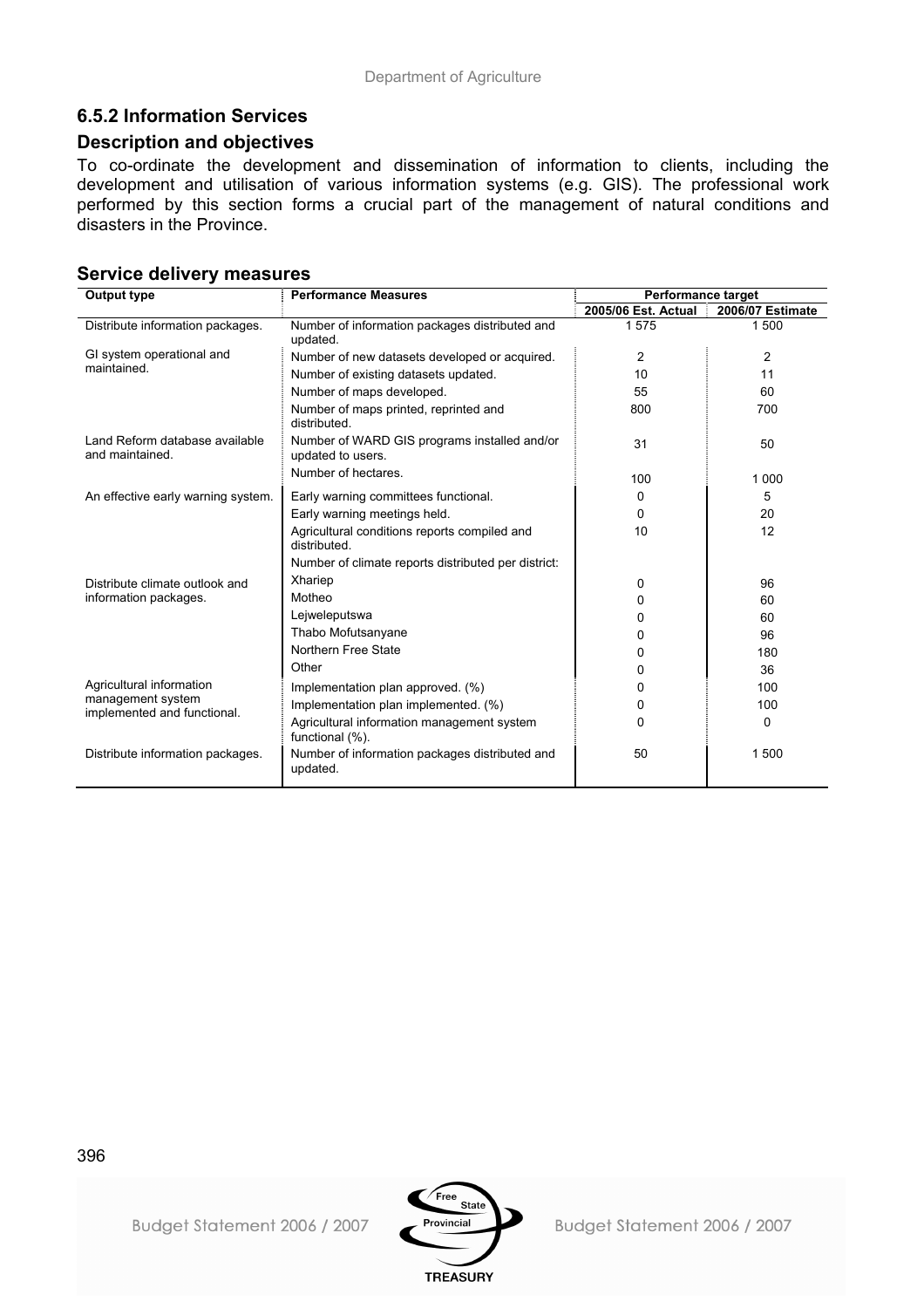## **6.5.3 Infrastructure Support Services**

### **Description and objectives**

To provide and maintain infrastructure facilities for the line function to perform their research and other functions, i.e. experimental farms. This subprogramme deals with the development and maintenance of the farm Glen. Farming operations are undertaken in the interest of research, training and the maintenance of a number of top quality herds.

### **Service delivery measures**

| <b>Output type</b>                                                                                    | <b>Performance target</b>                                                                                                                                 |                     |                  |
|-------------------------------------------------------------------------------------------------------|-----------------------------------------------------------------------------------------------------------------------------------------------------------|---------------------|------------------|
|                                                                                                       |                                                                                                                                                           | 2005/06 Est. Actual | 2006/07 Estimate |
| An appropriate range of facilities<br>provided to support research,<br>formal and non-formal training | Processes and procedures for supporting<br>research, formal and non-formal training in place<br>(%).                                                      | 80                  | 90               |
| activities.                                                                                           | Basic infrastructure operating optimally in support<br>of research, formal and non-formal training (%).                                                   | 75                  | 85               |
|                                                                                                       | Focus on making the farm a learner friendly<br>training venue of world class standards. (%)                                                               | 52                  | 50               |
| Physical and financial database<br>for Glen Farm to be set up.                                        | Management information systems for capturing<br>and utilisation of farm records developed and<br>maintained (%).                                          | 70                  | 80               |
| Optimisation of production while<br>demonstrating examples of good<br>agricultural practice.          | Appropriate existing farming enterprises<br>depicting good agricultural practices, improved in<br>support of research, formal and non-formal<br>training. | 1                   | $\overline{7}$   |
|                                                                                                       | Appropriate new farming enterprises established.<br>(%)                                                                                                   | 1                   | 1                |
|                                                                                                       | Setting up fully equipped unit for conducting<br>value adding to milk.                                                                                    |                     | 1                |
|                                                                                                       | Manufacture of milk products for training,<br>research and income generation.                                                                             | 0                   | 1                |
| Maintenance and upgrading of<br>Glen infrastructure, essential<br>services and environment.           | Basic infrastructure and essential services<br>operating optimally enabling an environment<br>conducive to teaching, learning and research<br>(%).        | 80                  | 90               |
|                                                                                                       | Systematic infrastructure maintenance plan<br>compiled and managed and conducted (%).                                                                     | 40                  | 25               |
|                                                                                                       | Gardens, grounds and sports facilities upgraded<br>and maintained (%).                                                                                    | 0                   | 25               |
|                                                                                                       | An effective physical security system (fence and<br>access control) installed, managed and<br>maintained (%).                                             | 0                   | 100              |

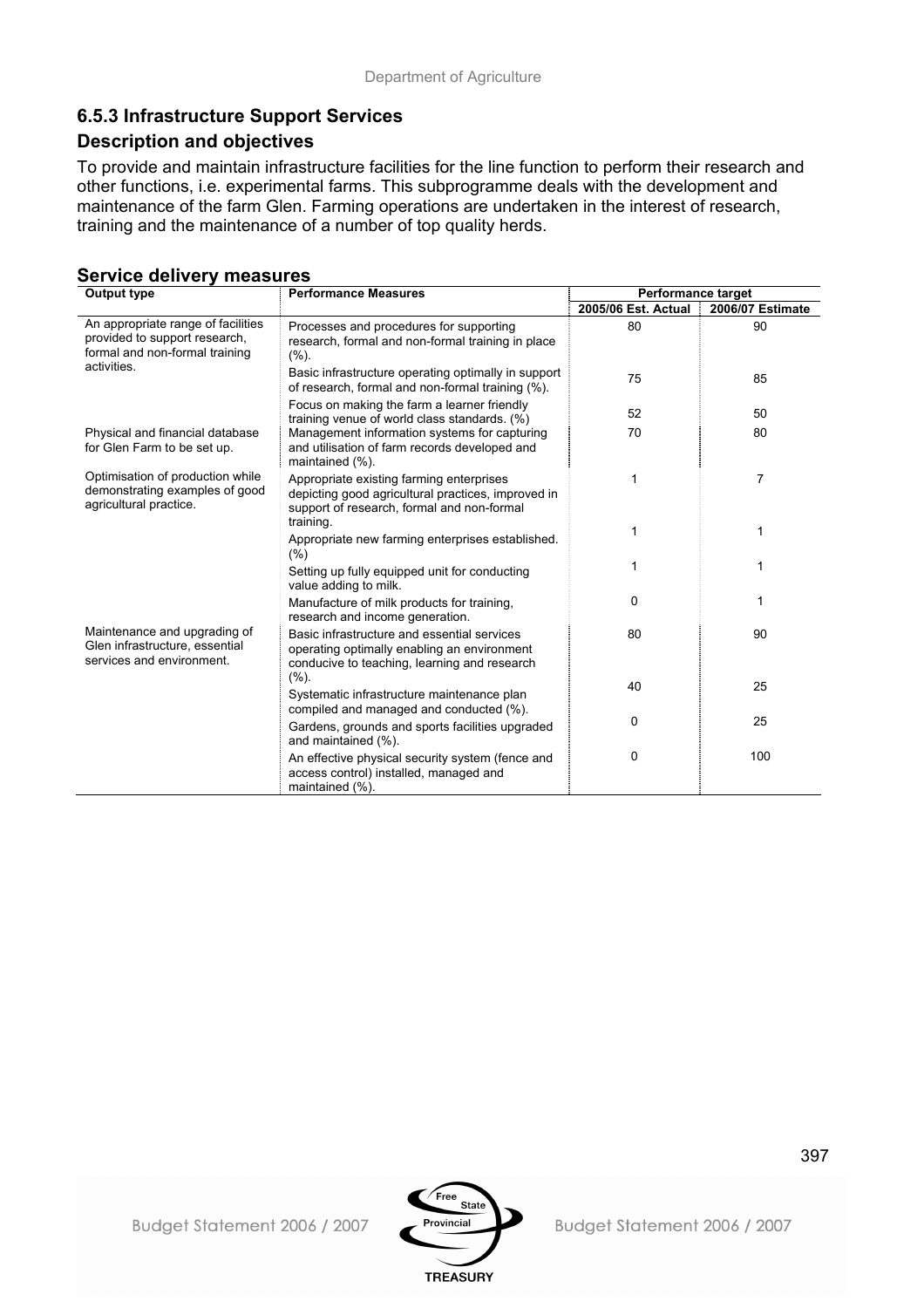## **6.6 Programme 6: Agricultural Economics**

## **Description and objectives**

To provide economic support to internal and external clients with regard to marketing, statistical information including financial feasibility and economic viability studies. The long-standing shortage of staff in Agricultural Economics will be addressed to deal with the increasing demand for professional agricultural economic and disaster management services.

| $\ldots$<br>$1.99$ where $9.1$ , $9.1$ , $9.1$ , $9.1$ , $1.0$ , $1.0$ , $1.0$ , $1.0$ , $1.0$ , $1.0$ |                |                |                |                    |                 |                |         |                       |         |
|--------------------------------------------------------------------------------------------------------|----------------|----------------|----------------|--------------------|-----------------|----------------|---------|-----------------------|---------|
|                                                                                                        |                | <b>Outcome</b> |                |                    | <b>Adiusted</b> | <b>Revised</b> |         |                       |         |
|                                                                                                        | <b>Audited</b> | <b>Audited</b> | <b>Audited</b> | Main appropriation | appropriation   | estimates      |         | Medium-term estimates |         |
| R thousand                                                                                             | 2002/03        | 2003/04        | 2004/05        |                    | 2005/06         |                | 2006/07 | 2007/08               | 2008/09 |
| 1. Marketing Services                                                                                  | 1,609          | 2.010          | .747           | 2.234              | 2,234           | 2,234          | 2.321   | 2.437                 | 2,616   |
| 2. Macro-economics & Statistics                                                                        |                |                | 226            | 296                | 296             | 296            | 308     | 323                   | 347     |
| Total payments and estimates:                                                                          | 1.609          | 2,010          | 1,973          | 2,530              | 2.530           | 2,530          | 2.629   | 2.760                 | 2,963   |

#### **Table 2.17: Summary of payments and estimates:Programme 6: Agricultural Economics**

#### **Table 2.18: Summary of provincial payments and estimates by economic classification:Programme 6: Agricultural Economics**

|                                      | Outcome |         | Main    |               |                           |                            |                       |         |         |
|--------------------------------------|---------|---------|---------|---------------|---------------------------|----------------------------|-----------------------|---------|---------|
|                                      | Audited | Audited | Audited | appropriation | Adjusted<br>appropriation | <b>Revised</b><br>estimate | Medium-term estimates |         |         |
| R thousand                           | 2002/03 | 2003/04 | 2004/05 |               | 2005/06                   |                            | 2006/07               | 2007/08 | 2008/09 |
| <b>Current payments</b>              | 1,488   | 1,961   | 1,947   | 2,524         | 2,524                     | 2,521                      | 2,624                 | 2,755   | 2,957   |
| Compensation of employees            | 963     | 1,484   | 1,668   | 1,933         | 1,933                     | 1,933                      | 2,082                 | 2,187   | 2,292   |
| Goods and services                   | 525     | 477     | 279     | 591           | 591                       | 588                        | 542                   | 568     | 665     |
| Unauthorised expenditure             |         |         |         |               |                           |                            |                       |         |         |
| <b>Transfers and subsidies</b>       | 3       | 5       | 5       | 6             | 6                         | 9                          | 5                     | 5       | 6       |
| Provinces and municipalities         | 3       | 5       | 5       | 6             | 6                         | 9                          | 5                     | 5       | 6       |
| Non-profit institutions              |         |         |         |               |                           |                            |                       |         |         |
| Households                           |         |         |         |               |                           |                            |                       |         |         |
| Payments for capital assets          | 118     | 44      | 21      |               | ٠                         | $\blacksquare$             | ٠                     |         |         |
| Buildings and other fixed structures | 13      |         |         |               |                           |                            |                       |         |         |
| Machinery and equipment              | 105     | 44      | 21      |               |                           |                            |                       |         |         |
| Software and other intangible assets |         |         |         |               |                           |                            |                       |         |         |
|                                      |         |         |         |               |                           |                            |                       |         |         |
| Total economic classification:       | 1,609   | 2,010   | 1,973   | 2,530         | 2,530                     | 2,530                      | 2,629                 | 2,760   | 2,963   |



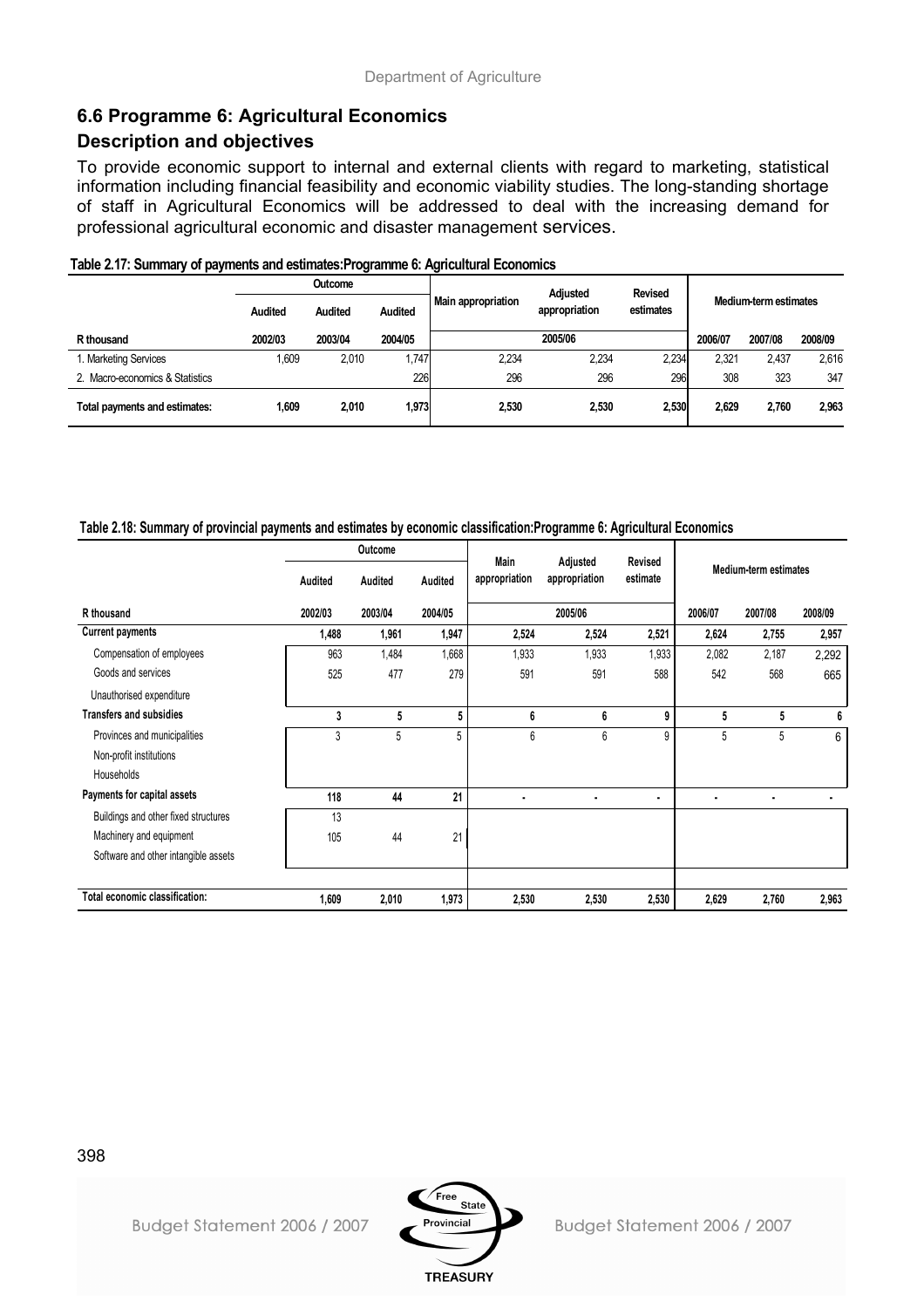## **6.6.1 Marketing Services Description and objectives**

To identify and disseminate information on marketing opportunities for value adding and to provide farm economics support to other programmes and clients (financial feasibility and viability studies).

| <br>Output type                     | <b>Performance Measures</b><br>Performance target                                   |                               |                  |  |  |
|-------------------------------------|-------------------------------------------------------------------------------------|-------------------------------|------------------|--|--|
|                                     |                                                                                     | 2005/06 Est.<br><b>Actual</b> | 2006/07 Estimate |  |  |
| Preparation of and proactive        | Number of agricultural economic newsletters                                         | 2                             | 3                |  |  |
| dissemination of marketing          | issued.                                                                             |                               |                  |  |  |
| information.                        | Number of market trend documents prepared.                                          | 1                             | 1                |  |  |
|                                     | No of copies of publications distributed.                                           | 1733                          | 1 000            |  |  |
| Promotion and support of access to  | Strategy developed for market development (%).                                      | 25                            | 40               |  |  |
| markets.                            | No of market research projects conducted/<br>marketing plans produced per district. | 1                             | 1                |  |  |
|                                     | No of client consultation sessions.                                                 | 59                            | 30               |  |  |
|                                     | No of agricultural marketing courses presented                                      |                               |                  |  |  |
|                                     | per district.                                                                       | 1                             | 1                |  |  |
|                                     | No of projects per district successfully linked to<br>agricultural markets.         | 1                             | 1                |  |  |
| Promotion and support of            | Number of farm evaluation and research cases                                        |                               |                  |  |  |
| sustainable agricultural            | per district:                                                                       |                               |                  |  |  |
| development.                        | Xhariep                                                                             | 3                             | 5                |  |  |
|                                     | Motheo                                                                              | 4                             | 6                |  |  |
|                                     | Lejweleputswa                                                                       | 1                             | 4                |  |  |
|                                     | Thabo Mofutsanyane                                                                  | 4                             | 6                |  |  |
|                                     | Northern Free State                                                                 | 1                             | 3                |  |  |
|                                     | Number of feasibility and viability studies<br>compiled.                            | 22                            | 26               |  |  |
|                                     | Number of business plans evaluated                                                  | 12                            | 15               |  |  |
|                                     | Number of client consultation sessions:                                             | 24                            | 30               |  |  |
|                                     | Xhariep                                                                             | 24                            | 30               |  |  |
|                                     | Motheo                                                                              | 30                            | 30               |  |  |
|                                     | Lejweleputswa                                                                       | 42                            | 30               |  |  |
|                                     | Thabo Mofutsanyane                                                                  | 21                            | 30               |  |  |
|                                     | Northern Free State                                                                 | 12                            | 30               |  |  |
|                                     | Other<br>Number of farm management courses presented                                | 47<br>2                       | 30<br>2          |  |  |
| Establishment of cooperatives for   | per district.<br>Strategy developed (%)                                             | 0                             | 100              |  |  |
| farming- and Agri-beneficiation     | Development of disaster management plans (%)                                        | 50                            | 100              |  |  |
| Coordination of risk and disaster   | Assessment of disasters (%)                                                         | 100                           | 100              |  |  |
| management                          | Coordination of relief actions (%)                                                  | 100                           | 100              |  |  |
| Development and maintenance of      |                                                                                     |                               |                  |  |  |
| agricultural and development        | Number of budgets developed and updated per<br>district:                            |                               |                  |  |  |
| economic tools, aids and criteria   | Xhariep                                                                             | 19                            | 20               |  |  |
|                                     | Motheo                                                                              | 19                            | 10               |  |  |
|                                     | Lejweleputswa                                                                       | 32                            | 30               |  |  |
|                                     | Thabo Mofutsanyane                                                                  | 48                            | 25               |  |  |
|                                     | Northern Free State                                                                 | 14                            | 25               |  |  |
|                                     | Number of commercial study groups supported<br>per district:                        |                               |                  |  |  |
|                                     |                                                                                     | 2                             | 2                |  |  |
|                                     | Xhariep<br>Motheo                                                                   | 0                             | 0                |  |  |
|                                     |                                                                                     | 0                             | 0                |  |  |
|                                     | Lejweleputswa                                                                       | 0                             | 0                |  |  |
|                                     | Thabo Mofutsanyane                                                                  | 0                             | 0                |  |  |
| Establishment and maintenance of    | Northern Free State                                                                 |                               |                  |  |  |
| agricultural economic linkages with | Interdepartmental linkages supported and                                            | 100                           | 100              |  |  |
| stakeholders                        | maintained (%)<br>External linkages supported and maintained (%)                    | 0                             | 100              |  |  |
|                                     | New linkages established (%)                                                        | 0                             | 100              |  |  |

#### **Service delivery measures**

Budget Statement 2006 / 2007



Budget Statement 2006 / 2007

399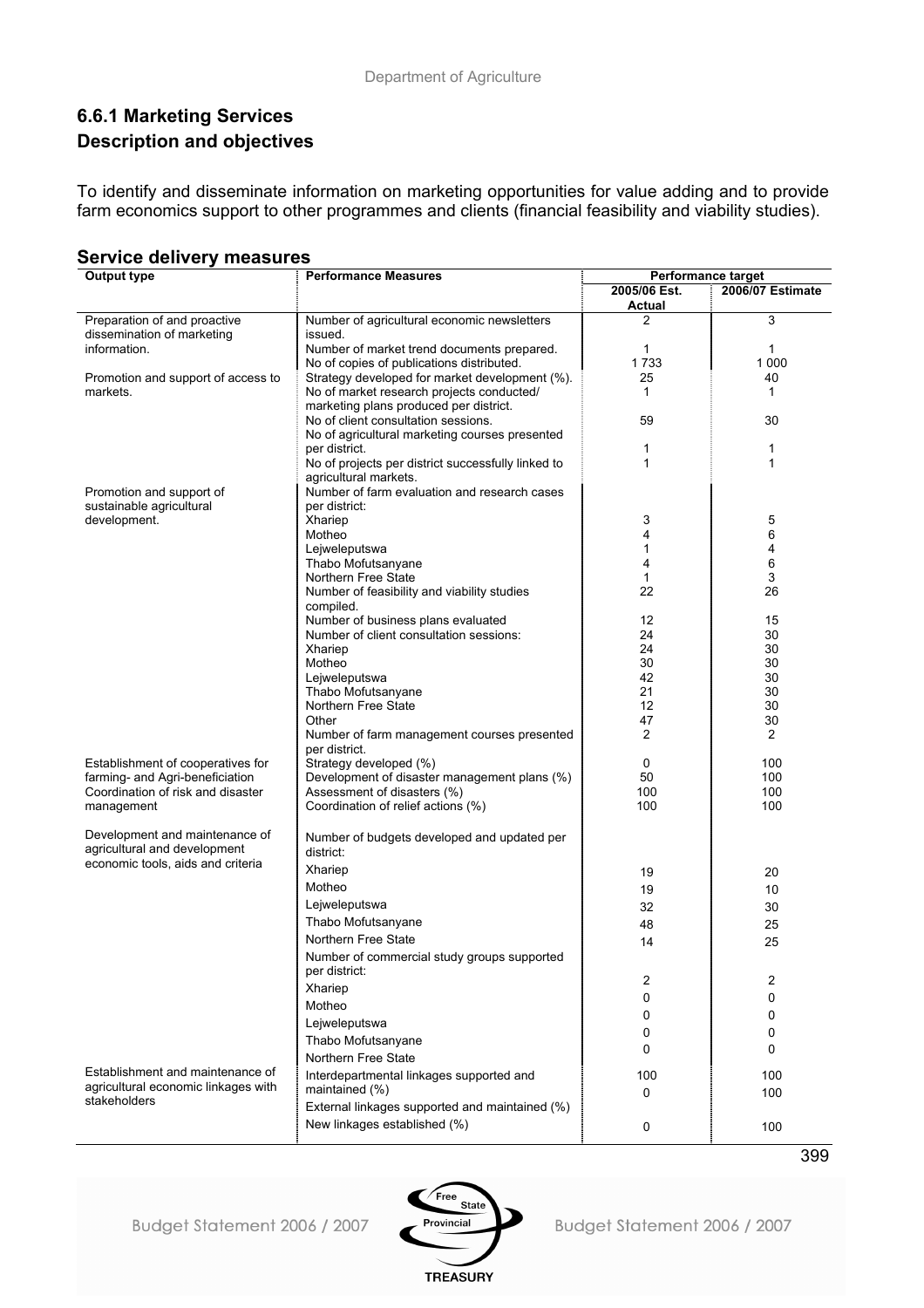## **6.2 Macro-economics and Statistics**

### **Description and objectives**

To develop a database on various economic statistics and trends, develop and analyse various economic models and evaluate international/national and local policies on the agricultural sector.

### **Service delivery measures**

| Output type                                         | <b>Performance Measures</b>                                                                       |                     |                            |  |  |
|-----------------------------------------------------|---------------------------------------------------------------------------------------------------|---------------------|----------------------------|--|--|
|                                                     |                                                                                                   | 2005/06 Est. Actual | 2006/07<br><b>Estimate</b> |  |  |
| Establishment of an economic<br>statistics database | Database system established and maintained (%)<br>Number of information documents to Departmental | 100                 | 100                        |  |  |
| Establishment of a disaster                         | Management<br>Database for disaster management established and                                    |                     | 5                          |  |  |
| management database                                 | maintained (%)                                                                                    | 100                 | 100                        |  |  |

## **6.7 Programme 7: Structured Agricultural Training**

## **Description and objectives**

The purpose of the Structured Agricultural Training is to facilitate and provide education to all participants in the agricultural sector in order to establish a knowledgeable and competitive sector. Tertiary agricultural and non-formal training is provided by the Glen College of Agriculture, now a fully accredited institution with the Higher Education Qualification Committee (HEQC).

#### **Table 2.19: Summary of payments and estimates:Programme 7: Structured Agricultural Training**

|                                 |         | Main    | Adiusted | <b>Revised</b>                                                      |         |        |         |         |         |
|---------------------------------|---------|---------|----------|---------------------------------------------------------------------|---------|--------|---------|---------|---------|
|                                 | Audited | Audited | Audited  | Medium-term estimates<br>appropriation<br>appropriation<br>estimate |         |        |         |         |         |
| R thousand                      | 2002/03 | 2003/04 | 2004/05  |                                                                     | 2005/06 |        | 2006/07 | 2007/08 | 2008/09 |
| 1. Tertiary Education           | 6,011   | 409.    | 6,018    | 7.184                                                               | 7.191   | 6,989  | 6,662   | 7,416   | 7,962   |
| 2. Further Education & Training | 2.142   | 4,343   | 3.726    | 4.238                                                               | 4.237   | 4.283  | 4,303   | 5,044   | 5,415   |
| Total payments and estimates:   | 8,153   | 11.752  | 9.744    | 11.422                                                              | 11.428  | 11.272 | 10.965  | 12.460  | 13,377  |

#### **Table 2.20: Summary of provincial payments and estimates by economic classification: Programme 7: Structured Agricultural Training**

|                                      |         | Outcome |                | Main          | Adjusted      | <b>Revised</b> |         |                       |         |
|--------------------------------------|---------|---------|----------------|---------------|---------------|----------------|---------|-----------------------|---------|
|                                      | Audited | Audited | <b>Audited</b> | appropriation | appropriation | estimate       |         | Medium-term estimates |         |
| R thousand                           | 2002/03 | 2003/04 | 2004/05        |               | 2005/06       |                | 2006/07 | 2007/08               | 2008/09 |
| <b>Current payments</b>              | 7,701   | 11,003  | 9,374          | 11,292        | 11,182        | 10,960         | 10,942  | 12,436                | 13,351  |
| Compensation of employees            | 6,303   | 7,517   | 7,706          | 7,922         | 7,922         | 7,922          | 7,945   | 8,393                 | 8,843   |
| Goods and services                   | 1,398   | 3,486   | 1,668          | 3,370         | 3,260         | 3,038          | 2,997   | 4,043                 | 4,508   |
| Unauthorised expenditure             |         |         |                |               |               |                |         |                       |         |
| <b>Transfers and subsidies</b>       | 20      | 78      | 23             | 30            | 30            | 29             | 23      | 24                    | 26      |
| Provinces and municipalities         | 20      | 22      | 23             | 30            | 30            | 29             | 23      | 24                    | 26      |
| Non-profit institutions              |         |         |                |               |               |                |         |                       |         |
| Households                           |         | 56      |                |               |               |                |         |                       |         |
| Payments for capital assets          | 432     | 671     | 347            | 100           | 216           | 283            |         |                       |         |
| Buildings and other fixed structures |         | 242     | 50             |               |               |                |         |                       |         |
| Machinery and equipment              | 432     | 429     | 297            | 100           | 216           | 283            |         |                       |         |
| Software and other intangible assets |         |         |                |               |               |                |         |                       |         |
|                                      |         |         |                |               |               |                |         |                       |         |
| Total economic classification:       | 8,153   | 11,752  | 9,744          | 11,422        | 11,428        | 11,272         | 10,965  | 12,460                | 13,377  |

400



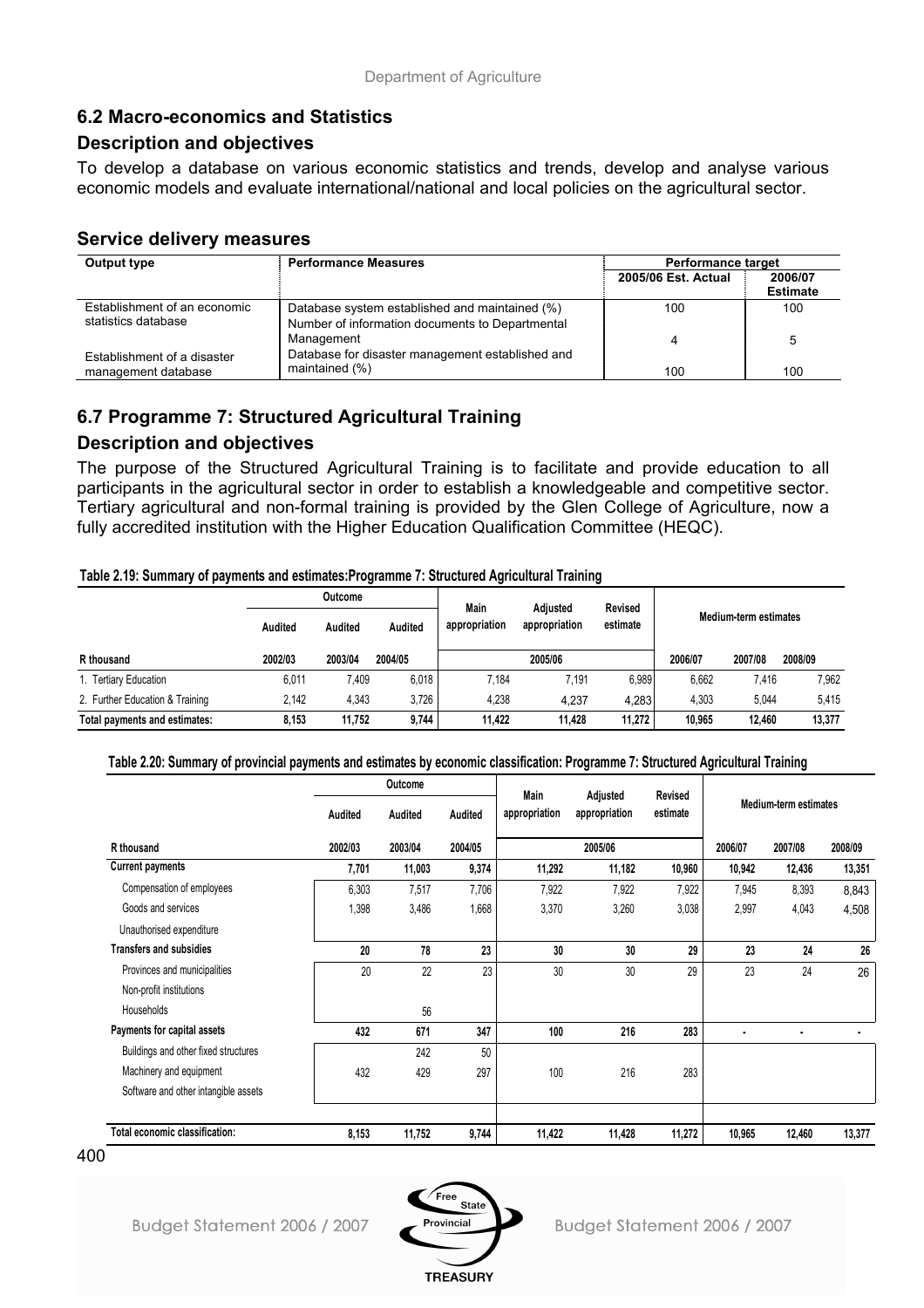## **6.7.1 Tertiary Education Description and objectives**

The objective of Glen College of Agriculture is to provide formal education on a post grade 12 level (NQF levels 5 to 8) to anybody who qualifies and has the desire to obtain a formal qualification.

| Output type                                    | <b>Performance Measures</b>                                                                   |                     | <b>Performance target</b> |
|------------------------------------------------|-----------------------------------------------------------------------------------------------|---------------------|---------------------------|
|                                                |                                                                                               | 2005/06 Est. Actual | <b>2006/07 Estimate</b>   |
| To improve the image of the                    | Maintain full HEQC accreditation status (%).                                                  | 100                 | 100                       |
| college.                                       | Implement and maintain an aggressive                                                          |                     |                           |
|                                                | marketing strategy (%).                                                                       | 50                  | 100                       |
|                                                | Establish curriculum advisory committee.                                                      | 2                   |                           |
|                                                | New curriculum implemented (%).                                                               | 0                   | 100                       |
|                                                | Maintain a College advisory board (%).                                                        |                     | 100                       |
| Develop and maintain<br>stakeholder relations. | Develop and maintain number of partnerships<br>and linkages with industries and role players. | 0                   | 12                        |
| Customised support for non-                    | Presentation of customized short courses.                                                     | 5                   | 10                        |
| formal training provided.                      | Number of learners supported through<br>mentorship.                                           | 15                  | 220                       |
| To improve the capability of                   | Training needs analysis done. (%)                                                             | 100                 | 100                       |
| extension officers in all subject              | No of courses presented.                                                                      | 75                  |                           |
| fields.                                        | No of clients attended.                                                                       | 75                  | 70                        |

### **Service delivery measures**

Budget Statement 2006 / 2007

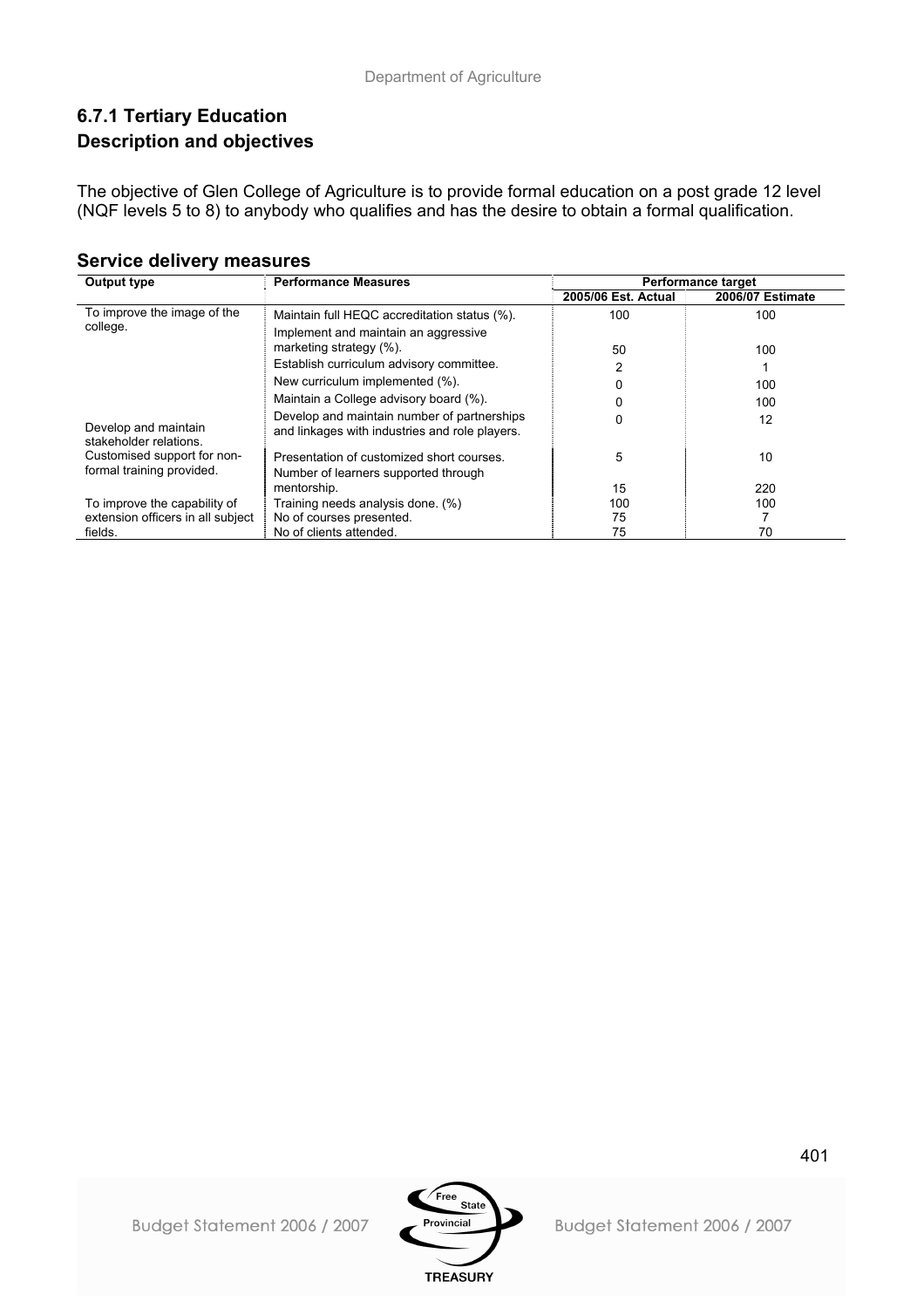## **6.7.2 Further Education and Training (FET)**

### **Description and objectives**

The Glen Agricultural Institute provides further education, or non-formal training, and its objective is to provide non-formal training within the provisos of NQF levels 1 to 4, and in the form of short courses to anybody who desires to participate, with special emphasis on emerging farmers and farm workers.

### **Service delivery measures**

| <b>Output type</b>                    | <b>Performance Measures</b>                         | Performance target |                         |
|---------------------------------------|-----------------------------------------------------|--------------------|-------------------------|
|                                       |                                                     | 2005/06 Est.       | <b>2006/07 Estimate</b> |
|                                       |                                                     | <b>Actual</b>      |                         |
| Compliance with accreditation         | Number of accredited training materials procured.   | 100                | 3                       |
| requirements ensured.                 | Number of trainers attending accreditation courses. | 0                  | $\overline{c}$          |
|                                       | Provisional accreditation acquired %.               | 0                  | 100                     |
| A training quality management         | A training information management system            | 0                  | 100                     |
| system in place.                      | developed, implemented and maintained %.            |                    |                         |
|                                       | A monitoring and evaluation system developed,       | 0                  | 100                     |
|                                       | implemented and maintained %.                       |                    |                         |
| Appropriate Skills development        | Number of training needs determined and plans to    | 3                  | 60                      |
| programmes developed.                 | address the needs in place for approved farmer      |                    |                         |
|                                       | settlement projects.                                |                    |                         |
|                                       | Number of training materials developed /            | 0                  | 5                       |
|                                       | customized.                                         |                    |                         |
|                                       | Number of course presentations.                     | 4                  | 150                     |
|                                       | Number of farmers attending training in different   |                    |                         |
| Appropriate skills development        | short courses by internal trainers per district:    |                    |                         |
| programmes facilitated.               | <b>DC 16</b>                                        | 0                  | 314                     |
|                                       | <b>DC 17</b>                                        | 0                  | 314                     |
|                                       | <b>DC 18</b>                                        | 0                  | 314                     |
|                                       | <b>DC 19</b>                                        | 0                  | 314                     |
|                                       | <b>DC 20</b>                                        | 0                  | 314                     |
| Implementation of agricultural        | Number of monitoring and evaluations conducted.     | 0                  | 150                     |
| learnerships, internships as well     | Number of outsourced training courses facilitated.  | 0                  | 30                      |
| as experiential training facilitated. | Number of farmers attending outsourced training:    |                    |                         |
| Policy on farm worker training        | DC 16                                               | 0                  | 300                     |
| developed.                            | <b>DC 17</b>                                        | 0                  | 300                     |
|                                       | <b>DC 18</b>                                        |                    |                         |
|                                       |                                                     | 0                  | 300                     |
|                                       | DC 19                                               | 0                  | 300                     |
|                                       | <b>DC 20</b>                                        | 0                  | 300                     |
|                                       | Number of clients supported through :               |                    |                         |
|                                       | Learnerships                                        | 0                  | 5                       |
|                                       | Internship                                          | 0                  | 15                      |
|                                       | Experiential training.                              | 0                  | 10                      |
|                                       | Policy developed and adopted %.                     | 0                  | 100                     |
|                                       |                                                     |                    |                         |
|                                       |                                                     |                    |                         |
|                                       |                                                     |                    |                         |
| Customized training provided to       | Number of training workshops executed.              | 100                | 80                      |
| food security projects.               | Number of beneficiaries trained.                    | 1526               | 1 600                   |
| A strategy on mentorship in place     | Mentorship strategy in place (%).                   | 100                | 100                     |
| and annually reviewed.                |                                                     |                    |                         |
| An induction course for new           | Number of inductees.                                | 10                 | 200                     |
| entrants into agricultural economy    |                                                     |                    |                         |
| developed and facilitated             |                                                     |                    |                         |
|                                       |                                                     |                    |                         |

402

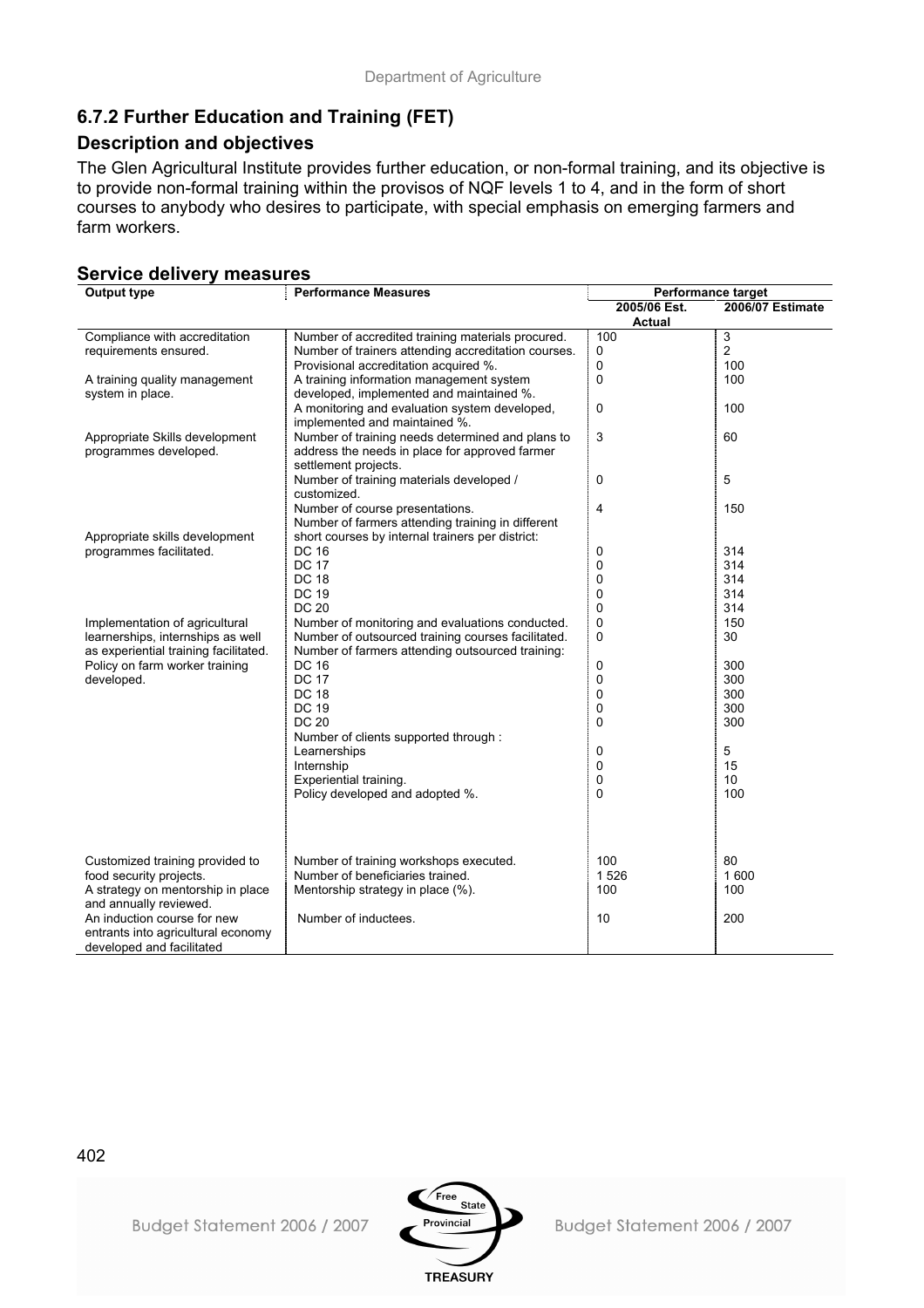## **6.8 Other programme information 6.8.1 Personnel numbers and costs**

#### **Table 2.21: Personnel numbers and costs1 : Agriculture**

| <b>Personnel numbers</b>                          | As at<br><b>31 March 2003</b> | As at<br>31 March 2004 | As at<br>31 March 2005 | As at<br>31 March 2006 31 March 2007 | As at   | As at<br>31 March 2008 | As at<br>31 March 2009 |
|---------------------------------------------------|-------------------------------|------------------------|------------------------|--------------------------------------|---------|------------------------|------------------------|
| . Administration                                  | 562                           | 480                    | 521                    | 488                                  | 497     | 497                    | 497                    |
| 2. Sustainable Resource Management                | 44                            | 46                     | 45                     | 52                                   | 48      | 48                     | 48                     |
| 3. Farmer Support & Development                   | 297                           | 333                    | 306                    | 323                                  | 333     | 333                    | 333                    |
| 4. Veterinary Services                            | 125                           | 121                    | 128                    | 131                                  | 132     | 132                    | 132                    |
| 5. Technology, Research & Development<br>Services | 194                           | 196                    | 175                    | 171                                  | 170     | 170                    | 170                    |
| 6. Agricultural Economics                         | 3                             | 10                     | 9                      | 10                                   | 9       | 9                      | 9                      |
| 7. Structured Agricultural Training               | 87                            | 82                     | 76                     | 78                                   | 81      | 81                     | 81                     |
| Total personnel numbers: Agriculture              | 1,312                         | 1,268                  | 1,260                  | 1,253                                | 1,270   | 1,270                  | 1,270                  |
| Total personnel cost (R thousand)                 | 95,598                        | 115,500                | 123,858                | 138,501                              | 145,107 | 153.097                | 161,120                |
| Unit cost (R thousand)                            | 73                            | 91                     | 98                     | 111                                  | 114     | 121                    | 127                    |

*1. Full-time equivalent*

#### **Table 2.22: Summary of departmental personnel numbers and costs**

|                                             |         | Outcome |                | Main          | Adjusted      | <b>Revised</b> | <b>Medium-term estimates</b> |                |              |
|---------------------------------------------|---------|---------|----------------|---------------|---------------|----------------|------------------------------|----------------|--------------|
|                                             | Audited | Audited | <b>Audited</b> | appropriation | appropriation | estimates      |                              |                |              |
|                                             | 2002/03 | 2003/04 | 2004/05        |               | 2005/06       |                | 2006/07                      | 2007/08        | 2008/09      |
| <b>Total for department</b>                 |         |         |                |               |               |                |                              |                |              |
| Personnel numbers (head count)              | 1,312   | 1,268   | 1,260          | 1,260         | 1,211         | 1,253          | 1.270                        | 1.270          | 1,270        |
| Personnel cost (R'000)                      | 95,598  | 115,500 | 123,858        | 139,860       | 139,578       | 139,391        | 145,107                      | 153,097        | 161,120      |
| Human resources component                   |         |         |                |               |               |                |                              |                |              |
| Personnel numbers (head count)              | 35      | 37      | 35             | 37            | 37            | 35             | 35                           | 39             | 39           |
| Personnel cost (R'000)                      | 4,301   | 3,063   | 3,414          | 6,192         | 6,192         | 6,132          | 6,531                        | 6,909          | 7,289        |
| Head count as % of total for department     | 3       | 3       |                | 3             | 3             |                | 3                            | 3              | 3            |
| Personnel cost as % of total for department | 4       | 3       |                | 4             | 4             |                | 5                            | 5              | 5            |
| <b>Finance component</b>                    |         |         |                |               |               |                |                              |                |              |
| Personnel numbers (head count)              | 65      | 65      | 61             | 62            | 62            | 62             | 62                           | 70             | 70           |
| Personnel cost (R'000)                      | 4,705   | 6,505   | 8,196          | 8,530         | 8,473         | 8,391          | 10,075                       | 10,641         | 11,208       |
| Head count as % of total for department     | 5       | 5       |                | 5             | 5             |                | 5                            | 6              | $\mathsf{f}$ |
| Personnel cost as % of total for department | 5       | 6       |                | 6             | 6             |                |                              | $\overline{7}$ |              |
| <b>Full time workers</b>                    |         |         |                |               |               |                |                              |                |              |
| Personnel numbers (head count)              | 1,312   | 1,268   | 1,260          | 1,260         | 1,211         | 1,253          | 1,270                        | 1,270          | 1,270        |
| Personnel cost (R'000)                      | 95,598  | 115,500 | 123,858        | 139,860       | 139,578       | 138,501        | 145,107                      | 153,097        | 161,120      |
| Head count as % of total for department     | 100     | 100     | 100            | 100           | 100           | 100            | 100                          | 100            | 100          |
| Personnel cost as % of total for department | 100     | 100     | 100            | 100           | 100           | 99             | 100                          | 100            | 100          |

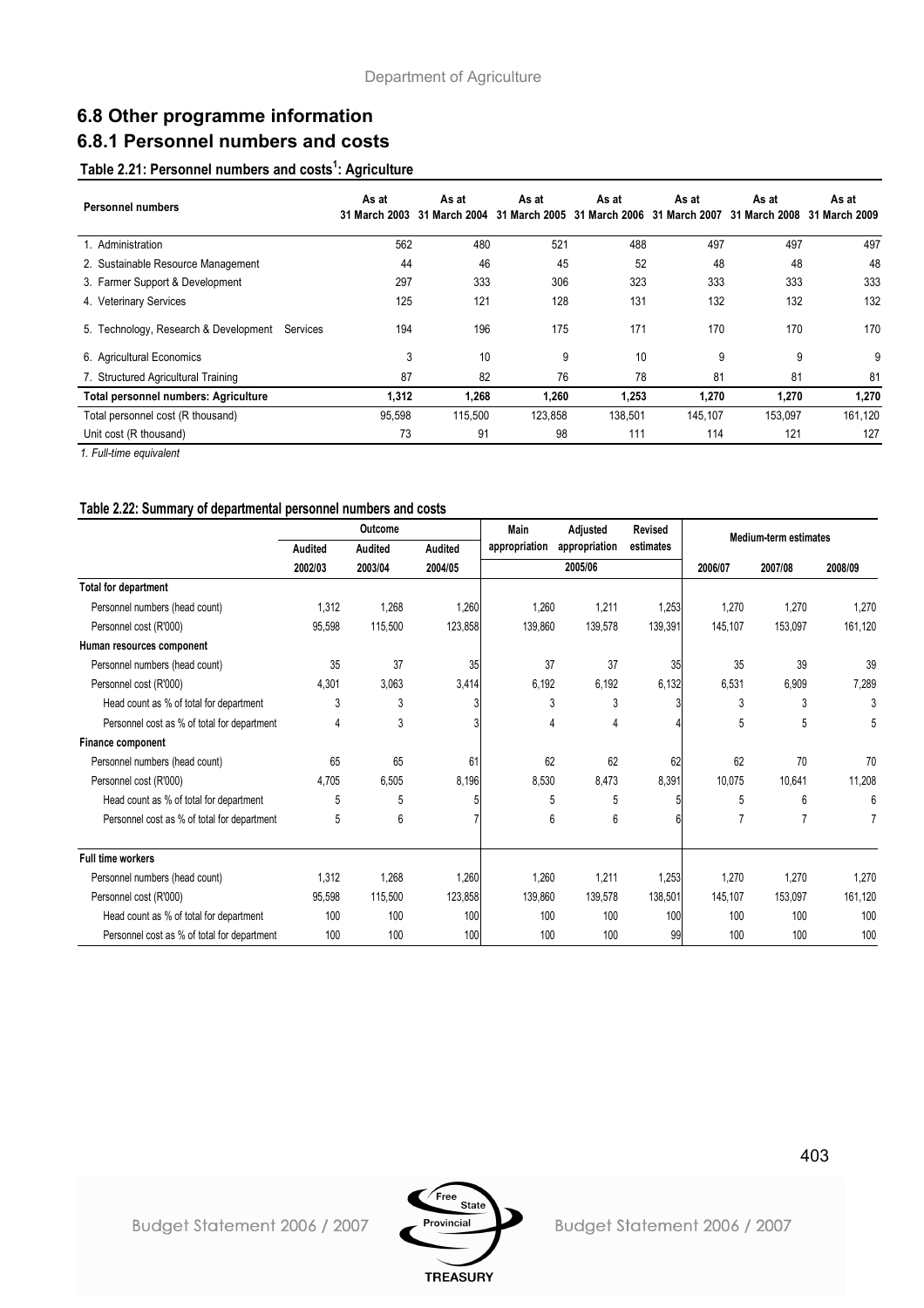#### **Table 2.23(a): Payments on training: Agriculture**

|                                                  | <b>Outcome</b><br>Main<br>Adjusted<br>Revised |         |         | Medium-term estimates |                            |     |         |         |         |
|--------------------------------------------------|-----------------------------------------------|---------|---------|-----------------------|----------------------------|-----|---------|---------|---------|
|                                                  | Audited                                       | Audited | Audited | appropriation         | estimates<br>appropriation |     |         |         |         |
| R thousand                                       | 2002/03                                       | 2003/04 | 2004/05 |                       | 2005/06                    |     | 2006/07 | 2007/08 | 2008/09 |
| Administration1                                  |                                               |         |         |                       |                            |     |         |         |         |
| of which Unspecified                             | 305                                           | 177     | 650     | 1,447                 | 1,217                      | 517 | 1,451   | 1,531   | 1,611   |
| Farmer Support & Development                     |                                               |         |         |                       |                            |     |         |         |         |
| of which Unspecified                             | 60                                            |         |         |                       |                            |     |         |         |         |
| <b>Veterinary Services</b>                       |                                               |         |         |                       |                            |     |         |         |         |
| of which Unspecified                             | 47                                            |         |         |                       |                            | 14  |         |         |         |
| Technology, Research & Development Services      |                                               |         |         |                       |                            |     |         |         |         |
| of which Unspecified                             | $\overline{2}$                                |         |         |                       |                            |     |         |         |         |
| <b>Agricultural Economics</b>                    |                                               |         |         |                       |                            |     |         |         |         |
| of which Unspecified                             | 2                                             |         |         |                       |                            | 3   |         |         |         |
| <b>Total payments and estimates: Agriculture</b> | 416                                           | 177     | 650     | 1,447                 | 1,217                      | 534 | 1,451   | 1,531   | 1,611   |

*\*Note 1: The Department runs a centralised budget for training since 2003/04 although some programme-specific expenditure is permissible.*

## **6.8.2 Training**

**Table 2.23(b): Information on training: Agriculture**

|                                  |         | Outcome |         | Main          | Adjusted      | Revised   |                | <b>Medium-term estimates</b> |         |
|----------------------------------|---------|---------|---------|---------------|---------------|-----------|----------------|------------------------------|---------|
|                                  | Audited | Audited | Audited | appropriation | appropriation | estimates |                |                              |         |
| R thousand                       | 2002/03 | 2003/04 | 2004/05 |               | 2005/06       |           | 2006/07        | 2007/08                      | 2008/09 |
| Number of staff                  |         |         |         |               |               |           |                |                              |         |
| Number of personnel trained      | 191     | 207     | 383     |               | 115           | 144       | 250            | 350                          | 450     |
| of which                         |         |         |         |               |               |           |                |                              |         |
| Male                             | 99      | 108     | 214     |               | 46            | 53        | 125            | 150                          | 150     |
| Female                           | 92      | 99      | 169     |               | 69            | 91        | 125            | 200                          | 300     |
| Number of training opportunities |         |         |         |               |               |           |                |                              |         |
| of which                         |         |         |         |               |               |           |                |                              |         |
| Tertiary                         |         |         |         |               |               |           | $\overline{2}$ | 4                            | 6       |
| Workshops                        |         |         |         |               |               |           | 25             | 30                           | 35      |
| Seminars                         |         |         |         |               |               | 33        | 25             | 30                           | 35      |
| Other                            |         |         |         |               |               |           |                |                              |         |
| Number of bursaries offered      |         |         |         |               | 152           | 152       | 100            | 110                          | 120     |
| Number of interns appointed      |         |         | 52      |               | 42            | 41        |                | 25                           | 35      |
| Number of learnerships appointed |         |         |         |               | 8             | 6         | 10             | 15                           | 20      |
| Number of days spent on training |         |         |         |               | 132           | 176       | 264            | 264                          | 264     |

404



Budget Statement 2006 / 2007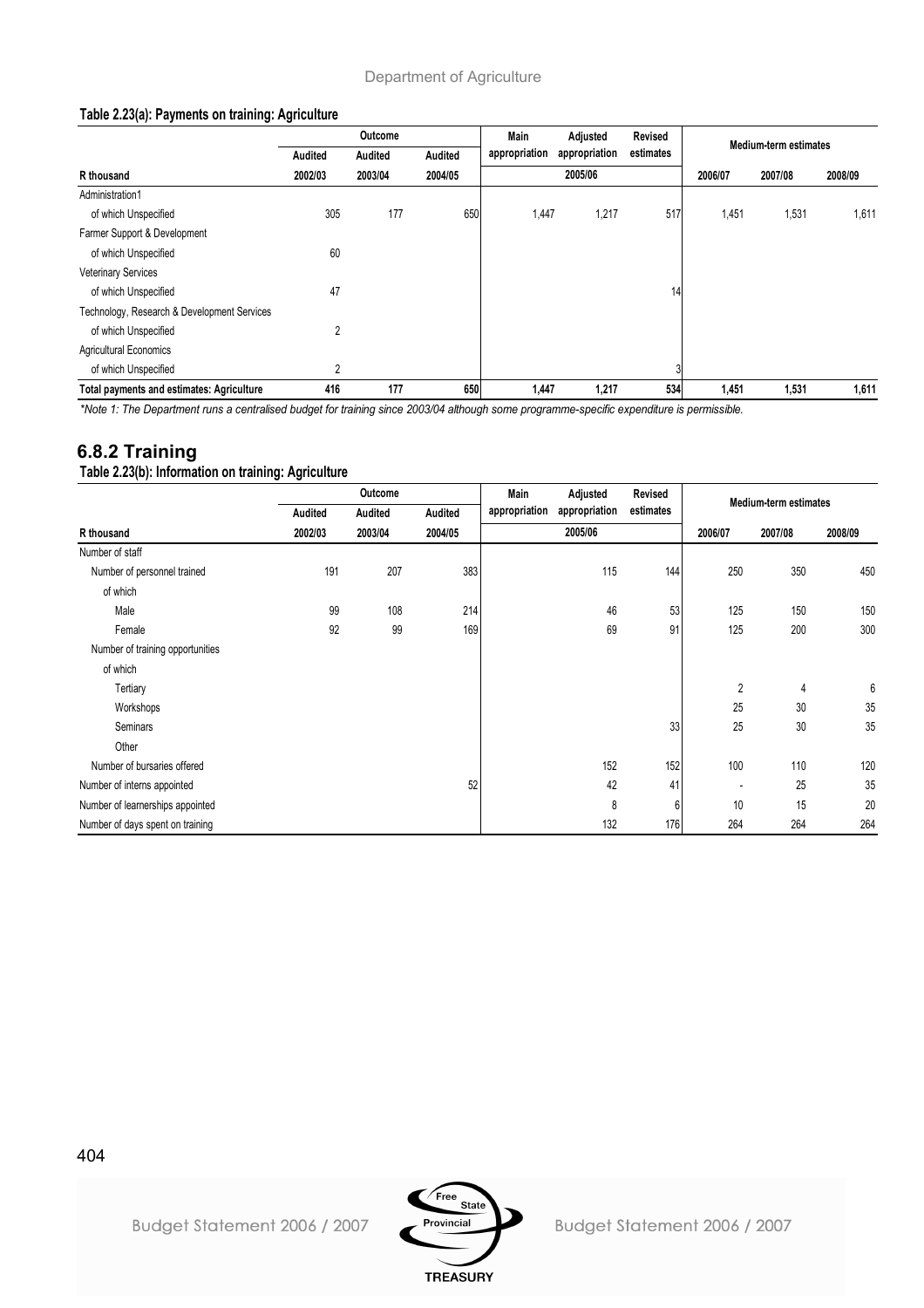## **ANNEXURE TO BUDGET STATEMENT 2**

#### **Table B.1: Specification of receipts: Agriculture**

|                                                                                     |         | Outcome        |             | Main          | Adjusted      | Revised   | Medium-term estimates<br>2007/08<br>2006/07 |       |         |
|-------------------------------------------------------------------------------------|---------|----------------|-------------|---------------|---------------|-----------|---------------------------------------------|-------|---------|
|                                                                                     | Audited | <b>Audited</b> | Audited     | appropriation | appropriation | estimate  |                                             |       |         |
| R thousand                                                                          | 2002/03 | 2003/04        | '2004/05    |               | 2005/06       |           |                                             |       | 2008/09 |
| Tax receipts                                                                        |         |                |             |               |               |           |                                             |       |         |
| Casino taxes                                                                        |         |                |             |               |               |           |                                             |       |         |
| Horse racing taxes                                                                  |         |                |             |               |               |           |                                             |       |         |
| Liquor licences                                                                     |         |                |             |               |               |           |                                             |       |         |
| Motor vehicle licences                                                              |         |                |             |               |               |           |                                             |       |         |
| Sales of goods and services other than capital assets                               | 1,672   | 1,760          | 2,578       | 796           | 796           | 1,489     | 1,461                                       | 1,650 | 1,978   |
| Sale of goods and services produced by department (excluding capital assets)        | 1,672   | 1,760          | 2,578       | 796           | 796           | 1,489     | 1,461                                       | 1,650 | 1,978   |
| Sales by market establishments                                                      | 674     | 585            | 2,054       | 250           | 250           | 374       | 1,461                                       | 1,650 | 1,978   |
| Administrative fees                                                                 | 855     | 1,131          | 37          | 350           | 350           | 996       |                                             |       |         |
| Other sales                                                                         | 143     | 44             | 487         | 196           | 196           | 119       |                                             |       |         |
| Of which                                                                            |         |                |             |               |               |           |                                             |       |         |
| Tuition fees                                                                        | 17      | $\mathbf{1}$   | 432         | 151           | 151           | 100       |                                             |       |         |
| Laboratory services (soil and animal testing)                                       | 126     | 43             | 55          | 45            | 45            | 19        |                                             |       |         |
| Sale of surplus agricultural produce                                                |         |                |             |               |               |           |                                             |       |         |
| Sales of scrap, waste, arms and other used current goods (excluding capital assets) |         |                |             |               |               |           |                                             |       |         |
| Transfers received from:                                                            |         |                |             |               |               |           |                                             |       |         |
| Other governmental units                                                            |         |                |             |               |               |           |                                             |       |         |
| Universities and technikons                                                         |         |                |             |               |               |           |                                             |       |         |
| Foreign governments                                                                 |         |                |             |               |               |           |                                             |       |         |
| International organisations                                                         |         |                |             |               |               |           |                                             |       |         |
| Public corporations and private enterprises                                         |         |                |             |               |               |           |                                             |       |         |
| Households and non-profit institutions                                              |         |                |             |               |               |           |                                             |       |         |
| Fines, penalties and forfeits                                                       |         |                |             |               |               |           |                                             |       |         |
| Interest, dividends and rent on land                                                | 45      | 552            | 1           | 400           | 400           | 135       | 400                                         | 400   | 400     |
| Interest                                                                            | 45      | 552            |             | 400           | 400           | 135       | 400                                         | 400   | 400     |
| Dividends                                                                           |         |                |             |               |               |           |                                             |       |         |
| Rent on land                                                                        |         |                |             |               |               |           |                                             |       |         |
| Sales of capital assets                                                             | i,      | ä,             | 31          | 746           | 746           | 41        | 275                                         | 300   | 325     |
| Land and subsoil assets                                                             |         |                |             |               |               |           |                                             |       |         |
|                                                                                     |         |                |             |               | 746           |           |                                             | 300   |         |
| Other capital assets<br>Financial transactions in assets and liabilities            | ×       | 1,968          | 31<br>1,247 | 746           |               | 41<br>277 | 275                                         |       | 325     |
| <b>Total departmental receipts</b>                                                  | 1.717   | 4.280          | 3,857       | 1.942         | 1.942         | 1.942     | 2.136                                       | 2.350 | 2.703   |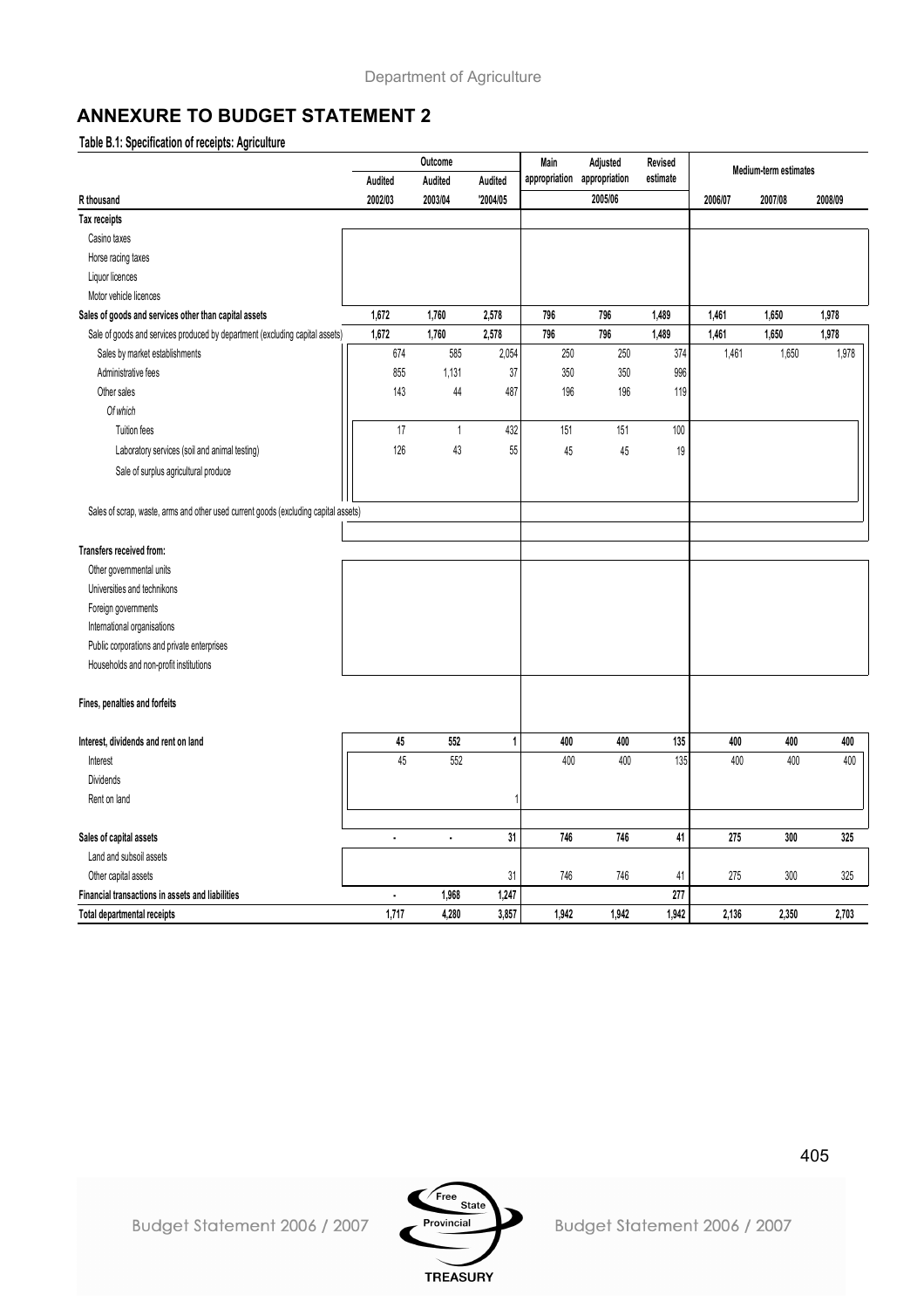#### **Table B.3:Payments by economic classification: Department of Agriculture**

|                                                                                          |                          | Outcome                  |         | Main                        | Adjusted                 | Revised   |                          | <b>Medium-term estimates</b> |         |
|------------------------------------------------------------------------------------------|--------------------------|--------------------------|---------|-----------------------------|--------------------------|-----------|--------------------------|------------------------------|---------|
|                                                                                          | Audited                  | Audited                  | Audited | appropriation appropriation |                          | estimates |                          |                              |         |
| R thousand                                                                               | 2002/03                  | 2003/04                  | 2004/05 |                             | 2005/06                  |           | 2006/07                  | 2007/08                      | 2008/09 |
| <b>Current payments</b>                                                                  | 131,197                  | 152,534                  | 166,948 | 196,567                     | 204,796                  | 204,673   | 198,371                  | 210,376                      | 226,760 |
| Compensation of employees                                                                | 95,598                   | 115,500                  | 123,858 | 139,860                     | 139,578                  | 138,501   | 145,107                  | 153,097                      | 161,120 |
| Salaries and wages                                                                       | 81,366                   | 98,814                   | 105,348 | 121,537                     | 121,255                  | 118,792   | 124,588                  | 131,451                      | 137,162 |
| Social contributions                                                                     | 14,232                   | 16,686                   | 18,510  | 18,323                      | 18,323                   | 19,709    | 20,519                   | 21,646                       | 23,958  |
| Goods and services                                                                       | 34,045                   | 35,432                   | 43,013  | 56,707                      | 65,218                   | 66,110    | 53,264                   | 57,279                       | 65,640  |
| of which                                                                                 |                          |                          |         |                             |                          |           |                          |                              |         |
| <b>Veterinary Supplies</b>                                                               | 377                      | 491                      | 264     | 565                         | 738                      | 823       | 911                      | 980                          | 1,123   |
| Consultancy fees                                                                         | 861                      | 1,171                    | 1,586   | 4,191                       | 9,650                    | 7,815     | 15,347                   | 9,299                        | 10,656  |
| Animal feed                                                                              | 244                      | 384                      | 237     | 278                         | 393                      | 392       | 434                      | 467                          | 535     |
| Transport(excluding subsidised vehicles)                                                 | 8,346                    | 3,949                    | 3,192   | 5,609                       | 5,525                    | 5,427     | 6,005                    | 6,458                        | 7,400   |
| Infrastructure (fencing, irrigation)                                                     | 13                       | 235                      | 27      | 1,568                       | 1,517                    | 1,507     | 1,667                    | 1,793                        | 2,055   |
| Interest and rent on land                                                                | $\blacksquare$           | $\overline{\phantom{a}}$ |         | $\overline{\phantom{a}}$    | ÷.                       |           | $\overline{\phantom{a}}$ | $\overline{\phantom{a}}$     |         |
| Interest                                                                                 |                          |                          |         |                             |                          |           |                          |                              |         |
| Rent on land                                                                             |                          |                          |         |                             |                          |           |                          |                              |         |
| Financial transactions in assets and liabilities                                         |                          | 1,602                    | 77      | L,                          | $\overline{\phantom{a}}$ | 62        | $\overline{a}$           | $\blacksquare$               |         |
| Unauthorised expenditure                                                                 | 1,554                    | $\blacksquare$           |         | $\overline{a}$              | $\overline{\phantom{a}}$ |           | $\overline{\phantom{a}}$ | $\overline{a}$               |         |
|                                                                                          |                          |                          |         |                             |                          |           |                          |                              |         |
| Transfers and subsidies to <sup>1</sup> :                                                | 6,717                    | 19,535                   | 1,260   | 2,698                       | 45,815                   | 44,935    | 2,071                    | 2,601                        | 3,135   |
| Provinces and municipalities                                                             | 291                      | 347                      | 375     | 558                         | 558                      | 455       | 426                      | 448                          | 474     |
| Provinces <sup>2</sup>                                                                   |                          |                          |         |                             |                          |           |                          |                              |         |
| <b>Provincial Revenue Funds</b>                                                          |                          |                          |         |                             |                          |           |                          |                              |         |
| Municipalities <sup>3</sup>                                                              |                          |                          |         |                             |                          |           |                          |                              |         |
| Municipalities                                                                           | 291                      | 347                      | 375     | 558                         | 558                      | 455       | 426                      | 448                          | 474     |
| of which: Regional service council levies                                                | 291                      | 347                      | 375     | 558                         | 558                      | 455       | 426                      | 448                          | 474     |
| Municipal agencies and funds                                                             |                          |                          |         |                             |                          |           |                          |                              |         |
| Departmental agencies and accounts                                                       | $\overline{\phantom{a}}$ | 117                      | 123     | 140                         | 140                      | 130       | 145                      | 153                          | 161     |
| Provincial agencies and funds                                                            |                          |                          |         |                             |                          |           |                          |                              |         |
| Social security funds                                                                    |                          |                          |         | 10                          | 10                       |           |                          |                              |         |
|                                                                                          |                          | 117                      | 123     | 130                         | 130                      | 130       | 145                      | 153                          | 161     |
| Provide list of entities receiving transfers <sup>4</sup><br>Universities and technikons |                          |                          |         | Ĭ.                          | L,                       |           |                          |                              |         |
|                                                                                          | 3,500                    | 6,500                    |         |                             |                          |           |                          |                              |         |
| Public corporations and private enterprises <sup>3</sup>                                 |                          |                          |         |                             |                          |           |                          |                              |         |
| Public corporations                                                                      |                          |                          |         |                             |                          |           |                          |                              |         |
| Subsidies on production                                                                  |                          |                          |         |                             |                          |           |                          |                              |         |
| Other transfers                                                                          | 3,500                    | 6,500                    |         |                             |                          |           |                          |                              |         |
| Private enterprises                                                                      |                          |                          |         |                             |                          |           |                          |                              |         |
| Subsidies on production                                                                  |                          |                          |         |                             |                          |           |                          |                              |         |
| Other transfers                                                                          |                          |                          |         |                             |                          |           |                          |                              |         |
| Foreign governments and international organisations                                      |                          |                          |         |                             | $\overline{\phantom{a}}$ |           |                          |                              |         |
| Non-profit institutions                                                                  | 2,926                    | 11,021                   |         |                             | 10,117                   | 10,117    |                          |                              |         |
| Households                                                                               |                          | 1,550                    | 762     | 2,000                       | 35,000                   | 34,233    | 1,500                    | 2,000                        | 2,500   |
| Social benefits                                                                          |                          | 1,217                    | 541     | 1,500                       | 1,500                    | 1,133     | 1,000                    | 1,500                        | 2,000   |
| Other transfers to households                                                            |                          | 333                      | 221     | 500                         | 33,500                   | 33,100    | 500                      | 500                          | 500     |
| Payments for capital assets                                                              | 8,402                    | 10,770                   | 8,803   | 26,300                      | 57,089                   | 57,201    | 23,115                   | 33,270                       | 33,428  |
| Buildings and other fixed structures                                                     | 2,859                    | 5,215                    | 5,992   | 20,000                      | 47,637                   | 43,836    | 23,115                   | 33,270                       | 33,428  |
| <b>Buildings</b>                                                                         |                          |                          |         |                             |                          |           |                          |                              |         |
| Other fixed structures                                                                   | 2,859                    | 5,215                    | 5,992   | 20,000                      | 47,637                   | 43,836    | 23,115                   | 33,270                       | 33,428  |
| Machinery and equipment                                                                  | 5,543                    | 5,418                    | 2,666   | 1,150                       | 3,663                    | 11,186    | $\overline{\phantom{a}}$ | $\overline{\phantom{a}}$     |         |
| Transport equipment                                                                      |                          |                          |         |                             |                          |           |                          |                              |         |
| Other machinery and equipment                                                            | 5,543                    | 5,418                    | 2,666   | 1,150                       | 3,663                    | 11,186    |                          |                              |         |
| Cultivated assets                                                                        |                          | 137                      |         | 5,000                       | 5,579                    | 2,006     |                          |                              |         |
| Software and other intangible assets                                                     |                          |                          | 145     | 150                         | 210                      | 173       |                          |                              |         |
| Land and subsoil assets                                                                  |                          |                          |         |                             |                          |           |                          |                              |         |
| <b>Total economic classification: Department</b>                                         | 146,316                  | 182,839                  | 177,011 | 225,565                     | 307,700                  | 306,809   | 223,557                  | 246,247                      | 263,323 |

PAETA\*entity

406



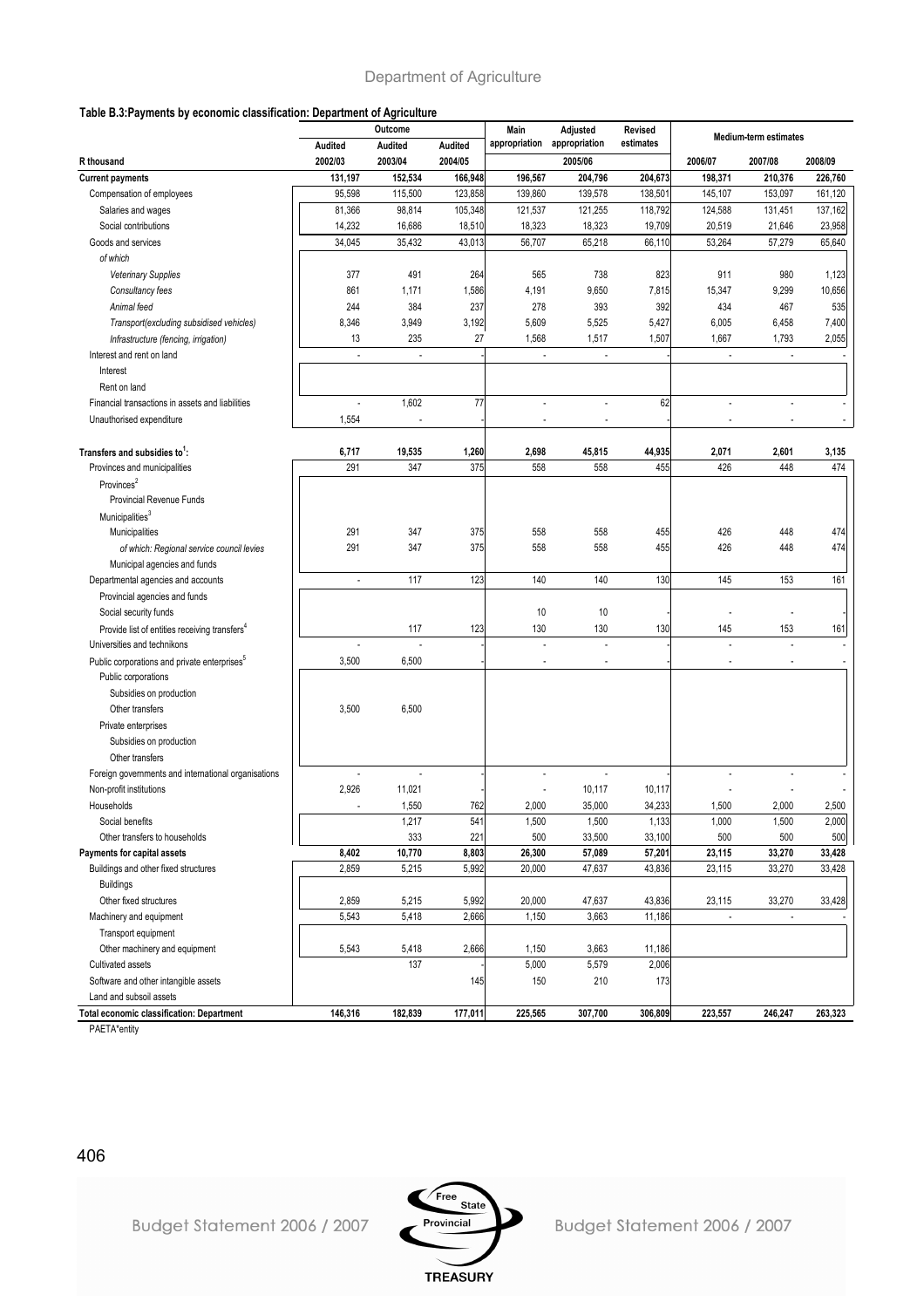#### **Table B.3.1: Payments and estimates by economic classification:Programme 1: Administration**

| apic Dio.  . ayments and countaies by                     | conforme classification.i regramme in Administration | Outcome                  |         | Main                     | Adjusted      | Revised   |                          |                       |                |
|-----------------------------------------------------------|------------------------------------------------------|--------------------------|---------|--------------------------|---------------|-----------|--------------------------|-----------------------|----------------|
|                                                           | Audited                                              | Audited                  | Audited | appropriation            | appropriation | estimates |                          | Medium-term estimates |                |
| R thousand                                                | 2002/03                                              | 2003/04                  | 2004/05 |                          | 2005/06       |           | 2006/07                  | 2007/08               | 2008/09        |
| <b>Current payments</b>                                   | 56,595                                               | 59,908                   | 65,451  | 71,631                   | 75,779        | 75,778    | 70,266                   | 77,529                | 82,854         |
| Compensation of employees                                 | 42,661                                               | 44,413                   | 43,738  | 51,298                   | 51,241        | 51,231    | 50,105                   | 52,946                | 55,797         |
| Salaries and wages                                        | 36,538                                               | 37,973                   | 37,432  | 44,913                   | 44,856        | 44,474    | 43,497                   | 45,963                | 48,277         |
| Social contributions                                      | 6,123                                                | 6,440                    | 6,306   | 6,385                    | 6,385         | 6,757     | 6,608                    | 6,983                 | 7,520          |
| Goods and services                                        | 12,380                                               | 13,893                   | 21,636  | 20,333                   | 24,538        | 24,485    | 20,161                   | 24,583                | 27,057         |
| of which                                                  |                                                      |                          |         |                          |               |           |                          |                       |                |
| Consultants, contractors & Special Services               |                                                      |                          | 3,565   | 1,221                    | 1,768         | 934       | 1,110                    | 1,129                 | 1,243          |
| <b>Bursaries</b>                                          |                                                      |                          | 2,851   | 600                      | 800           | 752       | 800                      | 800                   | 800            |
| Operating leases                                          |                                                      |                          | 2,581   | 3,068                    | 2,942         | 2,260     | 2,685                    | 2,732                 | 3,007          |
| Interest and rent on land                                 | ×                                                    | $\overline{\phantom{a}}$ |         | $\overline{\phantom{a}}$ |               |           | $\overline{\phantom{a}}$ |                       |                |
| Interest                                                  |                                                      |                          |         |                          |               |           |                          |                       |                |
| Rent on land                                              |                                                      |                          |         |                          |               |           |                          |                       |                |
| Financial transactions in assets and liabilities          |                                                      | 1,602                    | 77      |                          |               | 62        |                          |                       |                |
| Unauthorised expenditure                                  | 1,554                                                |                          |         |                          |               |           |                          |                       |                |
|                                                           |                                                      |                          |         |                          |               |           |                          |                       |                |
| Transfers and subsidies to <sup>1</sup> :                 | 6,688                                                | 18,761                   | 796     | 1,843                    | 11,960        | 11,546    | 1,293                    | 1,808                 | 2,326          |
| Provinces and municipalities                              | 131                                                  | 136                      | 133     | 203                      | 203           | 166       | 148                      | 155                   | 165            |
| Provinces <sup>2</sup>                                    |                                                      |                          |         |                          |               |           |                          |                       |                |
| Provincial Revenue Funds                                  |                                                      |                          |         |                          |               |           |                          |                       |                |
| Municipalities <sup>3</sup>                               |                                                      |                          |         |                          |               |           |                          |                       |                |
| Municipalities                                            |                                                      |                          |         |                          |               |           |                          |                       |                |
| of which: Regional service council levies                 | 131                                                  | 136                      | 133     | 203                      | 203           | 166       | 148                      | 155                   | 165            |
| Municipal agencies and funds                              |                                                      |                          |         |                          |               |           |                          |                       |                |
| Departmental agencies and accounts                        | ÷,                                                   | 117                      | 123     | 140                      | 140           | 130       | 145                      | 153                   | 161            |
| Provincial agencies and funds                             |                                                      |                          |         |                          |               |           |                          |                       |                |
| Social security funds                                     |                                                      |                          |         | 10                       | 10            |           |                          |                       |                |
| Provide list of entities receiving transfers <sup>4</sup> |                                                      | 117                      | 123     | 130                      | 130           | 130       | 145                      | 153                   | 161            |
| Universities and technikons                               |                                                      |                          |         |                          |               |           |                          |                       |                |
| Public corporations and private enterprises <sup>5</sup>  | 3,500                                                | 6,500                    |         |                          |               |           |                          |                       |                |
| Public corporations                                       | 3,500                                                | 6,500                    |         |                          |               |           |                          |                       |                |
| Subsidies on production                                   |                                                      |                          |         |                          |               |           |                          |                       |                |
| Other transfers                                           |                                                      |                          |         |                          |               |           |                          |                       |                |
| Private enterprises                                       |                                                      |                          |         |                          |               |           |                          |                       |                |
| Subsidies on production                                   |                                                      |                          |         |                          |               |           |                          |                       |                |
| Other transfers                                           |                                                      |                          |         |                          |               |           |                          |                       |                |
| Foreign governments and international organisations       |                                                      |                          |         |                          |               |           |                          |                       |                |
| Non-profit institutions                                   | 2,926                                                | 11,021                   |         |                          | 10,117        | 10,117    |                          |                       |                |
| Households                                                |                                                      | 987                      | 540     | 1,500                    | 1,500         | 1,133     | 1,000                    | 1,500                 | 2,000          |
| Social benefits                                           |                                                      | 987                      | 540     | 1,500                    | 1,500         | 1,133     | 1,000                    | 1,500                 | 2,000          |
| Other transfers to households                             |                                                      |                          |         |                          |               |           |                          |                       |                |
|                                                           |                                                      |                          |         |                          |               |           |                          |                       |                |
|                                                           |                                                      |                          |         |                          |               |           |                          |                       |                |
| Payments for capital assets                               | 2,190                                                | 2,511                    | 655     | 700                      | 5,986         | 5,986     | $\blacksquare$           |                       |                |
| Buildings and other fixed structures                      | 597                                                  | 512                      |         | $\overline{\phantom{a}}$ | 3,433         | 3,433     | ÷.                       | $\overline{a}$        | ٠              |
| <b>Buildings</b>                                          |                                                      |                          |         |                          |               |           |                          |                       |                |
| Other fixed structures                                    | 597                                                  | 512                      |         |                          | 3,433         | 3,433     |                          |                       |                |
| Machinery and equipment                                   | 1,593                                                | 1,999                    | 586     | 600                      | 2,393         | 2,393     | $\overline{\phantom{a}}$ | $\frac{1}{2}$         | $\blacksquare$ |
| Transport equipment                                       |                                                      |                          |         |                          |               |           |                          |                       |                |
| Other machinery and equipment                             | 1,593                                                | 1,999                    | 586     | 600                      | 2,393         | 2,393     |                          |                       |                |
| Cultivated assets                                         |                                                      |                          |         |                          |               |           |                          |                       |                |
| Software and other intangible assets                      |                                                      |                          | 69      | 100                      | 160           | 160       |                          |                       |                |
| Land and subsoil assets                                   |                                                      |                          |         |                          |               |           |                          |                       |                |
|                                                           |                                                      |                          |         |                          |               |           |                          |                       |                |
| Total economic classification:                            | 65,473                                               | 81,180                   | 66,902  | 74,174                   | 93,725        | 93,310    | 71,559                   | 79,337                | 85,180         |

407

Budget Statement 2006 / 2007

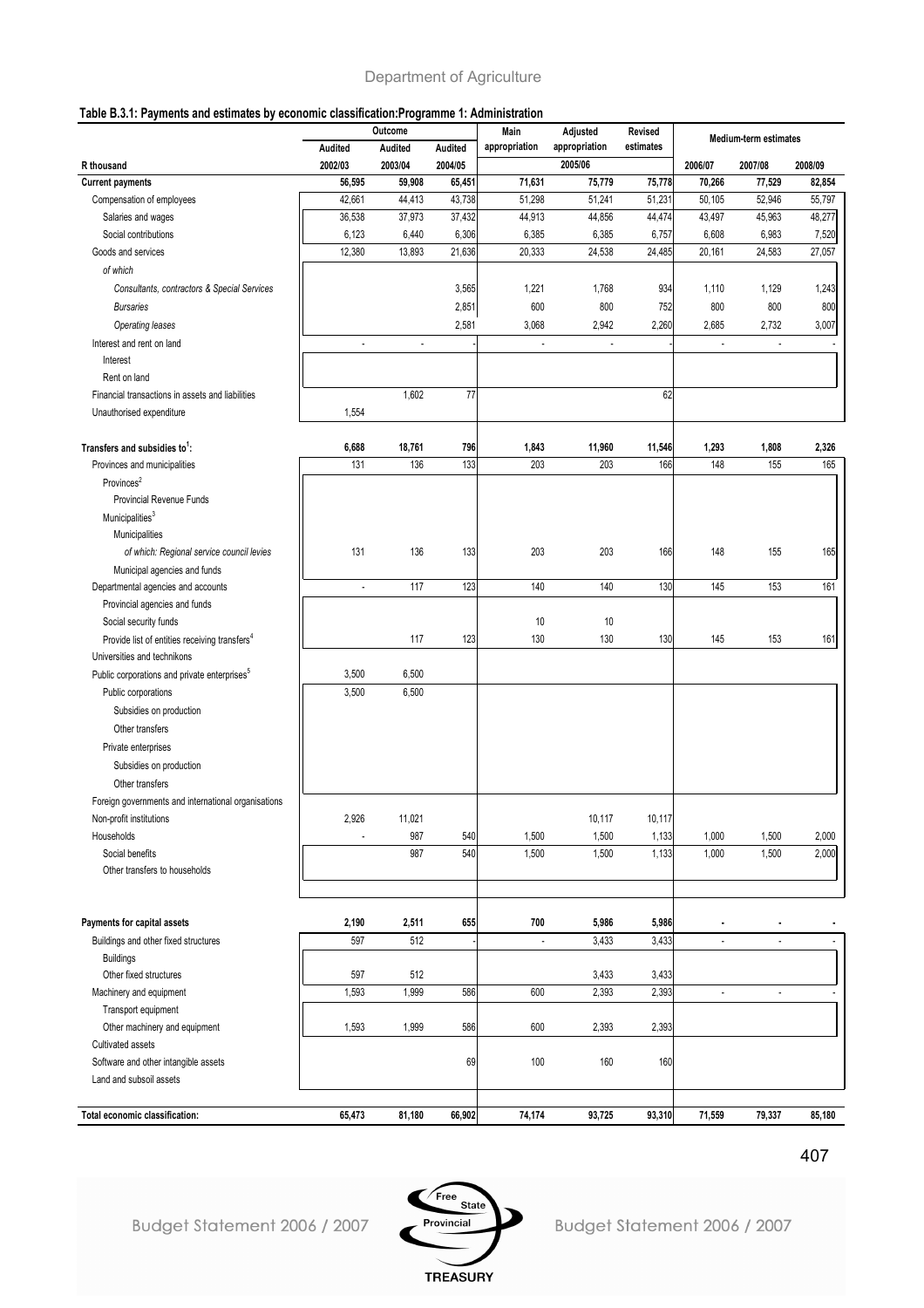#### **Table B.3.2: Payments and estimates by economic classification:Programme 2: Sustainable Resource Management**

| <b>Medium-term estimates</b><br>appropriation<br>appropriation<br>estimates<br>Audited<br>Audited<br>Audited<br>2005/06<br>2002/03<br>2003/04<br>2004/05<br>2006/07<br>2007/08<br>2008/09<br>R thousand<br>5,934<br>8,075<br>8,542<br>17,661<br>17,370<br>17,370<br>12,344<br>12,987<br><b>Current payments</b><br>13,982<br>7,188<br>4,791<br>6,840<br>6,661<br>7,188<br>7,188<br>9,862<br>10,359<br>10,858<br>Compensation of employees<br>5,982<br>8,797<br>4,131<br>5,679<br>6,268<br>6,268<br>5,982<br>8,207<br>8,621<br>Salaries and wages<br>660<br>858<br>982<br>920<br>920<br>1,738<br>2,061<br>Social contributions<br>1,206<br>1,655<br>1,235<br>Goods and services<br>1,143<br>1,881<br>10,473<br>10,182<br>10,182<br>2,482<br>2,628<br>3,124<br>of which<br>908<br>Travel & subsistance<br>1,764<br>1,603<br>658<br>858<br>908<br>1,079<br>793<br>2,432<br>4,018<br>4,018<br>100<br>106<br>126<br>Maintenance, repair & running cost<br>723<br>63<br>1,018<br>1,008<br>524<br>683<br>859<br>Consultants, contractors & Special Services<br>Interest and rent on land<br>$\overline{\phantom{a}}$<br>$\overline{\phantom{a}}$<br>$\overline{\phantom{a}}$<br>$\overline{\phantom{a}}$<br>$\overline{\phantom{a}}$<br>Interest<br>Rent on land<br>Financial transactions in assets and liabilities<br>Unauthorised expenditure<br>390<br>242<br>528<br>33,528<br>33,122<br>529<br>530<br>15<br>532<br>Transfers and subsidies to <sup>1</sup> : | rable D.J.Z. Faynients and estimates by economic classification.Frogramme Z. Justaniable Resource management | Outcome |  | Main | Adjusted | Revised |  |  |
|------------------------------------------------------------------------------------------------------------------------------------------------------------------------------------------------------------------------------------------------------------------------------------------------------------------------------------------------------------------------------------------------------------------------------------------------------------------------------------------------------------------------------------------------------------------------------------------------------------------------------------------------------------------------------------------------------------------------------------------------------------------------------------------------------------------------------------------------------------------------------------------------------------------------------------------------------------------------------------------------------------------------------------------------------------------------------------------------------------------------------------------------------------------------------------------------------------------------------------------------------------------------------------------------------------------------------------------------------------------------------------------------------------------------------------------------------------|--------------------------------------------------------------------------------------------------------------|---------|--|------|----------|---------|--|--|
|                                                                                                                                                                                                                                                                                                                                                                                                                                                                                                                                                                                                                                                                                                                                                                                                                                                                                                                                                                                                                                                                                                                                                                                                                                                                                                                                                                                                                                                            |                                                                                                              |         |  |      |          |         |  |  |
|                                                                                                                                                                                                                                                                                                                                                                                                                                                                                                                                                                                                                                                                                                                                                                                                                                                                                                                                                                                                                                                                                                                                                                                                                                                                                                                                                                                                                                                            |                                                                                                              |         |  |      |          |         |  |  |
|                                                                                                                                                                                                                                                                                                                                                                                                                                                                                                                                                                                                                                                                                                                                                                                                                                                                                                                                                                                                                                                                                                                                                                                                                                                                                                                                                                                                                                                            |                                                                                                              |         |  |      |          |         |  |  |
|                                                                                                                                                                                                                                                                                                                                                                                                                                                                                                                                                                                                                                                                                                                                                                                                                                                                                                                                                                                                                                                                                                                                                                                                                                                                                                                                                                                                                                                            |                                                                                                              |         |  |      |          |         |  |  |
|                                                                                                                                                                                                                                                                                                                                                                                                                                                                                                                                                                                                                                                                                                                                                                                                                                                                                                                                                                                                                                                                                                                                                                                                                                                                                                                                                                                                                                                            |                                                                                                              |         |  |      |          |         |  |  |
|                                                                                                                                                                                                                                                                                                                                                                                                                                                                                                                                                                                                                                                                                                                                                                                                                                                                                                                                                                                                                                                                                                                                                                                                                                                                                                                                                                                                                                                            |                                                                                                              |         |  |      |          |         |  |  |
|                                                                                                                                                                                                                                                                                                                                                                                                                                                                                                                                                                                                                                                                                                                                                                                                                                                                                                                                                                                                                                                                                                                                                                                                                                                                                                                                                                                                                                                            |                                                                                                              |         |  |      |          |         |  |  |
|                                                                                                                                                                                                                                                                                                                                                                                                                                                                                                                                                                                                                                                                                                                                                                                                                                                                                                                                                                                                                                                                                                                                                                                                                                                                                                                                                                                                                                                            |                                                                                                              |         |  |      |          |         |  |  |
|                                                                                                                                                                                                                                                                                                                                                                                                                                                                                                                                                                                                                                                                                                                                                                                                                                                                                                                                                                                                                                                                                                                                                                                                                                                                                                                                                                                                                                                            |                                                                                                              |         |  |      |          |         |  |  |
|                                                                                                                                                                                                                                                                                                                                                                                                                                                                                                                                                                                                                                                                                                                                                                                                                                                                                                                                                                                                                                                                                                                                                                                                                                                                                                                                                                                                                                                            |                                                                                                              |         |  |      |          |         |  |  |
|                                                                                                                                                                                                                                                                                                                                                                                                                                                                                                                                                                                                                                                                                                                                                                                                                                                                                                                                                                                                                                                                                                                                                                                                                                                                                                                                                                                                                                                            |                                                                                                              |         |  |      |          |         |  |  |
|                                                                                                                                                                                                                                                                                                                                                                                                                                                                                                                                                                                                                                                                                                                                                                                                                                                                                                                                                                                                                                                                                                                                                                                                                                                                                                                                                                                                                                                            |                                                                                                              |         |  |      |          |         |  |  |
|                                                                                                                                                                                                                                                                                                                                                                                                                                                                                                                                                                                                                                                                                                                                                                                                                                                                                                                                                                                                                                                                                                                                                                                                                                                                                                                                                                                                                                                            |                                                                                                              |         |  |      |          |         |  |  |
|                                                                                                                                                                                                                                                                                                                                                                                                                                                                                                                                                                                                                                                                                                                                                                                                                                                                                                                                                                                                                                                                                                                                                                                                                                                                                                                                                                                                                                                            |                                                                                                              |         |  |      |          |         |  |  |
|                                                                                                                                                                                                                                                                                                                                                                                                                                                                                                                                                                                                                                                                                                                                                                                                                                                                                                                                                                                                                                                                                                                                                                                                                                                                                                                                                                                                                                                            |                                                                                                              |         |  |      |          |         |  |  |
|                                                                                                                                                                                                                                                                                                                                                                                                                                                                                                                                                                                                                                                                                                                                                                                                                                                                                                                                                                                                                                                                                                                                                                                                                                                                                                                                                                                                                                                            |                                                                                                              |         |  |      |          |         |  |  |
|                                                                                                                                                                                                                                                                                                                                                                                                                                                                                                                                                                                                                                                                                                                                                                                                                                                                                                                                                                                                                                                                                                                                                                                                                                                                                                                                                                                                                                                            |                                                                                                              |         |  |      |          |         |  |  |
| 17<br>15<br>21<br>28<br>28<br>22<br>29<br>30<br>32<br>Provinces and municipalities                                                                                                                                                                                                                                                                                                                                                                                                                                                                                                                                                                                                                                                                                                                                                                                                                                                                                                                                                                                                                                                                                                                                                                                                                                                                                                                                                                         |                                                                                                              |         |  |      |          |         |  |  |
| Provinces <sup>2</sup>                                                                                                                                                                                                                                                                                                                                                                                                                                                                                                                                                                                                                                                                                                                                                                                                                                                                                                                                                                                                                                                                                                                                                                                                                                                                                                                                                                                                                                     |                                                                                                              |         |  |      |          |         |  |  |
| Provincial Revenue Funds                                                                                                                                                                                                                                                                                                                                                                                                                                                                                                                                                                                                                                                                                                                                                                                                                                                                                                                                                                                                                                                                                                                                                                                                                                                                                                                                                                                                                                   |                                                                                                              |         |  |      |          |         |  |  |
| Municipalities <sup>3</sup>                                                                                                                                                                                                                                                                                                                                                                                                                                                                                                                                                                                                                                                                                                                                                                                                                                                                                                                                                                                                                                                                                                                                                                                                                                                                                                                                                                                                                                |                                                                                                              |         |  |      |          |         |  |  |
| Municipalities                                                                                                                                                                                                                                                                                                                                                                                                                                                                                                                                                                                                                                                                                                                                                                                                                                                                                                                                                                                                                                                                                                                                                                                                                                                                                                                                                                                                                                             |                                                                                                              |         |  |      |          |         |  |  |
| 15<br>17<br>28<br>28<br>22<br>29<br>30<br>21<br>32<br>of which: Regional service council levies                                                                                                                                                                                                                                                                                                                                                                                                                                                                                                                                                                                                                                                                                                                                                                                                                                                                                                                                                                                                                                                                                                                                                                                                                                                                                                                                                            |                                                                                                              |         |  |      |          |         |  |  |
| Municipal agencies and funds<br>÷,<br>÷,<br>ä,<br>$\overline{\phantom{a}}$<br>ä,                                                                                                                                                                                                                                                                                                                                                                                                                                                                                                                                                                                                                                                                                                                                                                                                                                                                                                                                                                                                                                                                                                                                                                                                                                                                                                                                                                           |                                                                                                              |         |  |      |          |         |  |  |
| Departmental agencies and accounts<br>$\overline{\phantom{a}}$<br>٠<br>٠<br>$\overline{\phantom{a}}$<br>٠<br>٠                                                                                                                                                                                                                                                                                                                                                                                                                                                                                                                                                                                                                                                                                                                                                                                                                                                                                                                                                                                                                                                                                                                                                                                                                                                                                                                                             |                                                                                                              |         |  |      |          |         |  |  |
| Provincial agencies and funds                                                                                                                                                                                                                                                                                                                                                                                                                                                                                                                                                                                                                                                                                                                                                                                                                                                                                                                                                                                                                                                                                                                                                                                                                                                                                                                                                                                                                              |                                                                                                              |         |  |      |          |         |  |  |
| Social security funds                                                                                                                                                                                                                                                                                                                                                                                                                                                                                                                                                                                                                                                                                                                                                                                                                                                                                                                                                                                                                                                                                                                                                                                                                                                                                                                                                                                                                                      |                                                                                                              |         |  |      |          |         |  |  |
| Provide list of entities receiving transfers <sup>4</sup>                                                                                                                                                                                                                                                                                                                                                                                                                                                                                                                                                                                                                                                                                                                                                                                                                                                                                                                                                                                                                                                                                                                                                                                                                                                                                                                                                                                                  |                                                                                                              |         |  |      |          |         |  |  |
| Universities and technikons                                                                                                                                                                                                                                                                                                                                                                                                                                                                                                                                                                                                                                                                                                                                                                                                                                                                                                                                                                                                                                                                                                                                                                                                                                                                                                                                                                                                                                |                                                                                                              |         |  |      |          |         |  |  |
| Public corporations and private enterprises <sup>5</sup><br>٠<br>$\overline{\phantom{a}}$                                                                                                                                                                                                                                                                                                                                                                                                                                                                                                                                                                                                                                                                                                                                                                                                                                                                                                                                                                                                                                                                                                                                                                                                                                                                                                                                                                  |                                                                                                              |         |  |      |          |         |  |  |
| Public corporations                                                                                                                                                                                                                                                                                                                                                                                                                                                                                                                                                                                                                                                                                                                                                                                                                                                                                                                                                                                                                                                                                                                                                                                                                                                                                                                                                                                                                                        |                                                                                                              |         |  |      |          |         |  |  |
| Subsidies on production                                                                                                                                                                                                                                                                                                                                                                                                                                                                                                                                                                                                                                                                                                                                                                                                                                                                                                                                                                                                                                                                                                                                                                                                                                                                                                                                                                                                                                    |                                                                                                              |         |  |      |          |         |  |  |
| Other transfers                                                                                                                                                                                                                                                                                                                                                                                                                                                                                                                                                                                                                                                                                                                                                                                                                                                                                                                                                                                                                                                                                                                                                                                                                                                                                                                                                                                                                                            |                                                                                                              |         |  |      |          |         |  |  |
| Private enterprises                                                                                                                                                                                                                                                                                                                                                                                                                                                                                                                                                                                                                                                                                                                                                                                                                                                                                                                                                                                                                                                                                                                                                                                                                                                                                                                                                                                                                                        |                                                                                                              |         |  |      |          |         |  |  |
| Subsidies on production                                                                                                                                                                                                                                                                                                                                                                                                                                                                                                                                                                                                                                                                                                                                                                                                                                                                                                                                                                                                                                                                                                                                                                                                                                                                                                                                                                                                                                    |                                                                                                              |         |  |      |          |         |  |  |
| Other transfers                                                                                                                                                                                                                                                                                                                                                                                                                                                                                                                                                                                                                                                                                                                                                                                                                                                                                                                                                                                                                                                                                                                                                                                                                                                                                                                                                                                                                                            |                                                                                                              |         |  |      |          |         |  |  |
| Foreign governments and international organisations                                                                                                                                                                                                                                                                                                                                                                                                                                                                                                                                                                                                                                                                                                                                                                                                                                                                                                                                                                                                                                                                                                                                                                                                                                                                                                                                                                                                        |                                                                                                              |         |  |      |          |         |  |  |
| Non-profit institutions                                                                                                                                                                                                                                                                                                                                                                                                                                                                                                                                                                                                                                                                                                                                                                                                                                                                                                                                                                                                                                                                                                                                                                                                                                                                                                                                                                                                                                    |                                                                                                              |         |  |      |          |         |  |  |
| Households<br>373<br>221<br>500<br>33,500<br>33,100<br>500<br>500<br>500                                                                                                                                                                                                                                                                                                                                                                                                                                                                                                                                                                                                                                                                                                                                                                                                                                                                                                                                                                                                                                                                                                                                                                                                                                                                                                                                                                                   |                                                                                                              |         |  |      |          |         |  |  |
| Social benefits                                                                                                                                                                                                                                                                                                                                                                                                                                                                                                                                                                                                                                                                                                                                                                                                                                                                                                                                                                                                                                                                                                                                                                                                                                                                                                                                                                                                                                            |                                                                                                              |         |  |      |          |         |  |  |
| 373<br>Other transfers to households<br>221<br>500<br>33,500<br>33,100<br>500<br>500<br>500                                                                                                                                                                                                                                                                                                                                                                                                                                                                                                                                                                                                                                                                                                                                                                                                                                                                                                                                                                                                                                                                                                                                                                                                                                                                                                                                                                |                                                                                                              |         |  |      |          |         |  |  |
|                                                                                                                                                                                                                                                                                                                                                                                                                                                                                                                                                                                                                                                                                                                                                                                                                                                                                                                                                                                                                                                                                                                                                                                                                                                                                                                                                                                                                                                            |                                                                                                              |         |  |      |          |         |  |  |
| Payments for capital assets<br>2,124<br>3,037<br>3,412<br>10,050<br>19,303<br>19,303<br>3,115<br>3,270<br>3,428                                                                                                                                                                                                                                                                                                                                                                                                                                                                                                                                                                                                                                                                                                                                                                                                                                                                                                                                                                                                                                                                                                                                                                                                                                                                                                                                            |                                                                                                              |         |  |      |          |         |  |  |
| 827<br>2,298<br>3,289<br>10,000<br>18,753<br>3,115<br>3,270<br>3,428<br>Buildings and other fixed structures<br>18,753                                                                                                                                                                                                                                                                                                                                                                                                                                                                                                                                                                                                                                                                                                                                                                                                                                                                                                                                                                                                                                                                                                                                                                                                                                                                                                                                     |                                                                                                              |         |  |      |          |         |  |  |
| <b>Buildings</b>                                                                                                                                                                                                                                                                                                                                                                                                                                                                                                                                                                                                                                                                                                                                                                                                                                                                                                                                                                                                                                                                                                                                                                                                                                                                                                                                                                                                                                           |                                                                                                              |         |  |      |          |         |  |  |
| 10,000<br>Other fixed structures<br>827<br>2,298<br>3,289<br>18,753<br>18,753<br>3,115<br>3,270<br>3,428                                                                                                                                                                                                                                                                                                                                                                                                                                                                                                                                                                                                                                                                                                                                                                                                                                                                                                                                                                                                                                                                                                                                                                                                                                                                                                                                                   |                                                                                                              |         |  |      |          |         |  |  |
| 37<br>1,297<br>739<br>60<br>Machinery and equipment<br>÷.<br>$\Box$<br>$\sim$<br>$\overline{\phantom{a}}$                                                                                                                                                                                                                                                                                                                                                                                                                                                                                                                                                                                                                                                                                                                                                                                                                                                                                                                                                                                                                                                                                                                                                                                                                                                                                                                                                  |                                                                                                              |         |  |      |          |         |  |  |
| Transport equipment                                                                                                                                                                                                                                                                                                                                                                                                                                                                                                                                                                                                                                                                                                                                                                                                                                                                                                                                                                                                                                                                                                                                                                                                                                                                                                                                                                                                                                        |                                                                                                              |         |  |      |          |         |  |  |
| Other machinery and equipment<br>1,297<br>739<br>60<br>37                                                                                                                                                                                                                                                                                                                                                                                                                                                                                                                                                                                                                                                                                                                                                                                                                                                                                                                                                                                                                                                                                                                                                                                                                                                                                                                                                                                                  |                                                                                                              |         |  |      |          |         |  |  |
| 500<br>500<br>Cultivated assets                                                                                                                                                                                                                                                                                                                                                                                                                                                                                                                                                                                                                                                                                                                                                                                                                                                                                                                                                                                                                                                                                                                                                                                                                                                                                                                                                                                                                            |                                                                                                              |         |  |      |          |         |  |  |
| Software and other intangible assets<br>63<br>50<br>50<br>13                                                                                                                                                                                                                                                                                                                                                                                                                                                                                                                                                                                                                                                                                                                                                                                                                                                                                                                                                                                                                                                                                                                                                                                                                                                                                                                                                                                               |                                                                                                              |         |  |      |          |         |  |  |
| Land and subsoil assets                                                                                                                                                                                                                                                                                                                                                                                                                                                                                                                                                                                                                                                                                                                                                                                                                                                                                                                                                                                                                                                                                                                                                                                                                                                                                                                                                                                                                                    |                                                                                                              |         |  |      |          |         |  |  |
| 8,073<br>11,502<br>12,196<br>28,239<br>70,201<br>69,795<br>15,988<br>16,787<br>17,942<br>Total economic classification:                                                                                                                                                                                                                                                                                                                                                                                                                                                                                                                                                                                                                                                                                                                                                                                                                                                                                                                                                                                                                                                                                                                                                                                                                                                                                                                                    |                                                                                                              |         |  |      |          |         |  |  |

408

Budget Statement 2006 / 2007

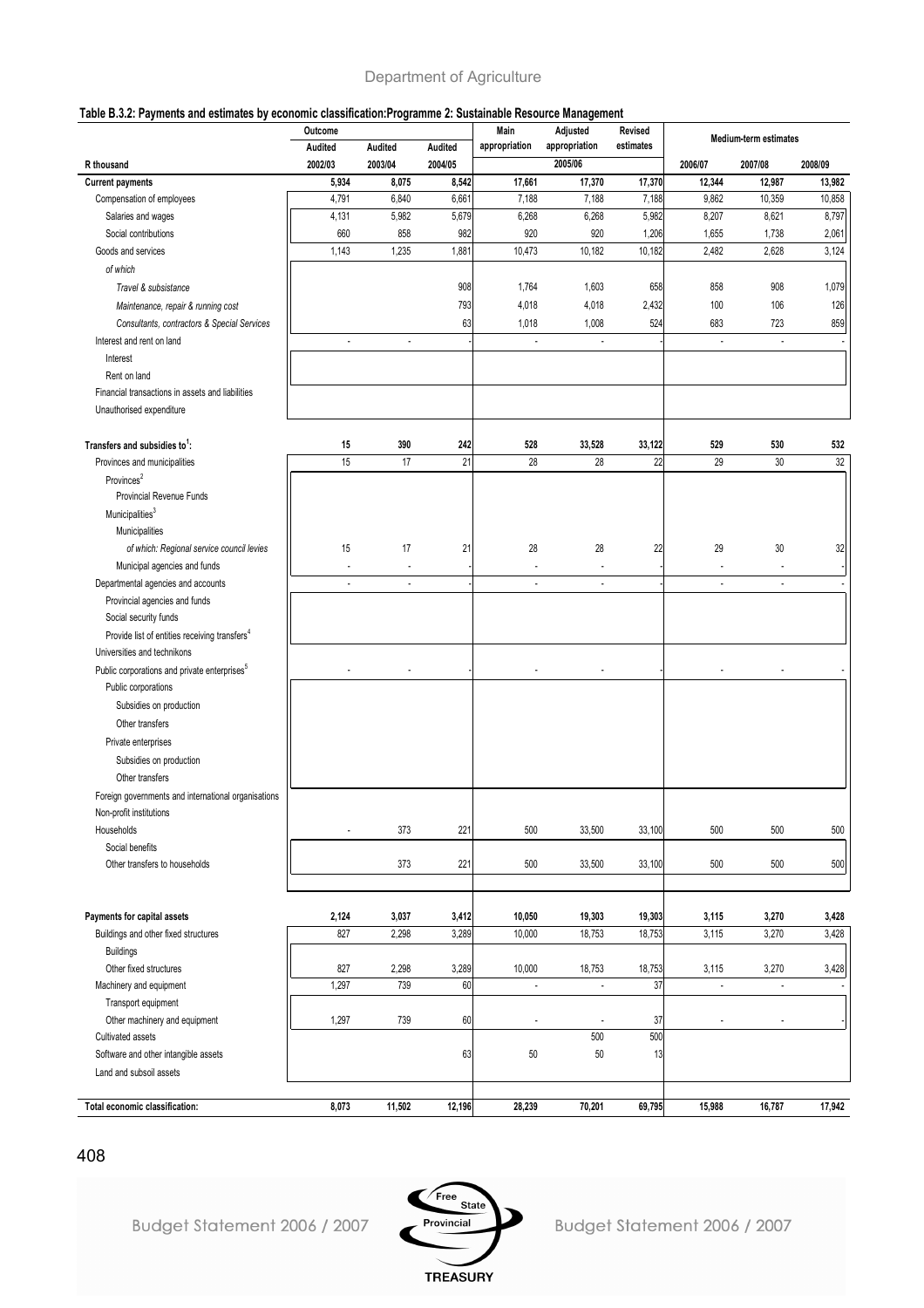#### **Table B.3.3: Payments and estimates by economic classification:Programme 3: Farmer Support & Development**

|                                                           | Outcome        |         |         | Main                     | ppv:/www.vivpii.vii/<br>Adjusted | Revised   |                          |                       |         |  |
|-----------------------------------------------------------|----------------|---------|---------|--------------------------|----------------------------------|-----------|--------------------------|-----------------------|---------|--|
|                                                           | Audited        | Audited | Audited | appropriation            | appropriation                    | estimates |                          | Medium-term estimates |         |  |
| R thousand                                                | 2002/03        | 2003/04 | 2004/05 |                          | 2005/06                          |           | 2006/07                  | 2007/08               | 2008/09 |  |
| <b>Current payments</b>                                   | 29,258         | 36,893  | 42,658  | 49,254                   | 54,495                           | 54,485    | 57,213                   | 55,551                | 60,878  |  |
| Compensation of employees                                 | 17,504         | 27,053  | 32,595  | 35,670                   | 35,656                           | 35,656    | 38,497                   | 40,604                | 42,718  |  |
| Salaries and wages                                        | 14,956         | 23,315  | 27,636  | 31,010                   | 30,996                           | 30,846    | 33,304                   | 35,127                | 36,631  |  |
| Social contributions                                      | 2,548          | 3,738   | 4,959   | 4,660                    | 4,660                            | 4,810     | 5,193                    | 5,477                 | 6,087   |  |
| Goods and services                                        | 11,754         | 9,840   | 10,063  | 13,584                   | 18,839                           | 18,829    | 18,716                   | 14,947                | 18,160  |  |
| of which                                                  |                |         |         |                          |                                  |           |                          |                       |         |  |
| Travel & subsistance                                      |                |         | 3,808   | 2,147                    | 2,074                            | 2,756     | 1,759                    | 2,188                 | 2,658   |  |
| Communication                                             |                |         | 2,490   | 1,231                    | 1,125                            | 1,674     | 1,068                    | 1,328                 | 1,613   |  |
| Consultants, contractors & Special Services               |                |         |         |                          |                                  |           |                          |                       |         |  |
| Interest and rent on land                                 | $\overline{a}$ | ÷.      |         | $\overline{\phantom{a}}$ | $\blacksquare$                   |           | $\overline{a}$           | ÷                     |         |  |
| Interest                                                  |                |         |         |                          |                                  |           |                          |                       |         |  |
| Rent on land                                              |                |         |         |                          |                                  |           |                          |                       |         |  |
| Financial transactions in assets and liabilities          |                |         |         |                          |                                  |           |                          |                       |         |  |
| Unauthorised expenditure                                  |                |         |         |                          |                                  |           |                          |                       |         |  |
|                                                           |                |         |         |                          |                                  |           |                          |                       |         |  |
| Transfers and subsidies to <sup>1</sup> :                 | 52             | 132     | 95      | 141                      | 141                              | 115       | 115                      | 121                   | 127     |  |
| Provinces and municipalities                              | 52             | 78      | 95      | 141                      | 141                              | 115       | 115                      | 121                   | 127     |  |
| Provinces <sup>2</sup>                                    |                |         |         |                          |                                  |           |                          |                       |         |  |
| Provincial Revenue Funds                                  |                |         |         |                          |                                  |           |                          |                       |         |  |
| Municipalities <sup>3</sup>                               |                |         |         |                          |                                  |           |                          |                       |         |  |
| Municipalities                                            |                |         |         |                          |                                  |           |                          |                       |         |  |
| of which: Regional service council levies                 | 52             | 78      | 95      | 141                      | 141                              | 115       | 115                      | 121                   | 127     |  |
| Municipal agencies and funds                              |                |         |         |                          |                                  |           |                          |                       |         |  |
| Departmental agencies and accounts                        |                | ÷.      |         | ÷,                       |                                  |           | $\overline{\phantom{a}}$ |                       |         |  |
| Provincial agencies and funds                             |                |         |         |                          |                                  |           |                          |                       |         |  |
| Social security funds                                     |                |         |         |                          |                                  |           |                          |                       |         |  |
| Provide list of entities receiving transfers <sup>4</sup> |                |         |         |                          |                                  |           |                          |                       |         |  |
| Universities and technikons                               |                |         |         |                          |                                  |           |                          |                       |         |  |
| Public corporations and private enterprises <sup>5</sup>  |                |         |         |                          |                                  |           |                          |                       |         |  |
| Public corporations                                       |                |         |         |                          |                                  |           |                          |                       |         |  |
| Subsidies on production                                   |                |         |         |                          |                                  |           |                          |                       |         |  |
|                                                           |                |         |         |                          |                                  |           |                          |                       |         |  |
| Other transfers                                           |                |         |         |                          |                                  |           |                          |                       |         |  |
| Private enterprises                                       |                |         |         |                          |                                  |           |                          |                       |         |  |
| Subsidies on production                                   |                |         |         |                          |                                  |           |                          |                       |         |  |
| Other transfers                                           |                |         |         |                          |                                  |           |                          |                       |         |  |
| Foreign governments and international organisations       |                |         |         |                          |                                  |           |                          |                       |         |  |
| Non-profit institutions                                   |                |         |         |                          |                                  |           |                          |                       |         |  |
| Households                                                | ٠              | 54      |         |                          |                                  |           |                          |                       |         |  |
| Social benefits                                           |                | 54      |         |                          |                                  |           |                          |                       |         |  |
| Other transfers to households                             |                |         |         |                          |                                  |           |                          |                       |         |  |
|                                                           |                |         |         |                          |                                  |           |                          |                       |         |  |
|                                                           |                |         |         |                          |                                  |           |                          |                       |         |  |
| Payments for capital assets                               | 1,812          | 2,320   | 2,970   | 15,250                   | 30,772                           | 30,782    | 20,000                   | 30,000                | 30,000  |  |
| Buildings and other fixed structures                      | 1,158          | 2,025   | 2,493   | 10,000                   | 25,375                           | 21,574    | 20,000                   | 30,000                | 30,000  |  |
| <b>Buildings</b>                                          |                |         |         |                          |                                  |           |                          |                       |         |  |
| Other fixed structures                                    | 1,158          | 2,025   | 2,493   | 10,000                   | 25,375                           | 21,574    | 20,000                   | 30,000                | 30,000  |  |
| Machinery and equipment                                   | 654            | 169     | 477     | 250                      | 397                              | 7,781     | $\blacksquare$           | ÷,                    |         |  |
| Transport equipment                                       |                |         |         |                          |                                  |           |                          |                       |         |  |
| Other machinery and equipment                             | 654            | 169     | 477     | 250                      | 397                              | 7,781     |                          |                       |         |  |
| Cultivated assets                                         |                | 126     |         | 5,000                    | 5,000                            | 1,427     |                          |                       |         |  |
| Software and other intangible assets                      |                |         |         |                          |                                  |           |                          |                       |         |  |
| Land and subsoil assets                                   |                |         |         |                          |                                  |           |                          |                       |         |  |
| Total economic classification:                            | 31,122         | 39,345  | 45,723  | 64,645                   | 85,408                           | 85,382    | 77,328                   | 85,672                | 91,005  |  |
|                                                           |                |         |         |                          |                                  |           |                          |                       |         |  |

Budget Statement 2006 / 2007

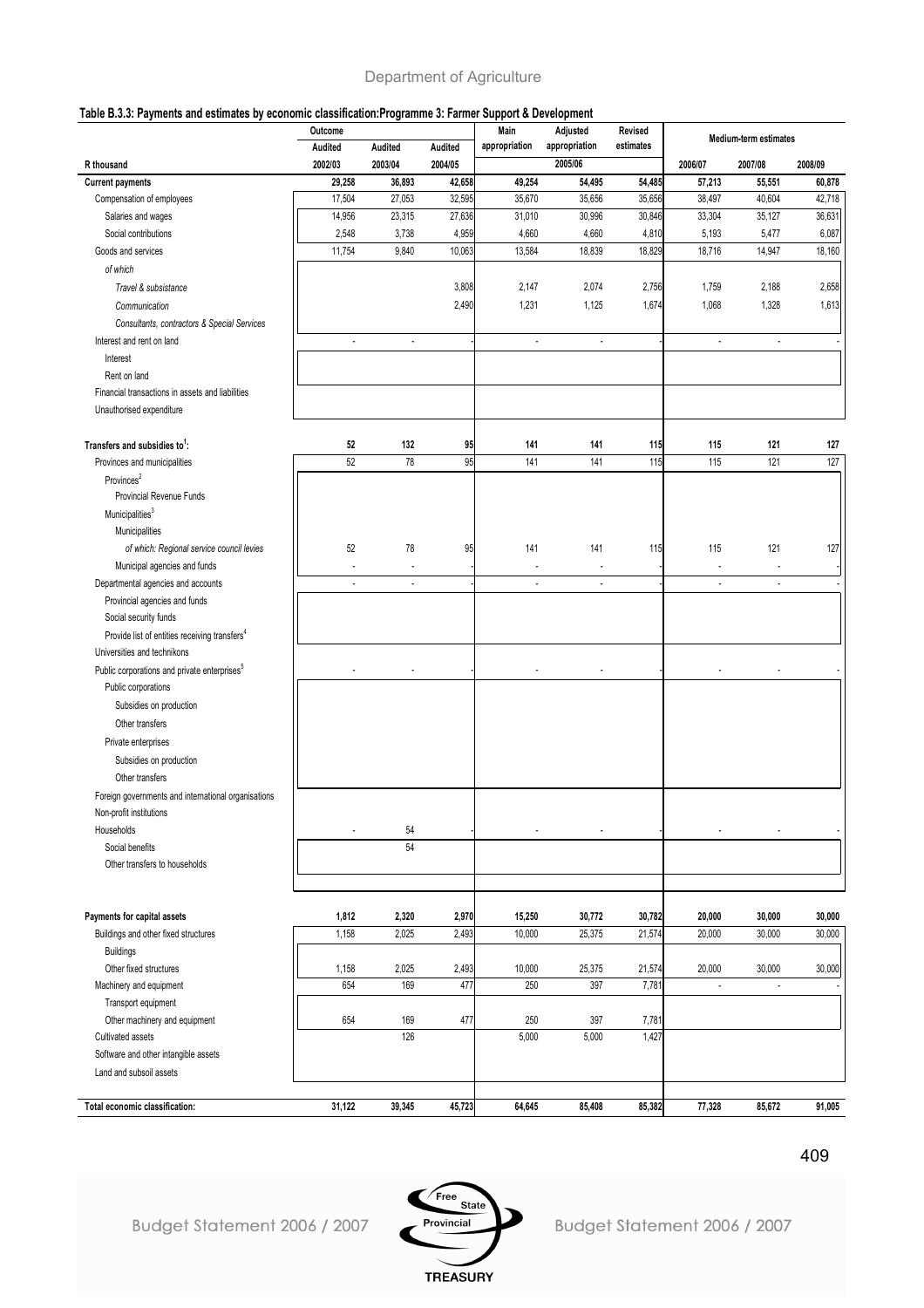#### **Table B.3.4: Payments and estimates by economic classification: Programme 4: Veterinary Services**

|                                                           | Outcome<br>Audited | Audited        | Audited | Main<br>appropriation    | Adjusted<br>appropriation | Revised<br>estimates | Medium-term estimates    |                          |         |
|-----------------------------------------------------------|--------------------|----------------|---------|--------------------------|---------------------------|----------------------|--------------------------|--------------------------|---------|
| R thousand                                                | 2002/03            | 2003/04        | 2004/05 |                          | 2005/06                   |                      | 2006/07                  | 2007/08                  | 2008/09 |
| <b>Current payments</b>                                   | 18,027             | 19,292         | 21,570  | 23,985                   | 23,824                    | 23,824               | 25,091                   | 27,548                   | 29,580  |
| Compensation of employees                                 | 13,485             | 15,588         | 17,369  | 20,406                   | 20,315                    | 19,248               | 21,512                   | 22,655                   | 23,807  |
| Salaries and wages                                        | 11,423             | 13,424         | 14,567  | 17,186                   | 17,095                    | 16,197               | 18,437                   | 19,417                   | 20,126  |
| Social contributions                                      | 2,062              | 2,164          | 2,802   | 3,220                    | 3,220                     | 3,051                | 3,075                    | 3,238                    | 3,681   |
| Goods and services                                        | 4,542              | 3,704          | 4,201   | 3,579                    | 3,509                     | 4,576                | 3,579                    | 4,893                    | 5,773   |
| of which                                                  |                    |                |         |                          |                           |                      |                          |                          |         |
| Travel & subsistance                                      |                    |                | 2,213   | 1,948                    | 1,631                     | 2,216                | 2,289                    | 2,370                    | 2,796   |
|                                                           |                    |                | 994     | 603                      | 1,034                     | 600                  | 620                      | 642                      | 757     |
| Inventory                                                 |                    |                | 458     | 138                      | 109                       | 267                  | 276                      | 276                      | 326     |
| Communication<br>Interest and rent on land                | ÷,                 | $\overline{a}$ |         | $\overline{\phantom{a}}$ | $\overline{\phantom{a}}$  |                      | $\overline{\phantom{a}}$ | $\overline{\phantom{a}}$ |         |
| Interest                                                  |                    |                |         |                          |                           |                      |                          |                          |         |
| Rent on land                                              |                    |                |         |                          |                           |                      |                          |                          |         |
| Financial transactions in assets and liabilities          |                    |                |         |                          |                           |                      |                          |                          |         |
| Unauthorised expenditure                                  |                    |                |         |                          |                           |                      |                          |                          |         |
|                                                           |                    |                |         |                          |                           |                      |                          |                          |         |
| Transfers and subsidies to <sup>1</sup> :                 | 41                 | 93             | 55      | 80                       | 80                        | 63                   | 62                       | 67                       | 69      |
| Provinces and municipalities                              | 41                 | 48             | 55      | 80                       | 80                        | 63                   | 62                       | 67                       | 69      |
| Provinces <sup>2</sup>                                    |                    |                |         |                          |                           |                      |                          |                          |         |
| Provincial Revenue Funds                                  |                    |                |         |                          |                           |                      |                          |                          |         |
| Municipalities <sup>3</sup>                               |                    |                |         |                          |                           |                      |                          |                          |         |
| Municipalities                                            |                    |                |         |                          |                           |                      |                          |                          |         |
| of which: Regional service council levies                 | 41                 | 48             | 55      | 80                       | 80                        | 63                   | 62                       | 67                       | 69      |
| Municipal agencies and funds                              |                    |                |         |                          |                           |                      |                          |                          |         |
| Departmental agencies and accounts                        | L.                 | ÷,             |         | ÷.                       | $\overline{\phantom{a}}$  |                      | $\overline{\phantom{a}}$ | $\overline{\phantom{a}}$ |         |
| Provincial agencies and funds                             |                    |                |         |                          |                           |                      |                          |                          |         |
| Social security funds                                     |                    |                |         |                          |                           |                      |                          |                          |         |
| Provide list of entities receiving transfers <sup>4</sup> |                    |                |         |                          |                           |                      |                          |                          |         |
| Universities and technikons                               | ÷,                 | $\overline{a}$ |         | $\overline{a}$           | $\blacksquare$            |                      | $\blacksquare$           | $\blacksquare$           |         |
| Transfers and subsidies to <sup>1</sup> : - continued     |                    |                |         |                          |                           |                      |                          |                          |         |
| Public corporations and private enterprises <sup>5</sup>  |                    |                |         |                          |                           |                      |                          |                          |         |
| Public corporations                                       |                    |                |         |                          |                           |                      |                          |                          |         |
| Subsidies on production                                   |                    |                |         |                          |                           |                      |                          |                          |         |
| Other transfers                                           |                    |                |         |                          |                           |                      |                          |                          |         |
|                                                           |                    |                |         |                          |                           |                      |                          |                          |         |
| Private enterprises                                       |                    |                |         |                          |                           |                      |                          |                          |         |
| Subsidies on production                                   |                    |                |         |                          |                           |                      |                          |                          |         |
| Other transfers                                           |                    |                |         |                          |                           |                      |                          |                          |         |
| Foreign governments and international organisations       |                    |                |         |                          |                           |                      |                          |                          |         |
| Non-profit institutions                                   |                    |                |         |                          |                           |                      |                          |                          |         |
| Households                                                | ÷,                 | 45<br>45       |         |                          |                           |                      |                          |                          |         |
| Social benefits<br>Other transfers to households          |                    |                |         |                          |                           |                      |                          |                          |         |
|                                                           |                    |                |         |                          |                           |                      |                          |                          |         |
|                                                           |                    |                |         |                          |                           |                      |                          |                          |         |
| Payments for capital assets                               | 742                | 911            | 450     |                          | 159                       | 159                  |                          |                          |         |
| Buildings and other fixed structures                      | $\mathbf{1}$       | 29             | 450     | $\overline{\phantom{a}}$ | $\overline{\phantom{a}}$  |                      | $\overline{\phantom{a}}$ | $\overline{\phantom{a}}$ |         |
| <b>Buildings</b>                                          |                    |                |         |                          |                           |                      |                          |                          |         |
| Other fixed structures                                    | $\mathbf{1}$       | 29             | 450     |                          |                           |                      |                          |                          |         |
| Machinery and equipment                                   | 741                | 882            |         | $\blacksquare$           | 159                       | 159                  | $\overline{\phantom{a}}$ | $\overline{\phantom{a}}$ |         |
| Transport equipment                                       |                    |                |         |                          |                           |                      |                          |                          |         |
| Other machinery and equipment                             | 741                | 882            |         |                          | 159                       | 159                  |                          |                          |         |
| Cultivated assets                                         |                    |                |         |                          |                           |                      |                          |                          |         |
| Software and other intangible assets                      |                    |                |         |                          |                           |                      |                          |                          |         |
| Land and subsoil assets                                   |                    |                |         |                          |                           |                      |                          |                          |         |
|                                                           |                    |                |         |                          |                           |                      |                          |                          |         |
| Total economic classification:                            | 18,810             | 20,296         | 22,075  | 24,065                   | 24,063                    | 24,046               | 25,153                   | 27,615                   | 29,649  |

410

Budget Statement 2006 / 2007

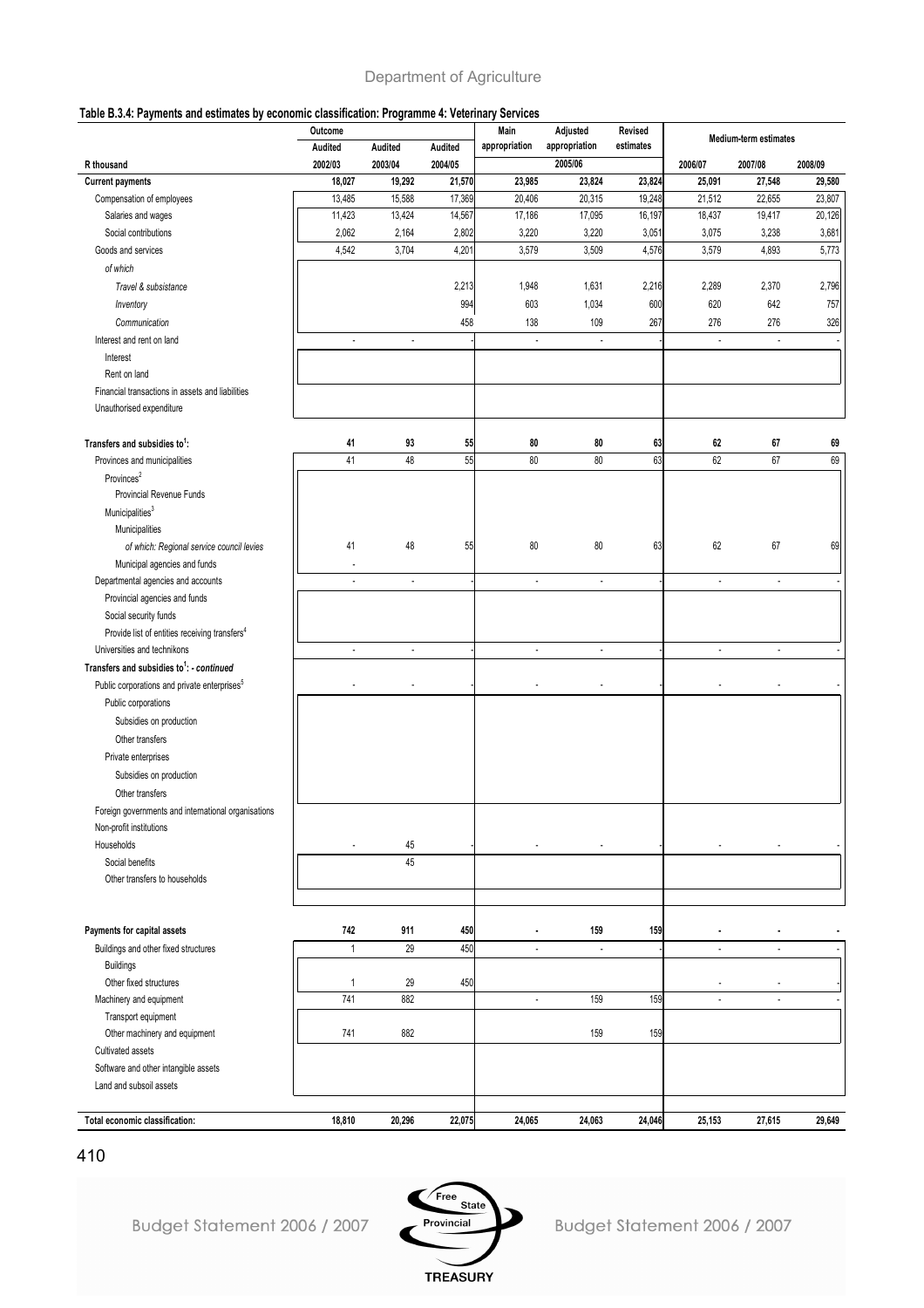#### **Table B.3.5: Payments and estimates by economic classification:Programme 5: Technology, Research & Development Services**

|                                                           | Outcome<br>Audited       | Audited                  | Audited | Main<br>appropriation    | Adjusted<br>appropriation | Revised<br>estimates | Medium-term estimates    |                          |         |
|-----------------------------------------------------------|--------------------------|--------------------------|---------|--------------------------|---------------------------|----------------------|--------------------------|--------------------------|---------|
| R thousand                                                | 2002/03                  | 2003/04                  | 2004/05 |                          | 2005/06                   |                      | 2006/07                  | 2007/08                  | 2008/09 |
| <b>Current payments</b>                                   | 12,194                   | 15,402                   | 17,406  | 20,220                   | 19,622                    | 19,735               | 19,891                   | 21,570                   | 23,158  |
| Compensation of employees                                 | 9,891                    | 12,605                   | 14,121  | 15,443                   | 15,323                    | 15,323               | 15,104                   | 15,953                   | 16,805  |
| Salaries and wages                                        | 8,185                    | 10,486                   | 12,088  | 13,607                   | 13,487                    | 12,801               | 12,618                   | 13,327                   | 13,956  |
| Social contributions                                      | 1,706                    | 2,119                    | 2,033   | 1,836                    | 1,836                     | 2,522                | 2,486                    | 2,626                    | 2,849   |
| Goods and services                                        | 2,303                    | 2,797                    | 3,285   | 4,777                    | 4,299                     | 4,412                | 4,787                    | 5,617                    | 6,353   |
| of which                                                  |                          |                          |         |                          |                           |                      |                          |                          |         |
| Inventory                                                 |                          |                          | 1,249   | 1,450                    | 1,470                     | 181                  | 223                      | 230                      | 260     |
| Travel & subsistance                                      |                          |                          | 964     | 1,442                    | 1,347                     | 799                  | 985                      | 1,017                    | 1,150   |
| Maintenance, repair & running cost                        |                          |                          | 437     | 528                      | 545                       | 181                  | 223                      | 230                      | 260     |
| Interest and rent on land                                 | $\overline{\phantom{a}}$ | $\overline{\phantom{a}}$ |         | $\overline{\phantom{a}}$ | $\overline{\phantom{a}}$  |                      | $\overline{\phantom{a}}$ | $\overline{\phantom{a}}$ |         |
| Interest                                                  |                          |                          |         |                          |                           |                      |                          |                          |         |
| Rent on land                                              |                          |                          |         |                          |                           |                      |                          |                          |         |
| Financial transactions in assets and liabilities          |                          |                          |         |                          |                           |                      |                          |                          |         |
| Unauthorised expenditure                                  |                          |                          |         |                          |                           |                      |                          |                          |         |
|                                                           |                          |                          |         |                          |                           |                      |                          |                          |         |
| Transfers and subsidies to <sup>1</sup> :                 | 29                       | 76                       | 44      | 70                       | 70                        | 51                   | 44                       | 46                       | 49      |
| Provinces and municipalities                              | 29                       | 41                       | 43      | 70                       | 70                        | 51                   | 44                       | 46                       | 49      |
| Provinces <sup>2</sup>                                    |                          |                          |         |                          |                           |                      |                          |                          |         |
| Provincial Revenue Funds                                  |                          |                          |         |                          |                           |                      |                          |                          |         |
| Municipalities <sup>3</sup>                               |                          |                          |         |                          |                           |                      |                          |                          |         |
| Municipalities                                            |                          |                          |         |                          |                           |                      |                          |                          |         |
| of which: Regional service council levies                 | 29                       | 41                       | 43      | 70                       | 70                        | 51                   | 44                       | 46                       | 49      |
| Municipal agencies and funds                              |                          |                          |         |                          |                           |                      |                          |                          |         |
| Departmental agencies and accounts                        | ä,                       | $\overline{\phantom{a}}$ |         | $\overline{a}$           | $\blacksquare$            |                      | Ĭ.                       | $\overline{\phantom{a}}$ |         |
| Provincial agencies and funds                             |                          |                          |         |                          |                           |                      |                          |                          |         |
| Social security funds                                     |                          |                          |         |                          |                           |                      |                          |                          |         |
| Provide list of entities receiving transfers <sup>4</sup> |                          |                          |         |                          |                           |                      |                          |                          |         |
| Universities and technikons                               | Ĭ.                       | $\overline{\phantom{a}}$ |         | ÷,                       | ÷,                        |                      | $\overline{a}$           | ÷,                       |         |
| Public corporations and private enterprises <sup>5</sup>  | ÷,                       | ÷,                       |         | ÷.                       | $\overline{a}$            |                      | J.                       |                          |         |
| Public corporations                                       |                          |                          |         |                          |                           |                      |                          |                          |         |
| Subsidies on production                                   |                          |                          |         |                          |                           |                      |                          |                          |         |
| Other transfers                                           |                          |                          |         |                          |                           |                      |                          |                          |         |
| Private enterprises                                       |                          |                          |         |                          |                           |                      |                          |                          |         |
| Subsidies on production                                   |                          |                          |         |                          |                           |                      |                          |                          |         |
| Other transfers                                           |                          |                          |         |                          |                           |                      |                          |                          |         |
| Foreign governments and international organisations       |                          |                          |         |                          |                           |                      |                          |                          |         |
| Non-profit institutions                                   |                          |                          |         |                          |                           |                      |                          |                          |         |
| Households                                                |                          | 35                       |         |                          |                           |                      |                          |                          |         |
| Social benefits                                           |                          | 35                       |         |                          |                           |                      |                          |                          |         |
| Other transfers to households                             |                          |                          |         |                          |                           |                      |                          |                          |         |
|                                                           |                          |                          |         |                          |                           |                      |                          |                          |         |
|                                                           |                          |                          |         |                          |                           |                      |                          |                          |         |
| Payments for capital assets                               | 984                      | 1,276                    | 948     | 200                      | 653                       | 688                  | ٠                        |                          |         |
| Buildings and other fixed structures                      | 263                      | 109                      | 160     | ÷,                       | 76                        | 76                   | $\overline{a}$           |                          |         |
| <b>Buildings</b>                                          |                          |                          |         |                          |                           |                      |                          |                          |         |
| Other fixed structures                                    | 263                      | 109                      | 160     |                          | 76                        | 76                   |                          |                          |         |
| Machinery and equipment                                   | 721                      | 1,156                    | 775     | 200                      | 498                       | 533                  | $\overline{\phantom{a}}$ | $\blacksquare$           |         |
| Transport equipment                                       |                          |                          |         |                          |                           |                      |                          |                          |         |
| Other machinery and equipment                             | 721                      | 1,156                    | 775     | 200                      | 498<br>79                 | 533<br>79            |                          |                          |         |
| Cultivated assets                                         |                          | 11                       |         |                          |                           |                      |                          |                          |         |
| Software and other intangible assets                      |                          |                          | 13      |                          |                           |                      |                          |                          |         |
| Land and subsoil assets                                   |                          |                          |         |                          |                           |                      |                          |                          |         |
| Total economic classification:                            | 13,207                   | 16,754                   | 18,398  | 20,490                   | 20,345                    | 20,474               | 19,935                   | 21,616                   | 23,207  |

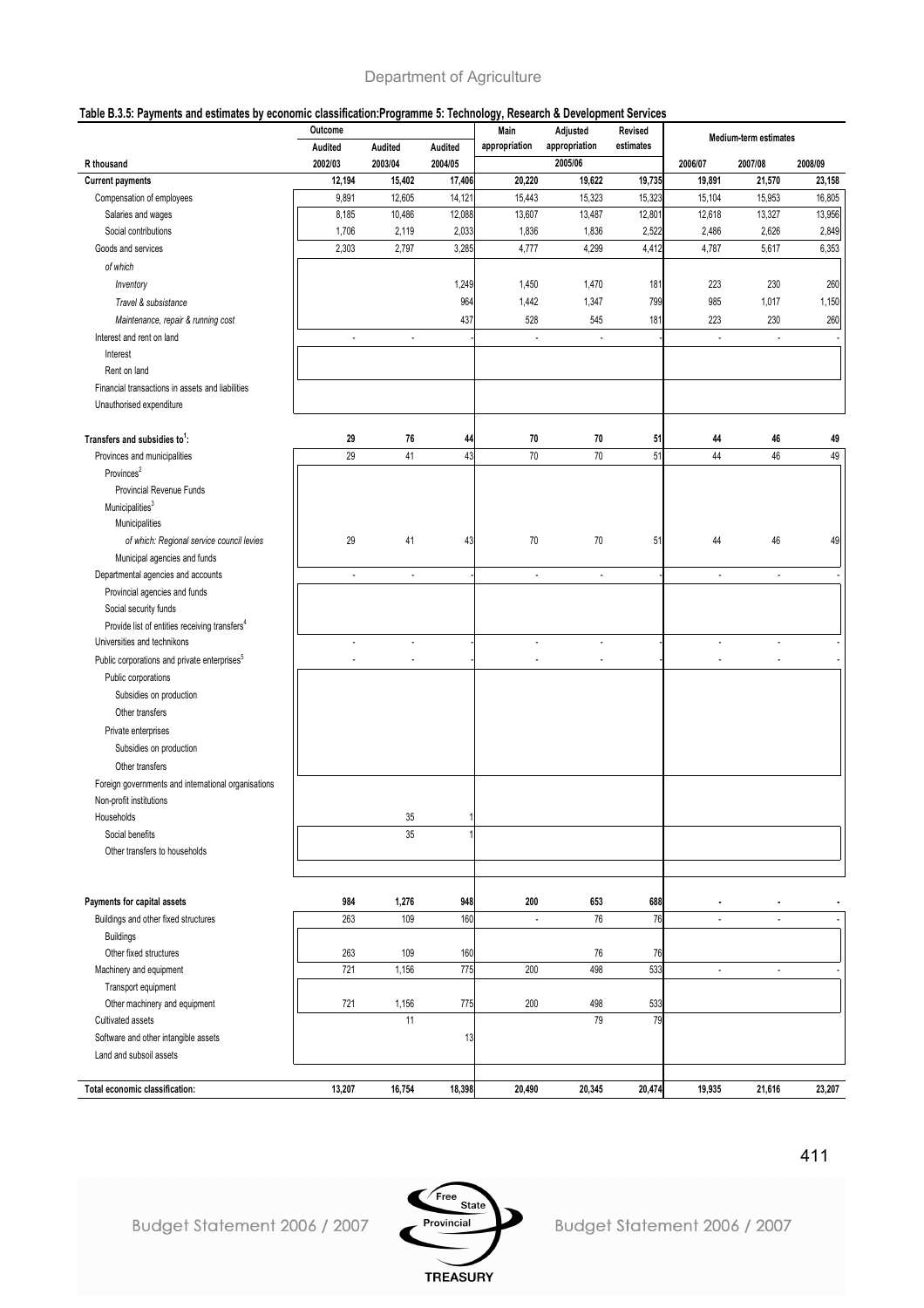#### **Table B.3.6: Payments and estimates by economic classification: Programme 6: Agricultural Economics**

|                                                           | Outcome                  |                          |         | Main                     | Adjusted                 | Revised   | Medium-term estimates    |                          |         |  |
|-----------------------------------------------------------|--------------------------|--------------------------|---------|--------------------------|--------------------------|-----------|--------------------------|--------------------------|---------|--|
|                                                           | Audited                  | Audited                  | Audited | appropriation            | appropriation            | estimates |                          |                          |         |  |
| R thousand                                                | 2002/03                  | 2003/04                  | 2004/05 |                          | 2005/06                  |           | 2006/07                  | 2007/08                  | 2008/09 |  |
| <b>Current payments</b>                                   | 1,488                    | 1,961                    | 1,947   | 2,524                    | 2,524                    | 2,521     | 2,624                    | 2,755                    | 2,957   |  |
| Compensation of employees                                 | 963                      | 1,484                    | 1,668   | 1,933                    | 1,933                    | 1,933     | 2,082                    | 2,187                    | 2,292   |  |
| Salaries and wages                                        | 812                      | 1,266                    | 1,413   | 1,637                    | 1,637                    | 1,637     | 1,650                    | 1,733                    | 1,755   |  |
| Social contributions                                      | 151                      | 218                      | 255     | 296                      | 296                      | 296       | 432                      | 454                      | 537     |  |
| Goods and services                                        | 525                      | 477                      | 279     | 591                      | 591                      | 588       | 542                      | 568                      | 665     |  |
| of which                                                  |                          |                          |         |                          |                          |           |                          |                          |         |  |
| Travel & subsistance                                      |                          |                          | 215     | 342                      | 342                      | 148       | 136                      | 142                      | 92      |  |
| Inventory                                                 |                          |                          | 38      | 75                       | 75                       | 23        | 21                       | 22                       | 14      |  |
| Communication                                             |                          |                          | 20      | 44                       | 44                       | 19        | 18                       | 19                       | 12      |  |
| Interest and rent on land                                 | ÷,                       | ÷,                       |         | ÷,                       | $\overline{a}$           |           | $\overline{\phantom{a}}$ | ÷                        |         |  |
| Interest                                                  |                          |                          |         |                          |                          |           |                          |                          |         |  |
| Rent on land                                              |                          |                          |         |                          |                          |           |                          |                          |         |  |
| Financial transactions in assets and liabilities          |                          |                          |         |                          |                          |           |                          |                          |         |  |
| Unauthorised expenditure                                  |                          |                          |         |                          |                          |           |                          |                          |         |  |
| Transfers and subsidies to <sup>1</sup> :                 | 3                        | 5                        | 5       | 6                        | 6                        | g         | 5                        | 5                        | 6       |  |
| Provinces and municipalities                              | 3                        | $\overline{5}$           |         | $6\,$                    | 6                        | Q         | 5                        | 5                        | 6       |  |
| Provinces <sup>2</sup>                                    |                          |                          |         |                          |                          |           |                          |                          |         |  |
| Provincial Revenue Funds                                  |                          |                          |         |                          |                          |           |                          |                          |         |  |
| Municipalities <sup>3</sup>                               |                          |                          |         |                          |                          |           |                          |                          |         |  |
| Municipalities                                            |                          |                          |         |                          |                          |           |                          |                          |         |  |
| of which: Regional service council levies                 | 3                        | 5                        |         | $6\phantom{1}$           | 6                        | q         | 5                        | 5                        | 6       |  |
| Municipal agencies and funds                              |                          |                          |         |                          |                          |           |                          |                          |         |  |
| Departmental agencies and accounts                        | $\overline{\phantom{a}}$ | $\overline{\phantom{a}}$ |         | $\overline{\phantom{a}}$ | $\overline{\phantom{a}}$ |           | $\overline{\phantom{a}}$ | $\overline{\phantom{a}}$ |         |  |
| Provincial agencies and funds                             |                          |                          |         |                          |                          |           |                          |                          |         |  |
| Social security funds                                     |                          |                          |         |                          |                          |           |                          |                          |         |  |
| Provide list of entities receiving transfers <sup>4</sup> |                          |                          |         |                          |                          |           |                          |                          |         |  |
| Universities and technikons                               |                          |                          |         |                          |                          |           |                          |                          |         |  |
| Public corporations and private enterprises <sup>5</sup>  |                          |                          |         |                          |                          |           |                          |                          |         |  |
| Public corporations                                       |                          |                          |         |                          |                          |           |                          |                          |         |  |
| Subsidies on production                                   |                          |                          |         |                          |                          |           |                          |                          |         |  |
|                                                           |                          |                          |         |                          |                          |           |                          |                          |         |  |
| Other transfers                                           |                          |                          |         |                          |                          |           |                          |                          |         |  |
| Private enterprises                                       |                          |                          |         |                          |                          |           |                          |                          |         |  |
| Subsidies on production                                   |                          |                          |         |                          |                          |           |                          |                          |         |  |
| Other transfers                                           |                          |                          |         |                          |                          |           |                          |                          |         |  |
| Foreign governments and international organisations       |                          |                          |         |                          |                          |           |                          |                          |         |  |
| Non-profit institutions                                   |                          |                          |         |                          |                          |           |                          |                          |         |  |
| Households                                                | ٠                        | ٠                        |         | ٠                        |                          |           |                          |                          |         |  |
| Social benefits                                           |                          |                          |         |                          |                          |           |                          |                          |         |  |
| Other transfers to households                             |                          |                          |         |                          |                          |           |                          |                          |         |  |
|                                                           |                          |                          |         |                          |                          |           |                          |                          |         |  |
| Payments for capital assets                               | 118                      | 44                       | 21      |                          |                          |           |                          |                          |         |  |
| Buildings and other fixed structures                      | 13                       | ÷,                       | 21      |                          |                          |           |                          |                          |         |  |
| <b>Buildings</b>                                          |                          |                          |         |                          |                          |           |                          |                          |         |  |
| Other fixed structures                                    | 13                       |                          | 21      |                          |                          |           |                          |                          |         |  |
| Machinery and equipment                                   | 105                      | 44                       |         | ÷.                       | $\blacksquare$           |           | $\blacksquare$           | ä,                       |         |  |
| Transport equipment                                       |                          |                          |         |                          |                          |           |                          |                          |         |  |
| Other machinery and equipment                             | 105                      | 44                       |         |                          |                          |           |                          |                          |         |  |
| Cultivated assets                                         |                          |                          |         |                          |                          |           |                          |                          |         |  |
| Software and other intangible assets                      |                          |                          |         |                          |                          |           |                          |                          |         |  |
| Land and subsoil assets                                   |                          |                          |         |                          |                          |           |                          |                          |         |  |
|                                                           |                          |                          |         |                          |                          |           |                          |                          |         |  |
| Total economic classification:                            | 1,609                    | 2,010                    | 1,973   | 2,530                    | 2,530                    | 2,530     | 2,629                    | 2,760                    | 2,963   |  |

412

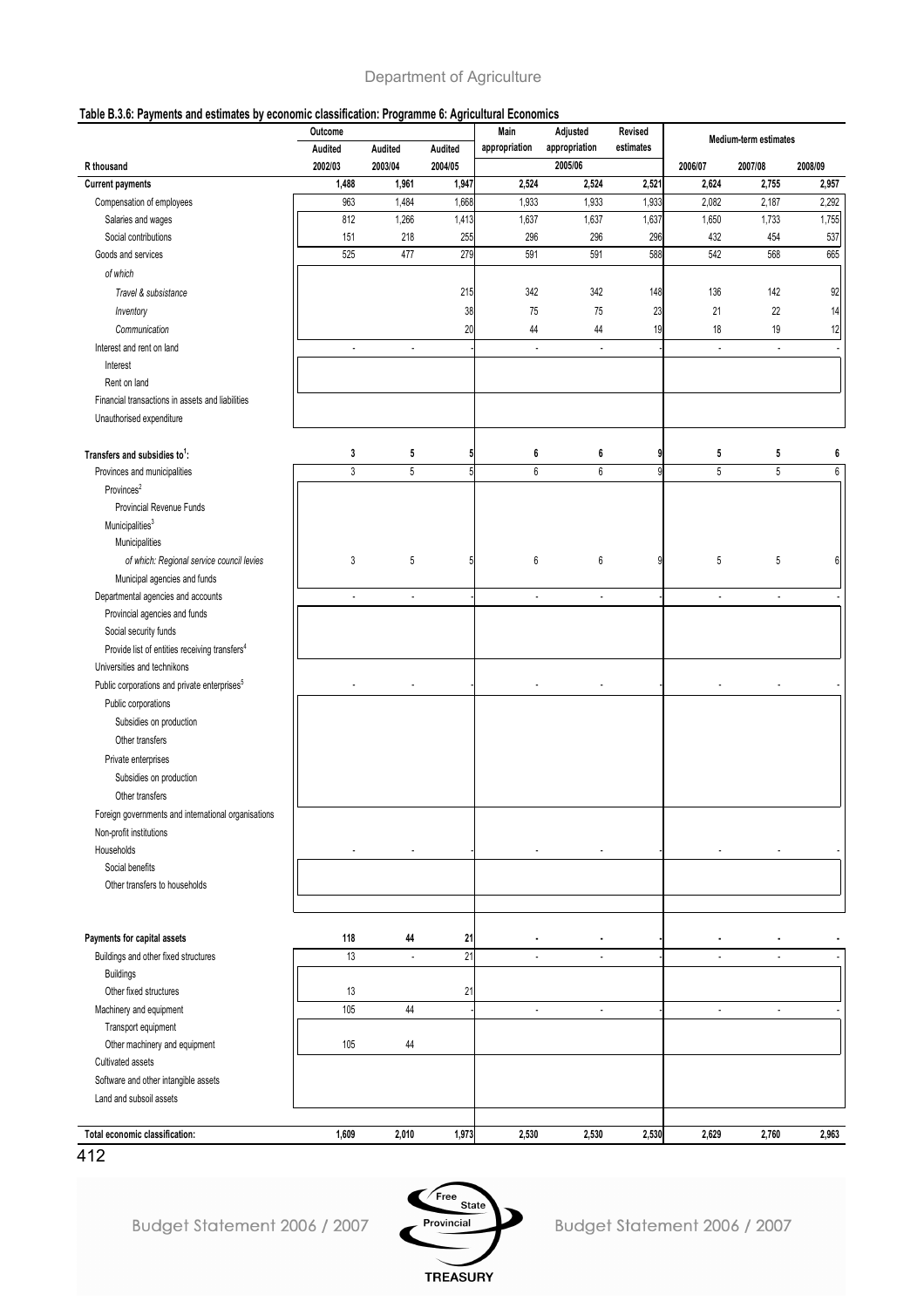#### **Table B.3.7: Payments and estimates by economic classification: Programme 7: Structured Agricultural Training**

|                                                           | Outcome                  |                          |         | Main                     | Adjusted                 | Revised   | Medium-term estimates    |                          |         |  |
|-----------------------------------------------------------|--------------------------|--------------------------|---------|--------------------------|--------------------------|-----------|--------------------------|--------------------------|---------|--|
|                                                           | Audited                  | Audited                  | Audited | appropriation            | appropriation            | estimates |                          |                          |         |  |
| R thousand                                                | 2002/03                  | 2003/04                  | 2004/05 |                          | 2005/06                  |           | 2006/07                  | 2007/08                  | 2008/09 |  |
| <b>Current payments</b>                                   | 7,701                    | 11,003                   | 9,374   | 11,292                   | 11,182                   | 10,960    | 10,942                   | 12,436                   | 13,351  |  |
| Compensation of employees                                 | 6,303                    | 7,517                    | 7,706   | 7,922                    | 7,922                    | 7,922     | 7,945                    | 8,393                    | 8,843   |  |
| Salaries and wages                                        | 5,321                    | 6,368                    | 6,533   | 6,916                    | 6,916                    | 6,855     | 6,875                    | 7,263                    | 7,620   |  |
| Social contributions                                      | 982                      | 1,149                    | 1,173   | 1,006                    | 1,006                    | 1,067     | 1,070                    | 1,130                    | 1,223   |  |
| Goods and services                                        | 1,398                    | 3,486                    | 1,668   | 3,370                    | 3,260                    | 3,038     | 2,997                    | 4,043                    | 4,508   |  |
| of which                                                  |                          |                          |         |                          |                          |           |                          |                          |         |  |
| Inventory                                                 |                          |                          | 696     | 1,528                    | 1,531                    | 825       | 1,056                    | 1,095                    | 1,157   |  |
| Travel & subsistance                                      |                          |                          | 424     | 978                      | 826                      | 548       | 701                      | 727                      | 768     |  |
| Communication                                             |                          |                          | 173     | 125                      | 115                      | 137       | 175                      | 182                      | 192     |  |
| Interest and rent on land                                 | $\overline{\phantom{a}}$ | $\overline{\phantom{a}}$ |         | $\overline{\phantom{a}}$ | $\overline{\phantom{a}}$ |           | $\overline{\phantom{a}}$ | $\overline{\phantom{a}}$ |         |  |
| Interest                                                  |                          |                          |         |                          |                          |           |                          |                          |         |  |
| Rent on land                                              |                          |                          |         |                          |                          |           |                          |                          |         |  |
| Financial transactions in assets and liabilities          |                          |                          |         |                          |                          |           |                          |                          |         |  |
| Unauthorised expenditure                                  |                          |                          |         |                          |                          |           |                          |                          |         |  |
|                                                           |                          |                          |         |                          |                          |           |                          |                          |         |  |
| Transfers and subsidies to <sup>1</sup> :                 | 20                       | 78                       | 23      | 30                       | 30                       | 29        | 23                       | 24                       | 26      |  |
| Provinces and municipalities                              | 20                       | 22                       | 23      | 30                       | 30                       | 29        | 23                       | 24                       | $26\,$  |  |
| Provinces <sup>2</sup>                                    |                          |                          |         |                          |                          |           |                          |                          |         |  |
| Provincial Revenue Funds                                  |                          |                          |         |                          |                          |           |                          |                          |         |  |
| Municipalities <sup>3</sup>                               |                          |                          |         |                          |                          |           |                          |                          |         |  |
| Municipalities                                            |                          |                          |         |                          |                          |           |                          |                          |         |  |
| of which: Regional service council levies                 | $20\,$                   | 22                       | 23      | 30                       | 30                       | 29        | 23                       | 24                       | 26      |  |
| Municipal agencies and funds                              |                          |                          |         |                          |                          |           |                          |                          |         |  |
| Departmental agencies and accounts                        | $\overline{\phantom{a}}$ | ÷,                       |         | ÷,                       | $\sim$                   |           | $\overline{\phantom{a}}$ | ÷.                       |         |  |
| Provincial agencies and funds                             |                          |                          |         |                          |                          |           |                          |                          |         |  |
| Social security funds                                     |                          |                          |         |                          |                          |           |                          |                          |         |  |
| Provide list of entities receiving transfers <sup>4</sup> |                          |                          |         |                          |                          |           |                          |                          |         |  |
| Universities and technikons                               |                          |                          |         |                          |                          |           |                          |                          |         |  |
| Public corporations and private enterprises <sup>5</sup>  |                          |                          |         |                          |                          |           |                          |                          |         |  |
| Public corporations                                       |                          |                          |         |                          |                          |           |                          |                          |         |  |
| Subsidies on production                                   |                          |                          |         |                          |                          |           |                          |                          |         |  |
| Other transfers                                           |                          |                          |         |                          |                          |           |                          |                          |         |  |
| Private enterprises                                       |                          |                          |         |                          |                          |           |                          |                          |         |  |
| Subsidies on production                                   |                          |                          |         |                          |                          |           |                          |                          |         |  |
| Other transfers                                           |                          |                          |         |                          |                          |           |                          |                          |         |  |
| Foreign governments and international organisations       |                          |                          |         |                          |                          |           |                          |                          |         |  |
| Non-profit institutions                                   |                          |                          |         |                          |                          |           |                          |                          |         |  |
| Households                                                |                          | 56                       |         |                          |                          |           |                          |                          |         |  |
| Social benefits                                           |                          | 56                       |         |                          |                          |           |                          |                          |         |  |
| Other transfers to households                             |                          |                          |         |                          |                          |           |                          |                          |         |  |
|                                                           |                          |                          |         |                          |                          |           |                          |                          |         |  |
|                                                           |                          |                          |         |                          |                          |           |                          |                          |         |  |
| Payments for capital assets                               | 432                      | 671                      | 347     | 100                      | 216                      | 283       | $\blacksquare$           |                          |         |  |
| Buildings and other fixed structures                      | $\overline{\phantom{a}}$ | 242                      | 50      | $\blacksquare$           | $\sim$                   |           | $\overline{\phantom{a}}$ | ÷,                       |         |  |
| <b>Buildings</b>                                          |                          |                          |         |                          |                          |           |                          |                          |         |  |
| Other fixed structures                                    |                          | 242                      | 50      |                          |                          |           |                          |                          |         |  |
| Machinery and equipment                                   | 432                      | 429                      | 297     | 100                      | 216                      | 283       | $\overline{\phantom{a}}$ |                          |         |  |
| Transport equipment                                       |                          |                          |         |                          |                          |           |                          |                          |         |  |
| Other machinery and equipment                             | 432                      | 429                      | 297     | 100                      | 216                      | 283       |                          |                          |         |  |
| Cultivated assets                                         |                          |                          |         |                          |                          |           |                          |                          |         |  |
| Software and other intangible assets                      |                          |                          |         |                          |                          |           |                          |                          |         |  |
| Land and subsoil assets                                   |                          |                          |         |                          |                          |           |                          |                          |         |  |
|                                                           |                          |                          |         |                          |                          |           |                          |                          |         |  |
| Total economic classification:                            | 8,153                    | 11,752                   | 9,744   | 11,422                   | 11,428                   | 11,272    | 10,965                   | 12,460                   | 13,377  |  |

413

Budget Statement 2006 / 2007

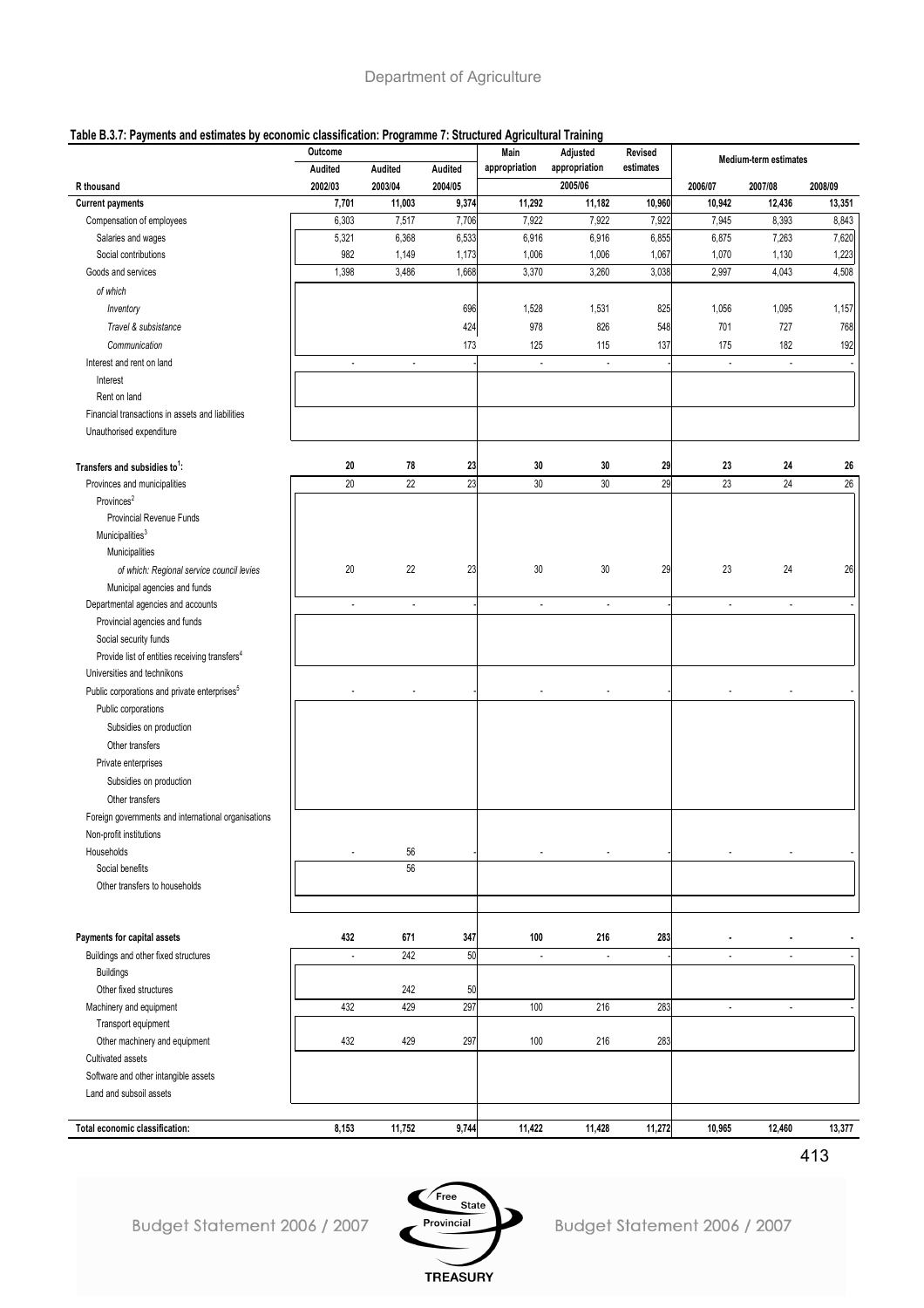#### **Table B.5(a): Details of payments for infrastructure by category**

**1. New constructions (buildings and infrastructure) (R thousand) For programme 3**

| No.      | Project name                                                                                              | Region/district | Municipality          | ኄ<br>Project description/ type<br>structure |                  |                  |            |                 | Project duration       |            | Project cost           |                | Other costs              | Total          | Other costs | Total | Other costs | Total |
|----------|-----------------------------------------------------------------------------------------------------------|-----------------|-----------------------|---------------------------------------------|------------------|------------------|------------|-----------------|------------------------|------------|------------------------|----------------|--------------------------|----------------|-------------|-------|-------------|-------|
|          |                                                                                                           |                 |                       |                                             | Date: Start      | Date: Finish     | At start   | completion<br>₹ | <b>MTEF</b><br>2006/07 |            | <b>MTEF</b><br>2007/08 |                | MTEF<br>2008/09          |                |             |       |             |       |
|          | CASP Projects identified for 2006/07; Projects for remaining two MTEF periods still need to be identified |                 |                       |                                             |                  |                  |            |                 |                        |            |                        |                |                          |                |             |       |             |       |
| 1        | Jacobsdal Commonage                                                                                       | DC 16           | FS161                 | Commonge Development                        | Apr-06           | Mar-07           | 1511       | 1511            | 1,511                  | 1,511      |                        |                |                          |                |             |       |             |       |
| 2        | <b>Bethany Restitution</b>                                                                                | DC 16           | <b>FS162</b>          | Livestock production                        | Apr-06           | Mar-07           | 793        | 793             | 793                    | 793        |                        |                | $\tilde{\phantom{a}}$    |                |             |       |             |       |
| 3        | Boitumelo Vineyard                                                                                        | DC 16           | FS161                 | Wine production                             | Apr-06           | Mar-07           | 1080       | 1080            | 1,080                  | 1,080      |                        |                |                          |                |             |       |             |       |
| 4        | Vukani Ma Afrika                                                                                          | DC 16           | <b>FS161</b>          | Intensive sheep farming                     | Apr-06           | Mar-07           | 1597       | 1597            | 1,597                  | 1,597      |                        |                | $\overline{a}$           |                |             |       |             |       |
| 5        | <b>Essential Oils</b>                                                                                     | <b>DC 17</b>    | <b>FS172</b>          | Production of essential oils                | Apr-06           | Mar-07           | 3910       | 3910            | 3,910                  | 3,910      | ٠                      |                | ÷,                       |                |             |       |             |       |
| 6        | Kotoko Tannery                                                                                            | <b>DC 17</b>    | <b>FS172</b>          | Hide processing                             | Apr-06           | Mar-07           | 1580       | 1580            | 1,580                  | 1,580      | ٠                      |                | ٠                        |                |             |       |             |       |
| 7        | Riverside Farm                                                                                            | <b>DC 17</b>    | <b>FS172</b>          | Beef production                             | Apr-06           | Mar-07           | 298        | 298             | 298                    | 298        |                        |                |                          |                |             |       |             |       |
| 8        | Mphatlalatsane Layers                                                                                     | <b>DC 18</b>    | <b>FS184</b>          | Egg production                              | Apr-06           | Mar-07           | 832        | 832             | 832                    | 832        |                        | ä,             | ä,                       |                |             |       |             |       |
| 9        | Tikwe Farmers                                                                                             | <b>DC 18</b>    | <b>FS183</b>          | Cash crops                                  | Apr-06           | Mar-07           | 1275       | 1275            | 1,275                  | 1,275      | ٠                      |                | ÷,                       |                |             |       |             |       |
| 10       | Boiteko Peanuts                                                                                           | <b>DC 18</b>    | <b>FS184</b>          | Peanut butter production                    | Apr-06           | Mar-07           | 202        | 202             | 202                    | 202        |                        |                |                          |                |             |       |             |       |
| 11       | Glenross Farm                                                                                             | <b>DC 18</b>    | FS184                 | Mixed farming                               | Apr-06           | Mar-07           | 188        | 188             | 188                    | 188        |                        |                | ÷,                       |                |             |       |             |       |
| 12       | Kamogelo Chickens                                                                                         | <b>DC 18</b>    | <b>FS183</b>          | Broiler production                          | Apr-06           | Mar-07           | 360        | 360             | 360                    | 360        | ٠                      | $\overline{a}$ | ÷,                       |                |             |       |             |       |
| 13       | Multi-Layer Trading                                                                                       | <b>DC 18</b>    | <b>FS184</b>          | Vegetable production                        | Apr-06           | Mar-07           | 283        | 283             | 283                    | 283        |                        |                | ÷,                       |                |             |       |             |       |
| 14       | Qwa-Qwa Hydroponics                                                                                       | DC 19           | <b>FS194</b>          | Vegetable production                        | Apr-06           | Mar-07           | 250        | 250             | 250                    | 250        |                        |                | ÷,                       |                |             |       |             |       |
| 15       | 114 Farmers                                                                                               | DC 19           | <b>FS194</b>          | Livestock and crops                         | Apr-06           | Mar-07           | 1000       | 1000            | 1,000                  | 1,000      |                        |                |                          |                |             |       |             |       |
| 16       | Diyatalawa                                                                                                | DC 19           | <b>FS194</b>          | Mixed farming                               | Apr-06           | Mar-07           | 200        | 200             | 200                    | 200        | ä,                     |                | ä,                       |                |             |       |             |       |
| 17       | Van Reenen Farm                                                                                           | DC 19           | <b>FS194</b>          | Beef production                             | Apr-06           | Mar-07           | 380        | 380             | 380                    | 380        | $\overline{a}$         | $\overline{a}$ | ä,                       |                |             |       |             |       |
| 18       | Heelgoed Farm                                                                                             | DC 19           | <b>FS195</b>          | Beef production                             | Apr-06           | Mar-07           | 469        | 469             | 469                    | 469        |                        |                | ÷,                       |                |             |       |             |       |
| 19       | <b>Thuloane Trust</b>                                                                                     | DC 19           | FS192                 | Mixed farming                               | Apr-06           | Mar-07           | 229        | 229             | 229                    | 229        |                        |                | ٠                        |                |             |       |             |       |
| 20       | Nyambose Farming                                                                                          | DC 19           | <b>FS192</b>          | Cash crops                                  | Apr-06           | Mar-07           | 284        | 284             | 284                    | 284        |                        |                | ä,                       |                |             |       |             |       |
| 21       | Seloane Farmers Project                                                                                   | DC 19           | <b>FS194</b>          | Sheep farming                               | Apr-06           | Mar-07           | 111        | 111             | 111                    | 111        | ٠                      | ٠              | ä,                       |                |             |       |             |       |
| 22<br>23 | Matlakeng CC<br>tumeleng CC                                                                               | DC 19<br>DC 19  | FS193<br><b>FS194</b> | Mixed farming<br>Mixed farming              | Apr-06<br>Apr-06 | Mar-07<br>Mar-07 | 240<br>215 | 240<br>215      | 240<br>215             | 240<br>215 |                        |                | ÷,                       |                |             |       |             |       |
| 24       | Mashaeng                                                                                                  | DC 19           | <b>FS192</b>          | <b>Broiler production</b>                   | Apr-06           | Mar-07           | 208        | 208             | 208                    | 208        | ٠                      |                | ÷,                       |                |             |       |             |       |
| 25       | Maluti Dairy                                                                                              | DC 19           | <b>FS194</b>          | Dairy production                            | Apr-06           | Mar-07           | 866        | 866             | 866                    | 866        |                        |                | ÷,                       |                |             |       |             |       |
| 26       | Setsoto Dairy                                                                                             | DC 19           | FS191                 | Dairy production                            | Apr-06           | Mar-07           | 1500       | 1500            | 1,500                  | 1,500      |                        |                |                          |                |             |       |             |       |
| 27       | Pax Project                                                                                               | DC 19           | <b>FS193</b>          | Mixed farming                               | Apr-06           | Mar-07           | 35         | 35              | 35                     | 35         |                        |                | ÷,                       |                |             |       |             |       |
| 28       | Itekeng Project                                                                                           | DC 20           | <b>FS204</b>          | <b>Broiler production</b>                   | Apr-06           | Mar-07           | 400        | 400             | 400                    | 400        |                        |                | ÷,                       |                |             |       |             |       |
| 29       | Sasolburg Hydroponics                                                                                     | <b>DC 20</b>    | <b>FS204</b>          | Vegetable production                        | Apr-06           | Mar-07           | 380        | 380             | 380                    | 380        | ä,                     |                | ÷,                       |                |             |       |             |       |
| 30       | Parys Hydroponics                                                                                         | <b>DC 20</b>    | FS203                 | Vegetable production                        | Apr-06           | Mar-07           | 500        | 500             | 500                    | 500        | ٠                      | $\overline{a}$ | ÷.                       |                |             |       |             |       |
| 31       | Bophela Ke Matla                                                                                          | <b>DC 20</b>    | <b>FS204</b>          | Medicinal plant production                  | Apr-06           | Mar-07           | 240        | 240             | 240                    | 240        | ÷,                     |                | ÷,                       |                |             |       |             |       |
| 32       | <b>Steynsrus Project</b>                                                                                  | DC 20           | FS201                 | Beef production                             | Apr-06           | Mar-07           | 1199       | 1199            | 1,199                  | 1,199      |                        |                | ÷,                       |                |             |       |             |       |
| 33       | Metsimaholo Trust                                                                                         | DC 20           | FS205                 | Mixed farming                               | Apr-06           | Mar-07           | 225        | 225             | 225                    | 225        |                        |                | ä,                       |                |             |       |             |       |
| 34       | <b>CASP Training</b>                                                                                      | All             | All                   | Training of CASP<br>beneficiaries           | Apr-06           | Mar-07           | 2530       | 2530            | 2,466                  | 2,466      | ä,                     | $\blacksquare$ | $\overline{\phantom{a}}$ | $\blacksquare$ |             |       |             |       |
|          | 35 DC 16                                                                                                  | DC 16           | All                   | Commonge Development                        | Apr-07           | Mar-09           | 15234      | 15234           |                        |            | 7,617                  | 7,617          | 7,982                    | 7,982          |             |       |             |       |
|          | 36 DC 17                                                                                                  | <b>DC 17</b>    | All                   | Commonge Development                        | Apr-07           | Mar-09           | 19042      | 19042           |                        |            | 9,520                  | 9,520          | 9,886                    | 9,886          |             |       |             |       |
|          | 37 DC 18                                                                                                  | DC 18           | All                   | Commonge Development                        | Apr-07           | Mar-09           | 10664      | 10664           |                        |            | 5,332                  | 5,332          | 5,699                    | 5,699          |             |       |             |       |
|          | 38  DC 19                                                                                                 | DC 19           | All                   | Commonge Development                        | Apr-07           | Mar-09           | 21327      | 21327           |                        |            | 10,664                 | 10,664         | 11,029                   | 11,029         |             |       |             |       |
|          | 39 DC 20                                                                                                  | DC 20           | All                   | Commonge Development                        | Apr-07           | Mar-09           | 9902       | 9902            |                        |            | 4,951                  | 4,951          | 5,316                    | 5,316          |             |       |             |       |
|          | Total new constructions (buildings and infrastructure)                                                    |                 |                       |                                             |                  | 101,539          | 101,539    | 25,306          | 25,306                 | 38,084     | 38,084                 | 39,912         | 39,912                   |                |             |       |             |       |

414



Budget Statement 2006 / 2007